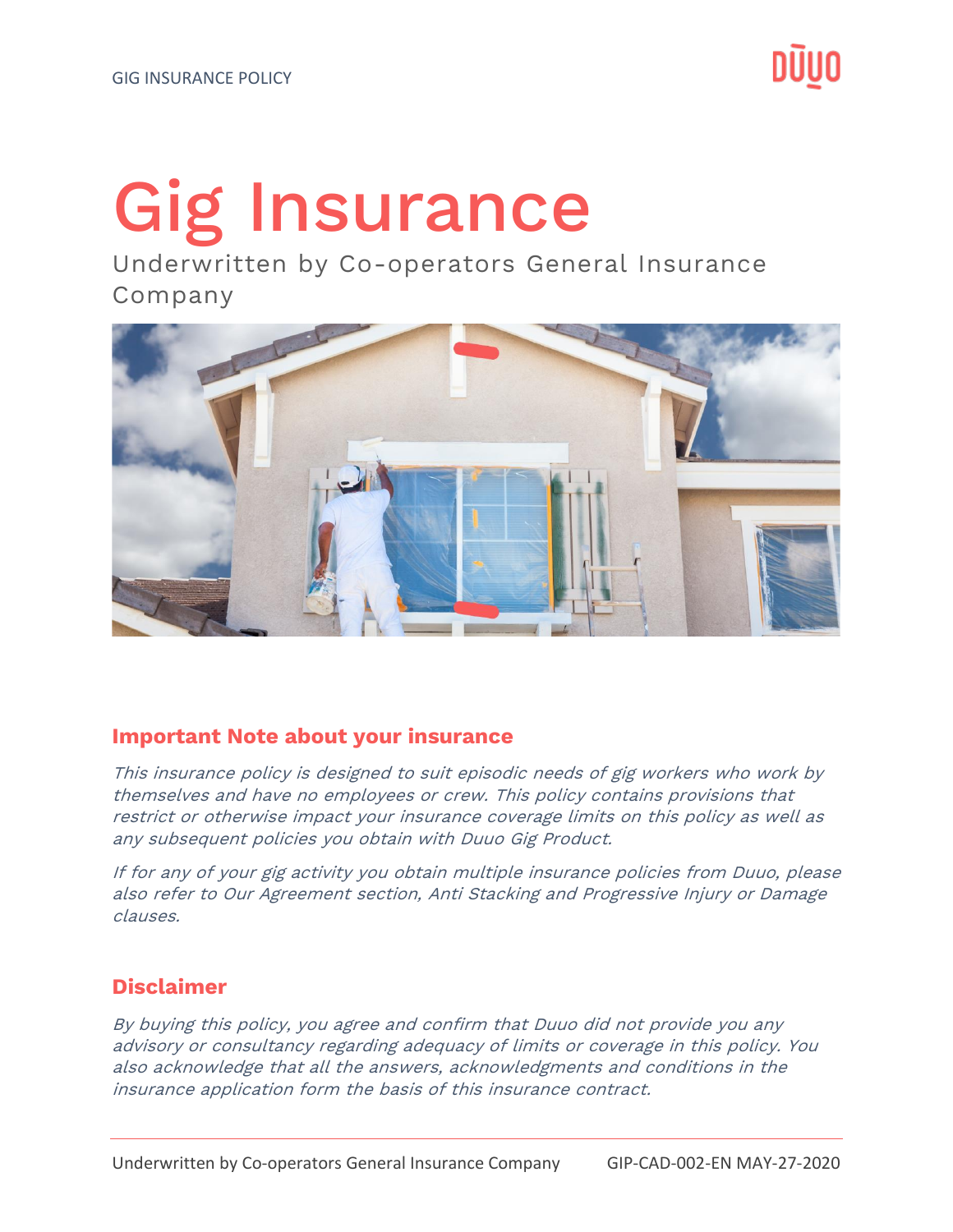### Welcome to Duuo

Duuo was created by The Co-operators to make insurance easy, flexible, and online. That's why our gig insurance has been designed for gig workers who need on-demand short term coverage for tasks they undertake. Duuo brings you affordable and simple gig liability protection so you do you.

## About This Policy

Nobody loves reading through the details of an insurance policy. So we've tried to make this as easy as possible to understand. There are some sections that have to be worded in a particular way for legal reasons. If you have any questions, leave us a message at www.duuo.ca and we'd be happy to help out.

## The Duuo App

This policy makes reference to the Duuo App which means the duuo.ca website and the web application that you used to quote and purchase this policy. The You're Covered screen in the Duuo App shows important coverage information.

## Making a Claim

That's what insurance is for. Log in to duuo.ca to start the claims process. You are in good hands.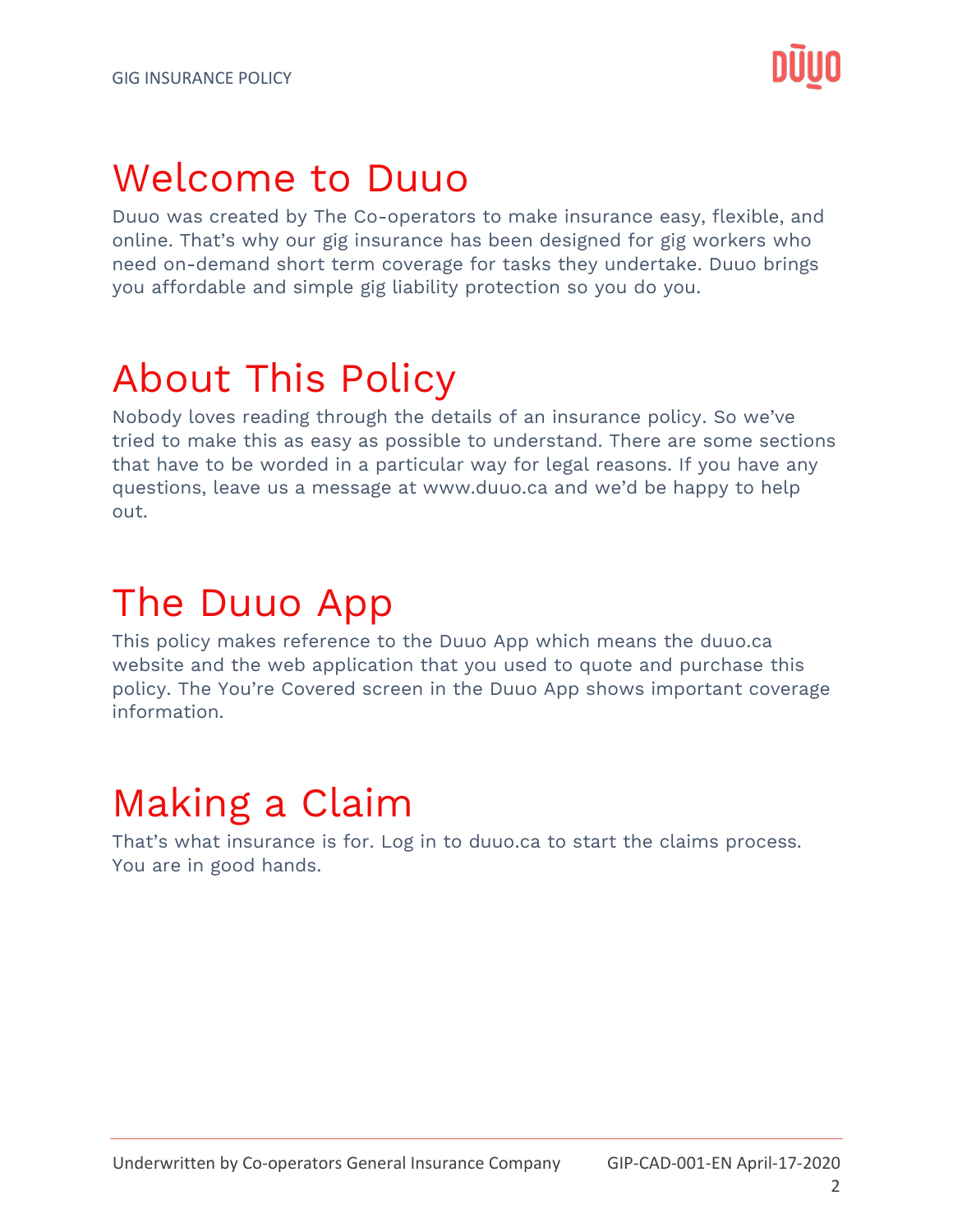# **Summary of Coverage**

Here is a quick overview of your coverage. This summary is not part of the insurance agreement. There are important conditions and details as to what's covered and what's not covered in this policy document. For details regarding any coverage or conditions, please review the full document.

### You're Covered For

This insurance provides liability protection to you against the claims unintentionally arising out of your covered gig activities in Canada, e.g.

- 1. You injure others or damage their property
- 2. Your completed work results in an injury to others or damage their property
- 3. You detain someone or harm their reputation
- 4. Medical Payments for injuries you are accused of
- 5. You damage others' premises rented to you

and the litigation costs to defend you against such claims in Canada.

### You're Not Covered For

This insurance is not designed to cover activities or liabilities such as

- 1. Liabilities out of activities not selected during the application process
- 2. Your liability towards your own workers, employees, and partners
- 3. Any Automobiles, Watercraft or Aircraft related liability, whether owned or not
- 4. Liabilities from faulty work that manifest beyond 12 month period after you completed the work

## Coverage Territory & Jurisdiction

This policy provides coverage for liability arising out of your gig activities described during the application process and listed in the "You're Covered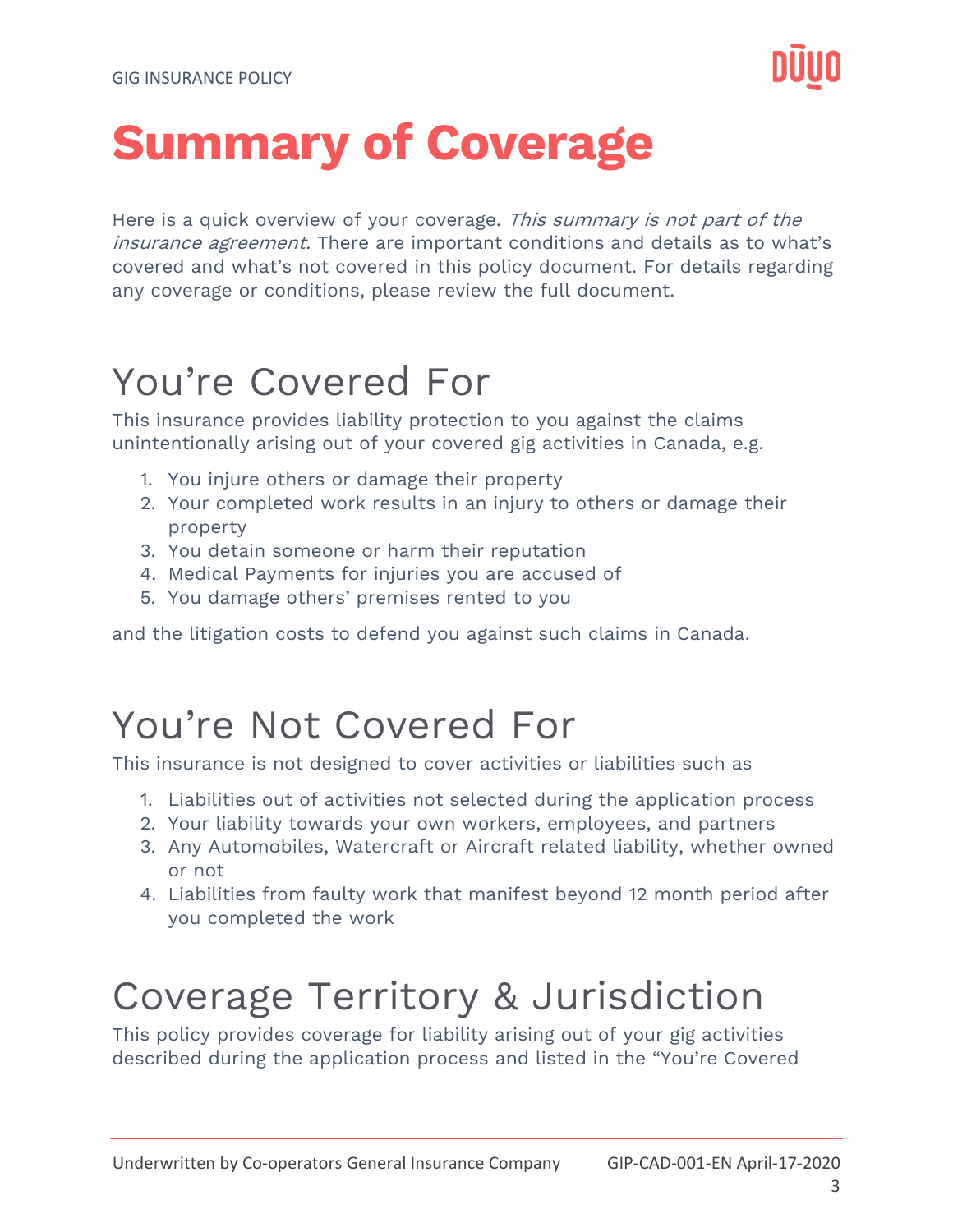

Screen" of the Duuo App and only occurring during the dates of the coverage. The coverage territory and jurisdiction of this policy is limited to Canada.

## Application of Limits

This policy has been designed to provide short-term, affordable coverage for gig workers. Here is how the limits of this policy apply.

#### **Coverage A – Bodily Injury & Property Damage Liability** and

#### **Coverage B – Personal & Advertising Injury Liability**

Due to short term nature of this policy, the per occurrence and aggregate limits are the same. Coverage A and Coverage B have shared limits, and this limit is the maximum this policy will pay for a single claim or all the claims in total i.e. \$2,000,000. This is the aggregate policy limit.

**Coverage C – Medical Payments** become part of the aggregate policy limit.

Claims paid under Coverage C will be limited to \$5,000 per person. However, there will be no coverage once the aggregate policy limit is exhausted.

**Coverage D** – **Tenants' Legal Liability** payments also become part of the aggregate policy limit and are limited to \$50,000 in total.

#### **Coverage for Products-Completed Operations Hazard Liability**

Payments under this coverage also become part of the aggregate policy limit and are limited to \$50,000 for all related claims under the policy.

### **There is no deductible applicable to your liability.**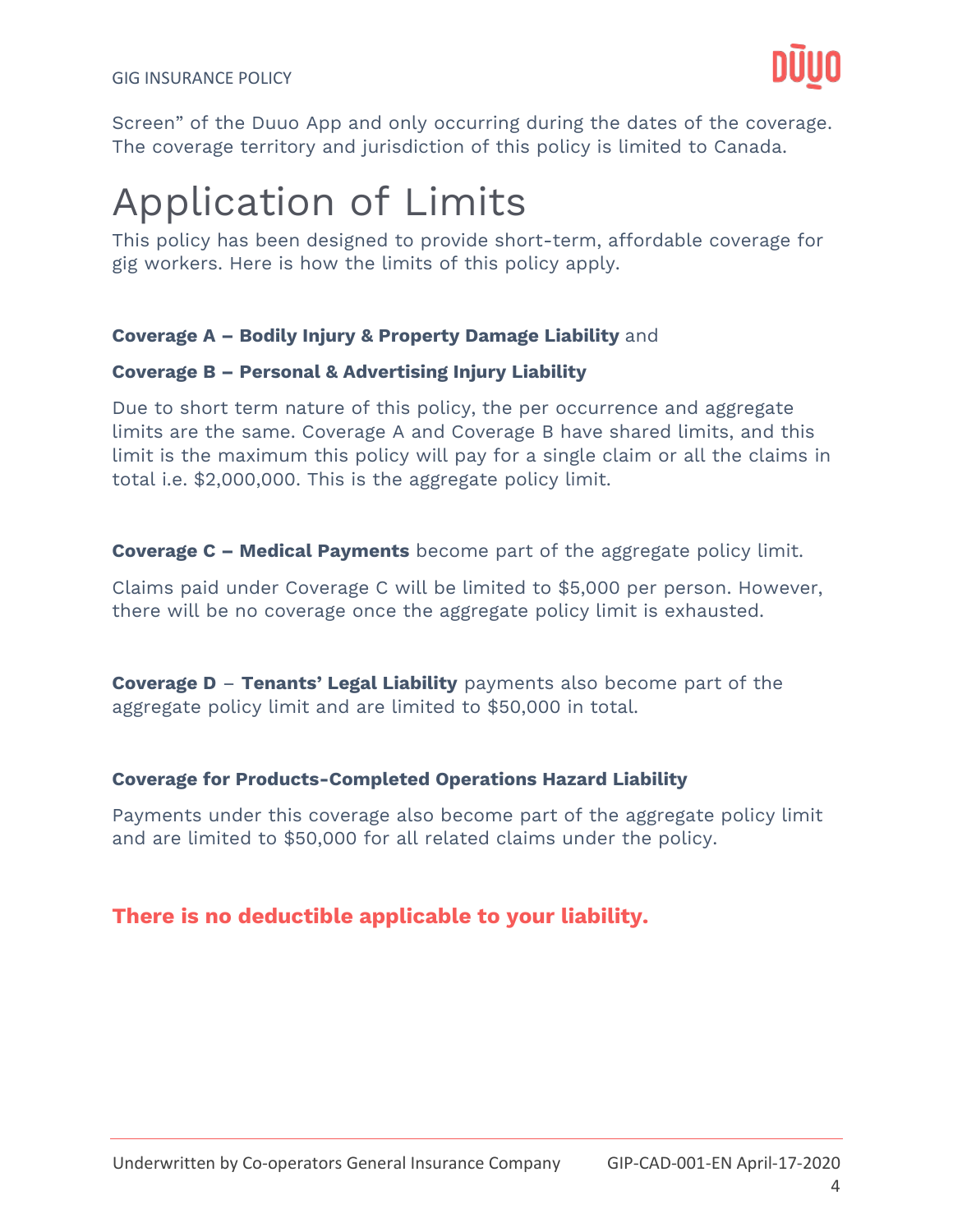

### Our Agreement

This is an agreement between you and Co-operators General Insurance Company.

Duuo™ Gig Insurance is part of a suite of on-demand insurance products offered and underwritten by The Co-operators Group of Companies.

We provide the insurance described in this policy upon full payment of the premium and subject to you following the policy conditions. **You're Covered Screen** of the **Duuo App** explains the limits of insurance which are the most we will pay regardless of the number of insureds, actions or claims brought or number of persons or organizations bringing actions.

Certain words and phrases in bold are specifically defined in the Definitions section of this policy. "You" and "your" refer to the **Named Insured** stated on the **You're Covered Screen** of the **Duuo App.** "We", "us" and "our" refer to The Co-operators General Insurance Company.

## Applicable Law

This policy is governed by and shall be construed in accordance with the laws of the Canadian province where the gig activities take place and the federal laws of Canada.

## Who is an Insured

This insurance only applies to *the liability* arising out of the gig activities selected in the application process.

If you are designated in the Duuo App **You're Covered Screen** as:

- **an individual**, you are insured.
- **a sole proprietorship**, you are insured but only with respect to the conduct of a business of which you are the sole owner.

### **Additional Insured**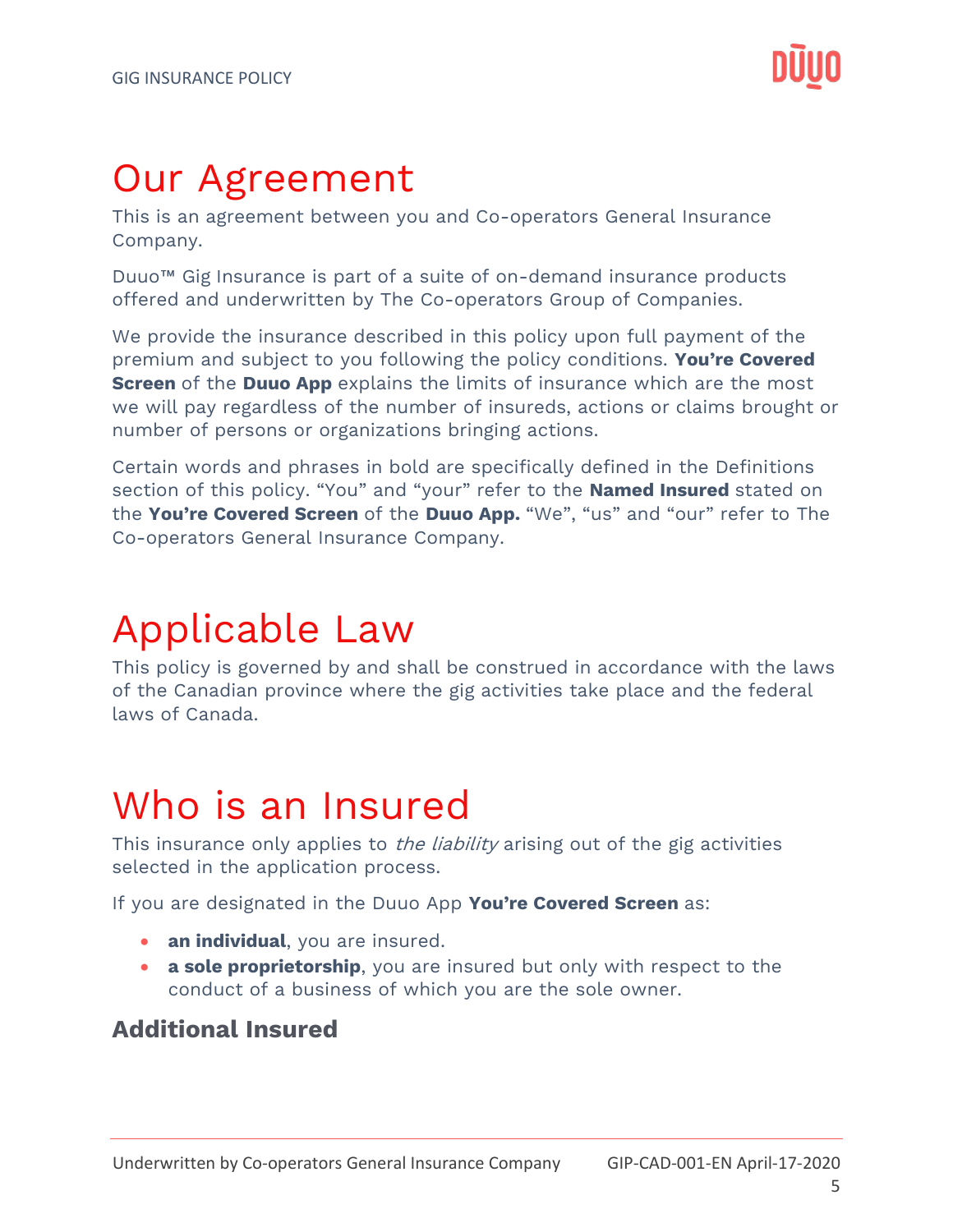

If an Additional Insured has been added to the policy, this policy extends the protection to them but only in respect of the liability arising out of *your* covered gig activity.

### What is Gig

An income earning project or temporary job undertaken by an independent contractor or a freelancer under a documented agreement about the deliverables and the compensation.

Gig activities are subject to Duuo application and policy exclusionary list.

### What's Not Covered

Our understanding under this policy is that you work alone without any employees or crew. Therefore it is important to note that your liability towards **any employees**, officers and managers is not covered under this policy.

Similarly, the "Bodily Injury" or "Personal and Advertising Injury**" to you, any partners or employees or other volunteer workers** including their spouse, child, parent, brother, or sister is also not covered by this policy.

This policy does not cover liability towards any person who at the time of injury is entitled to benefits under any **workers' compensation** or disability benefits law or similar law.

## Anti Stacking Clause

It is a condition of this insurance that if this or any other policy issued by Duuo or Co-operators Insurance in any period of time on which you are a named insured or an additional insured, applies to the **same liability, occurrence, offence, claim or a suit**, the maximum limit of insurance under all the policies will not exceed the highest applicable limit of insurance available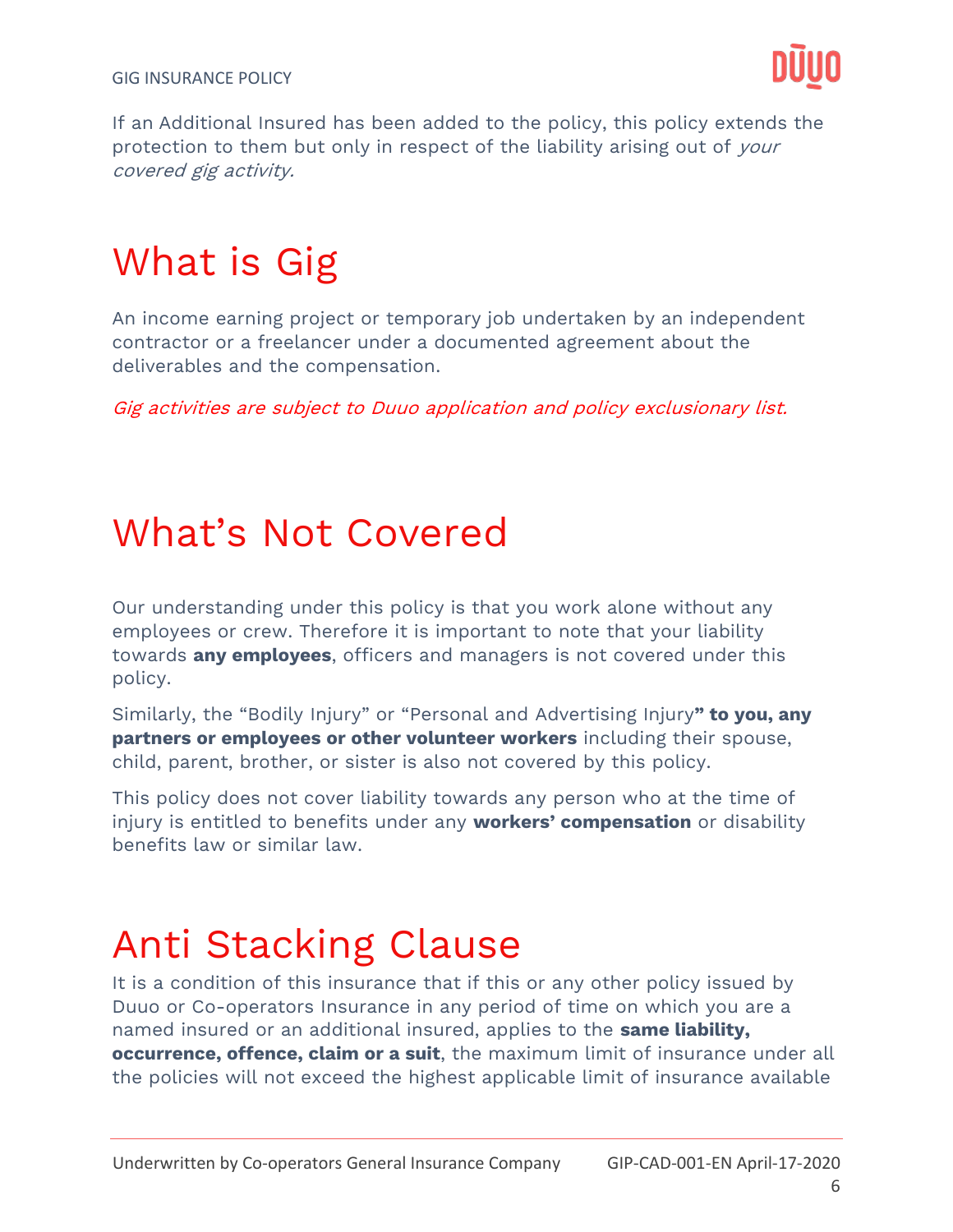

under any one policy. This clause also applies to your liability under Products Completed Operations Hazards.

### Continuous or Progressive Injury

It is a condition of this insurance that there will be no coverage for any liability or defence for any "Bodily Injury", "Property Damage" or "Personal or Advertising Injury" which:

- 1. First occurred, first began to occur or is alleged to have first occurred
- 2. Is alleged to be in the process of occurring to any degree, or
- 3. Is caused by or alleged to have been caused by incremental, continuous, or progressive injury or damage arising from an "occurrence", negligence or offence which first occurred, first began to occur or is alleged to have first occurred prior to the effective date of this this insurance.

### Coverage Period

This insurance covers you for the period specified in the **You're Covered Screen** of the Duuo App. The coverage for your completed work is for the duration of Exposure Period as mentioned in the "You're Covered Screen" of the Duuo App.

Termination of the coverage by either party is subject to the Termination clause described in the Policy Conditions.

### Minimum Retained Premium

It is condition of this insurance that full premium is earned and retained on the policy effective date. Any termination of the policy by you after the policy effective date is subject to the Termination clause described in the Policy Conditions section.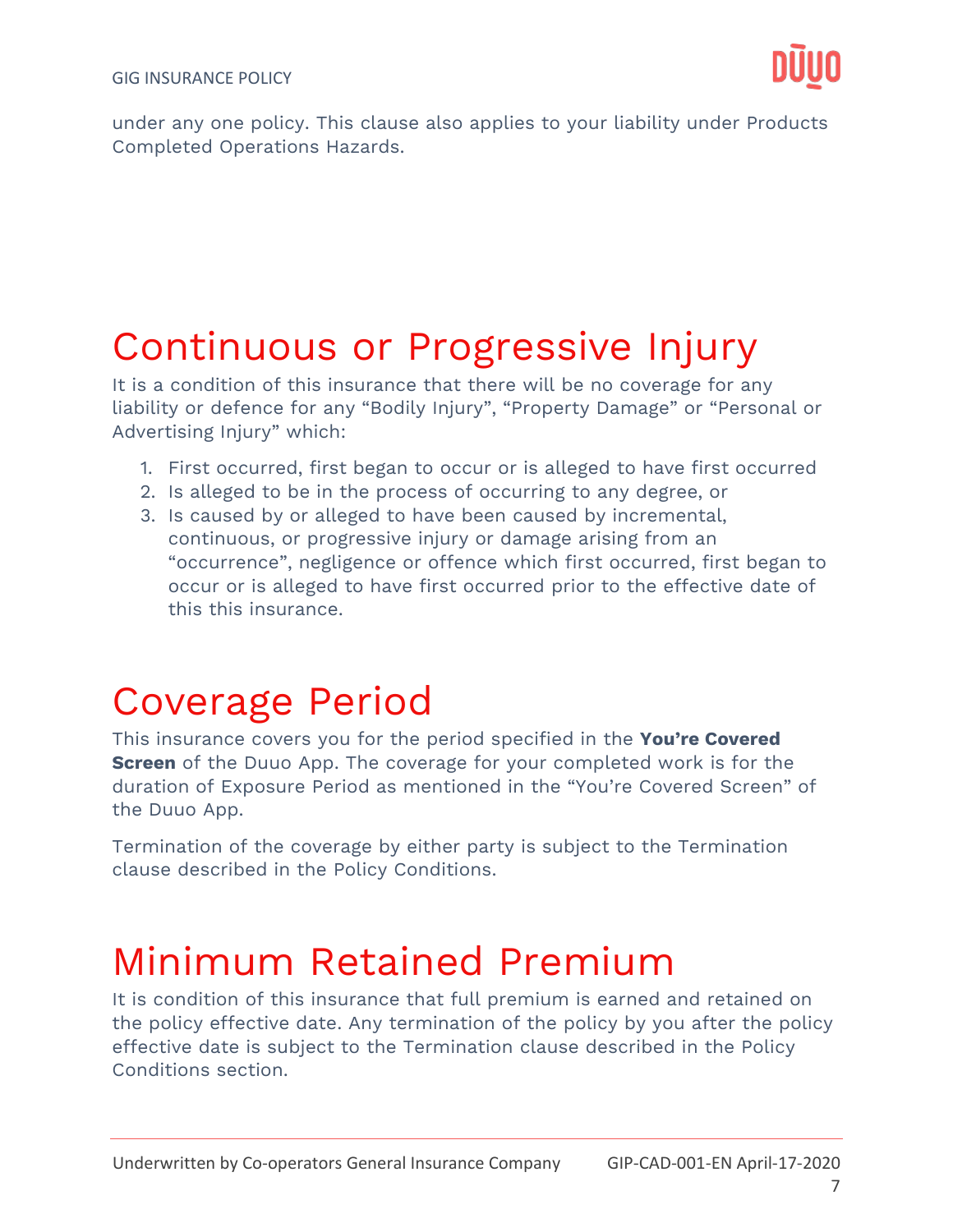

# **Your Coverage**

This section contains details of your coverage in various sections. Each section can have its own conditions and limits. However, all of these coverages apply to your covered gig activities as described in the **You're Covered Screen** of the Duuo App.

### **Coverage A Bodily Injury and Property Damage Liability**

The coverage and limit of insurance if applicable is shown under the Each Occurrence Limit in the **You're Covered Screen** of the **Duuo App**. This Limit is the most we will pay for the sum of "Compensatory Damages" under this coverage.

#### **Insuring Agreement**

We will pay those sums that the Insured becomes legally obligated to pay as "compensatory damages" because of unintentional "Bodily Injury" or "Property Damage" originating during the policy period only in relation to the covered gig activities.

#### **Defending You**

We will have the right and duty to defend the insured against any "action" seeking those "compensatory damages" when this insurance applies. We may, at our discretion, investigate any "occurrence" and settle any claim or "action" that may result in payment of "compensatory damages" up to the Limit of Insurance.

Our duty to defend ends when we have used up the applicable limit of insurance in the payment of judgments or settlements under Coverages A, B or D or Medical Payments under Coverage C.

#### **No Prior Knowledge**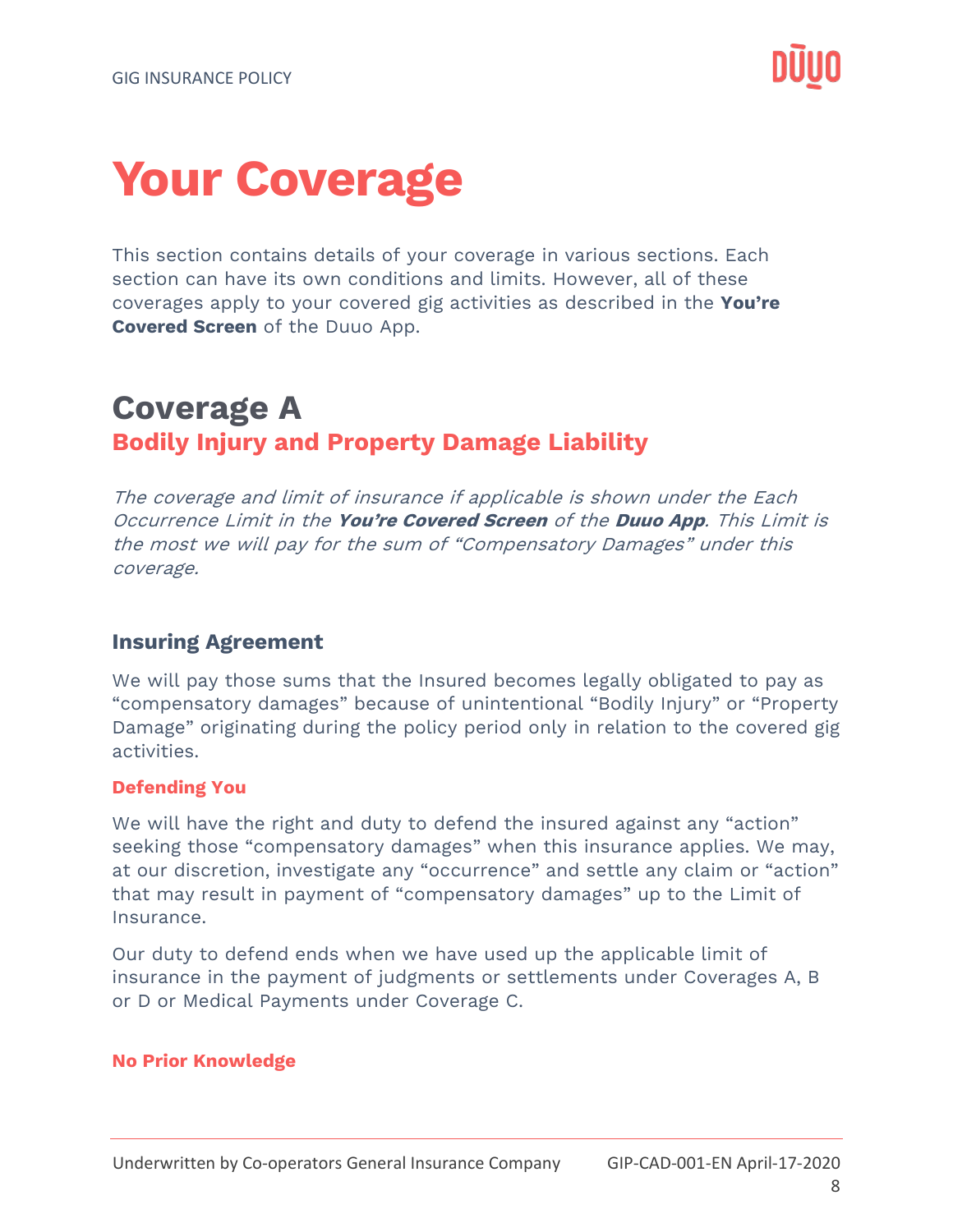

This coverage only applies if prior to the policy period, no insured listed under **Who is an Insured** and no person authorized by you to give or receive notice of an "occurrence" or claim, knew that the "Bodily Injury" or "Property Damage" has occurred or has begun to occur, in whole or in part.

#### **Bodily Injury Compensatory Damages**

"Compensatory damages" because of "Bodily Injury" include "compensatory damages" claimed by any person or organization for care, loss of services or death resulting at any time from the "Bodily Injury" that originated during the policy period.

No other obligation or liability to pay sums or perform acts or services is covered unless explicitly provided for under Supplementary Payments - Coverages A, B and D.

### **What's Not Covered Under Coverage A**

This insurance does not apply to:

#### **a. Expected or Intended Injury**

"Bodily Injury" or "Property Damage" expected or intended from the standpoint of the insured. This exclusion does not apply to "Bodily Injury" resulting from the use of reasonable force to protect persons or property.

#### **b. Contractual Liability**

"Bodily Injury" or "Property Damage" for which the insured is obligated to pay "compensatory damages" by reason of the assumption of liability in a contract or agreement.

This exclusion does not apply to liability for "compensatory damages":

- i. That the insured would have in the absence of the contract or agreement; or
- ii. Assumed in a contract or agreement that is an "insured contract", provided the "Bodily Injury" or "Property Damage" occurs subsequent to the execution of the contract or agreement. Solely for the purposes of liability assumed in an "insured contract", reasonable legal fees and necessary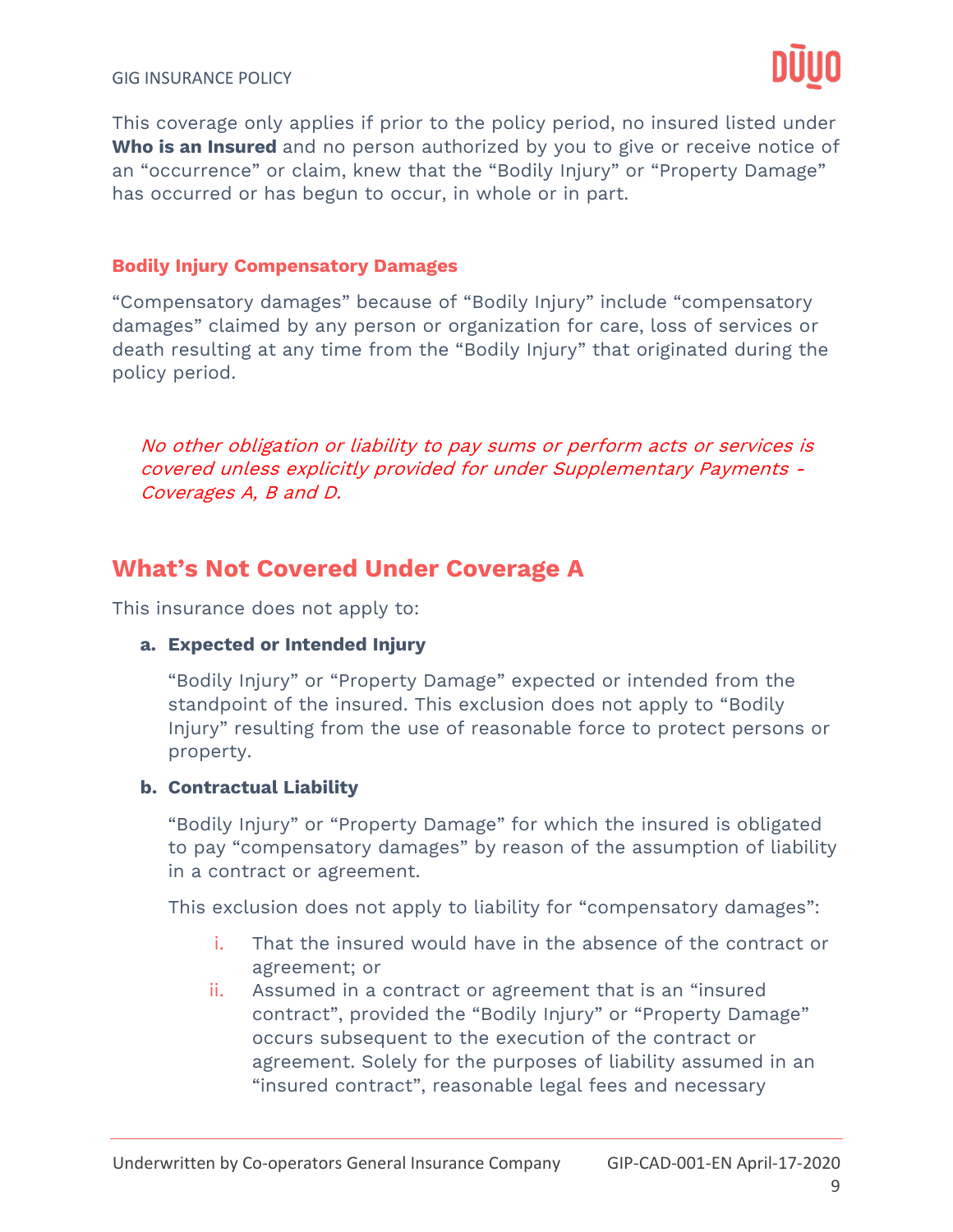litigation expenses incurred by or for a party other than an insured are deemed to be "compensatory damages" because of "Bodily Injury" or "Property Damage", provided:

- 1. Liability to such party for, or for the cost of, that party's defense has also been assumed in the same "insured contract"; and
- 2. Such legal fees and litigation expenses are for defense of that party against a civil or alternative dispute resolution proceeding in which "compensatory damages" to which this insurance applies are alleged.

#### **c. Workers' Compensation and Similar Laws**

Any obligation of the insured under a workers' compensation, disability benefits or unemployment or employment compensation law or any similar law.

#### **d. Employer's Liability**

"Bodily Injury" to any "employee" of the insured arising out of and in the course of employment by the insured or performing duties related to the employment. This exclusion also applies to the spouse, child, parent, brother or sister of that "employee" as a consequence of such employment related liability.

#### **This exclusion applies:**

- i. Whether the insured may be liable as an employer or in any other capacity; and
- ii. To any obligation to share "compensatory damages" with or repay someone else who must pay "compensatory damages" because of the injury.

#### **e. Aircraft & Watercraft**

"Bodily Injury" or "Property Damage" arising out of the ownership, maintenance, use or entrustment to others by or on behalf of any insured of:

- i. Any aircraft, watercraft or air cushion vehicle owned or operated by or rented or loaned to any insured; or
- ii. Any premises for the purpose of an airport or aircraft landing area and all operations necessary or incidental thereto.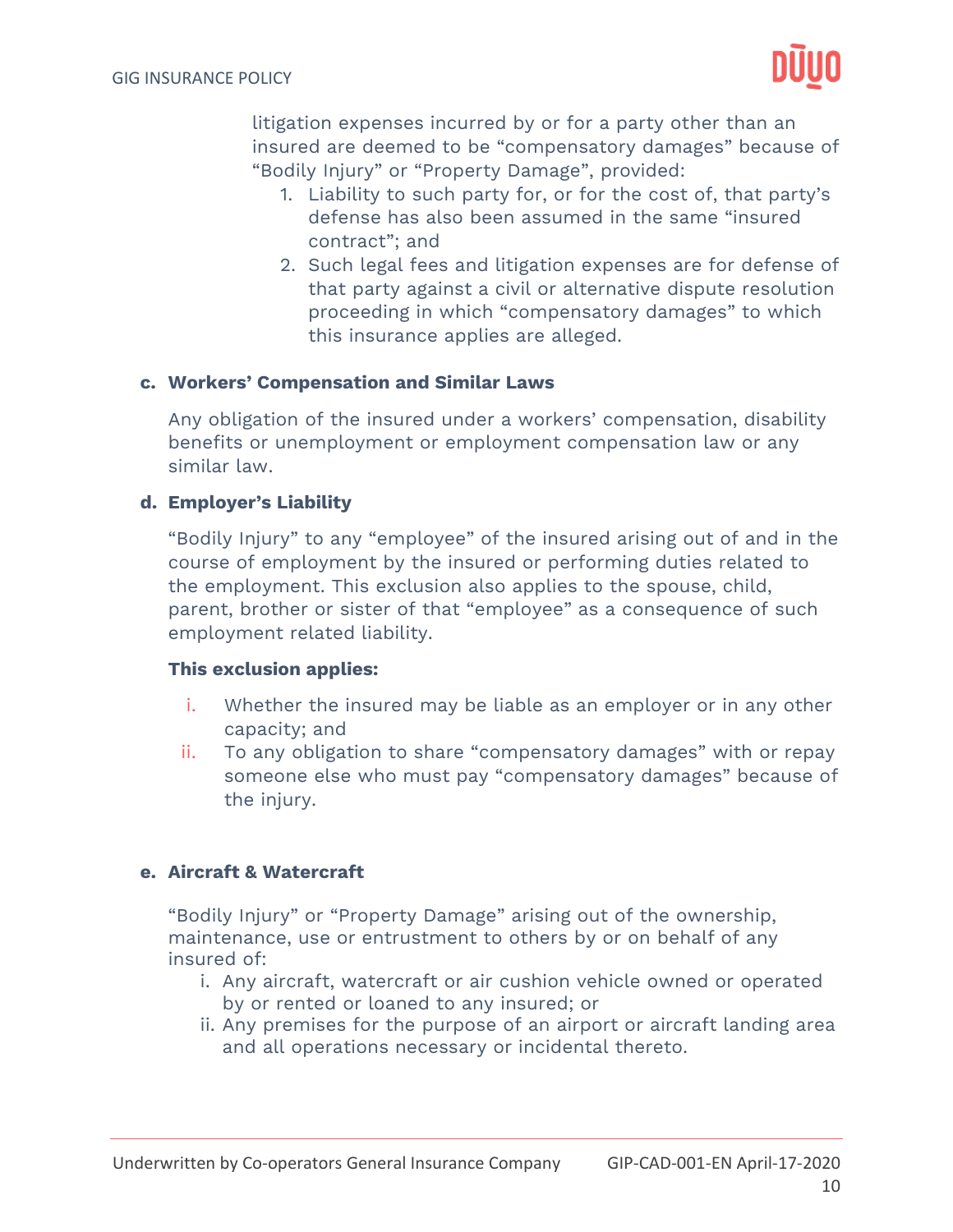

For the purpose of this exclusion, use includes operation and "loading or unloading".

This exclusion applies even if the claims against any insured allege negligence or other wrongdoing in the supervision, hiring, employment, training or monitoring of others by that insured, if the "occurrence" which caused the "Bodily Injury" or "Property Damage" involved the ownership, maintenance, use or entrustment to others of any aircraft that is owned or operated by or rented or loaned to any insured.

#### **f. Automobile**

"Bodily Injury" or "Property Damage" arising directly or indirectly, in whole or in part, out of the ownership, maintenance, use or entrustment to others of:

- i. any "automobile" owned or operated by or on behalf of or rented or loaned to any insured.
- ii. any motorized snow vehicle or its trailers, and
- iii. any vehicle while being used in any speed or demolition contest or in any stunting activity or in practice or preparation for any such contest or activity.

For the purpose of this exclusion, use includes operation and "loading and unloading".

This exclusion applies even if the claims against any insured allege negligence or other wrongdoing in the supervision, hiring, employment, training or monitoring of others by that insured, if the "occurrence" which caused the "Bodily Injury" or "Property Damage" involved the ownership, maintenance, use or entrustment to others of any "automobile" that is owned or operated by or rented or loaned to any insured.

This exclusion applies regardless of any other contributing or aggravating cause or event that contributes concurrently or in any sequence to the "Bodily Injury" or "Property Damage".

#### **g. Damage to Property**

"Property Damage" to:

i. Property you own, rent or occupy, including any costs or expenses incurred by you, or any other person, organization or entity, for repair, replacement, enhancement, restoration or maintenance of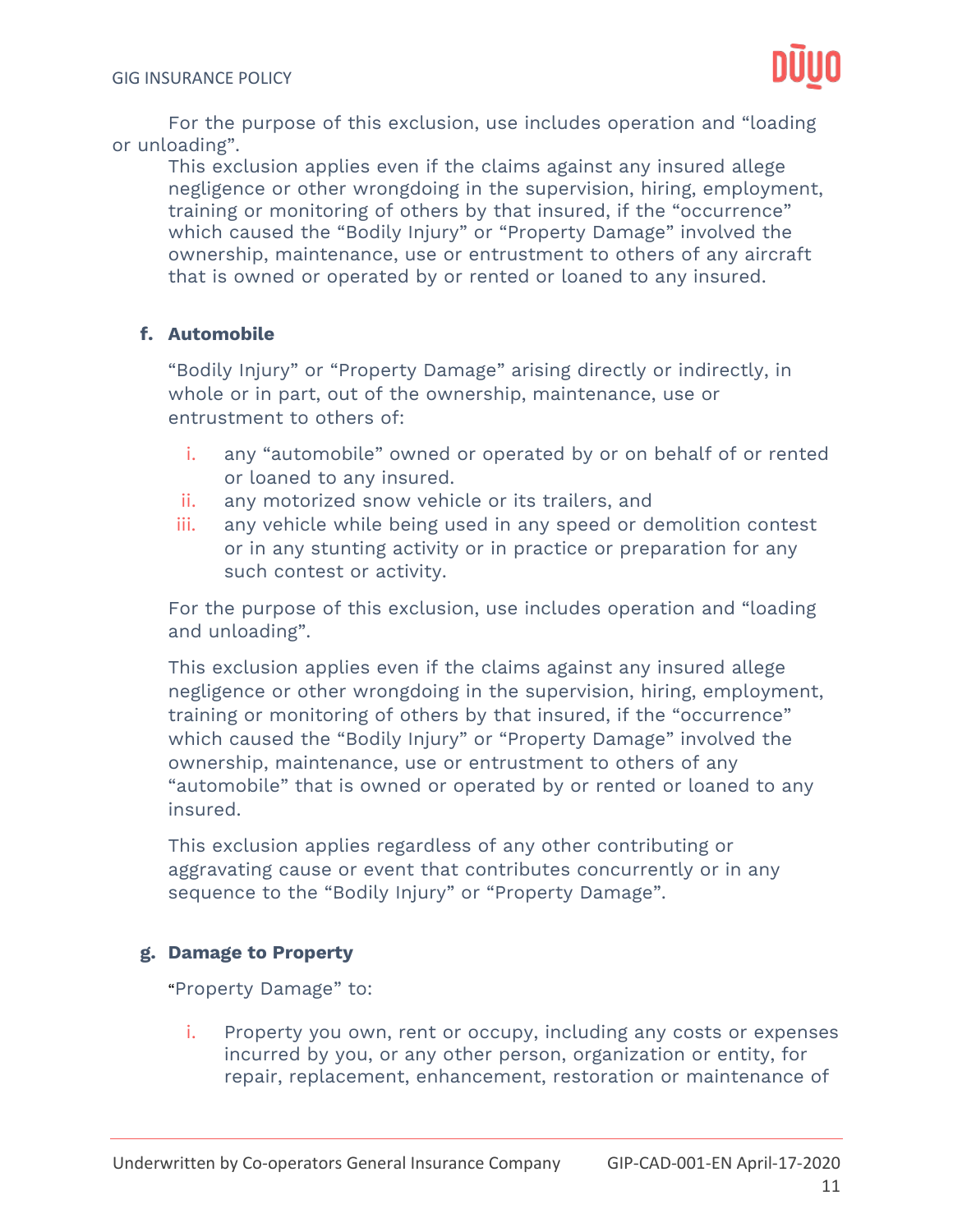

such property for any reason, including prevention of injury to a person or damage to another's property;

- ii. Premises you sell, give away or abandon, if the "Property Damage" arises out of any part of those premises;
- iii. Property loaned to you;
- iv. Personal property in your care, custody or control;
- v. That particular part of real property on which you or any contractors or subcontractors working directly or indirectly on your behalf are performing operations, if the "Property Damage" arises out of those operations; or
- vi. That particular part of any property that must be restored, repaired or replaced because "your work" was incorrectly performed on it.

Paragraph ii. of this exclusion does not apply if the premises are "your work" and were never occupied, rented or held for rental by you. Paragraphs iii., iv., v., and vi. of this exclusion do not apply to liability assumed under a sidetrack agreement.

#### **h. Damage to your Product**

"Property Damage" to "your product" arising out of "your product" or any part of it.

#### **i. Damage to your Work**

"Property Damage" to that particular part of "your work" out of which an "occurrence" arises due to "your work" having been incorrectly performed on it and included in the "products-completed operations hazard".

This exclusion does not apply if the damaged work or the work out of which the damage arises was performed on your behalf by a subcontractor.

#### **j. Damage to Impaired Property or Property Not Physically injured**

"Property Damage" to "impaired property" or property that has not been physically injured, arising out of:

i. A defect, deficiency, inadequacy or dangerous condition in "your product" or "your work"; or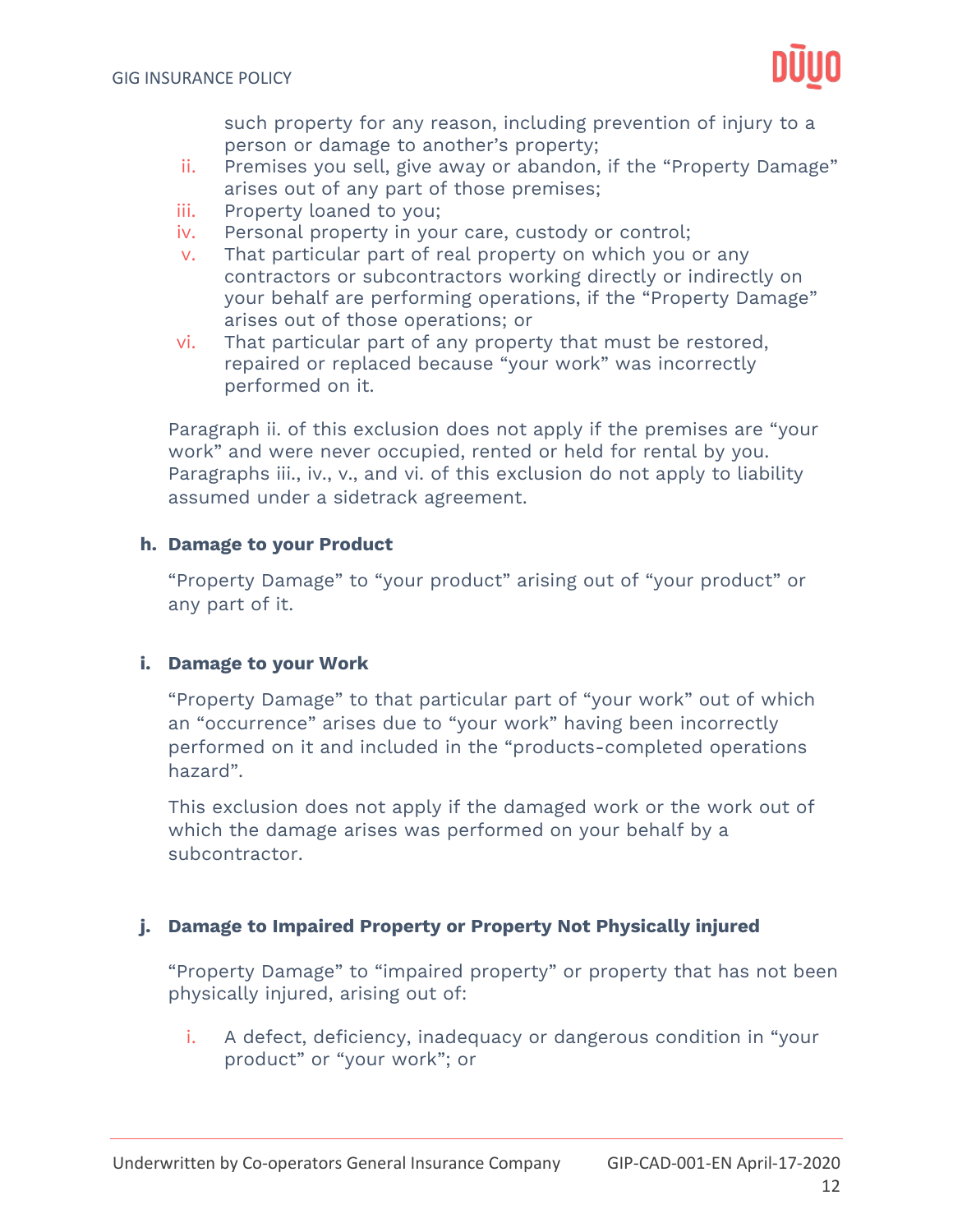

ii. A delay or failure by you or anyone acting on your behalf to perform a contract or agreement in accordance with its terms.

This exclusion does not apply to the loss of use of other property arising out of sudden and accidental physical injury to "your product" or "your work" after it has been put to its intended use.

#### **k. Recall of Products, Work or Impaired Property**

"Compensatory damages" claimed for any loss, cost or expense incurred by you or others for the loss of use, withdrawal, recall, inspection, repair, replacement, adjustment, removal or disposal of:

- i. "Your product";
- ii. "Your work"; or
- iii. "Impaired property";

if such product, work, or property is withdrawn or recalled from the market or from use by any person or organization because of a known or suspected defect, deficiency, inadequacy or dangerous condition in it.

#### **l. Personal and Advertising Injury**

"Bodily Injury" arising out of "Personal and Advertising Injury".

#### **m. Professional Services**

"Bodily Injury" (other than "incidental medical malpractice injury"), or "Property Damage" due to the rendering of or failure to render by you or on your behalf of any "professional services" for others, or any error or omission, malpractice or mistake in providing those services.

#### **n. Abuse**

Claims or "actions":

- i. Arising directly or indirectly from "abuse" committed or alleged to have been committed by an insured, including the transmission of disease arising out of any act of "abuse"; or
- ii. Based on your practices of "employee" hiring, acceptance of "volunteer workers" or supervision or retention of any person alleged to have committed "abuse"; or
- iii. Alleging knowledge by an insured of, or failure to report, the alleged "abuse" to the appropriate authority(ies).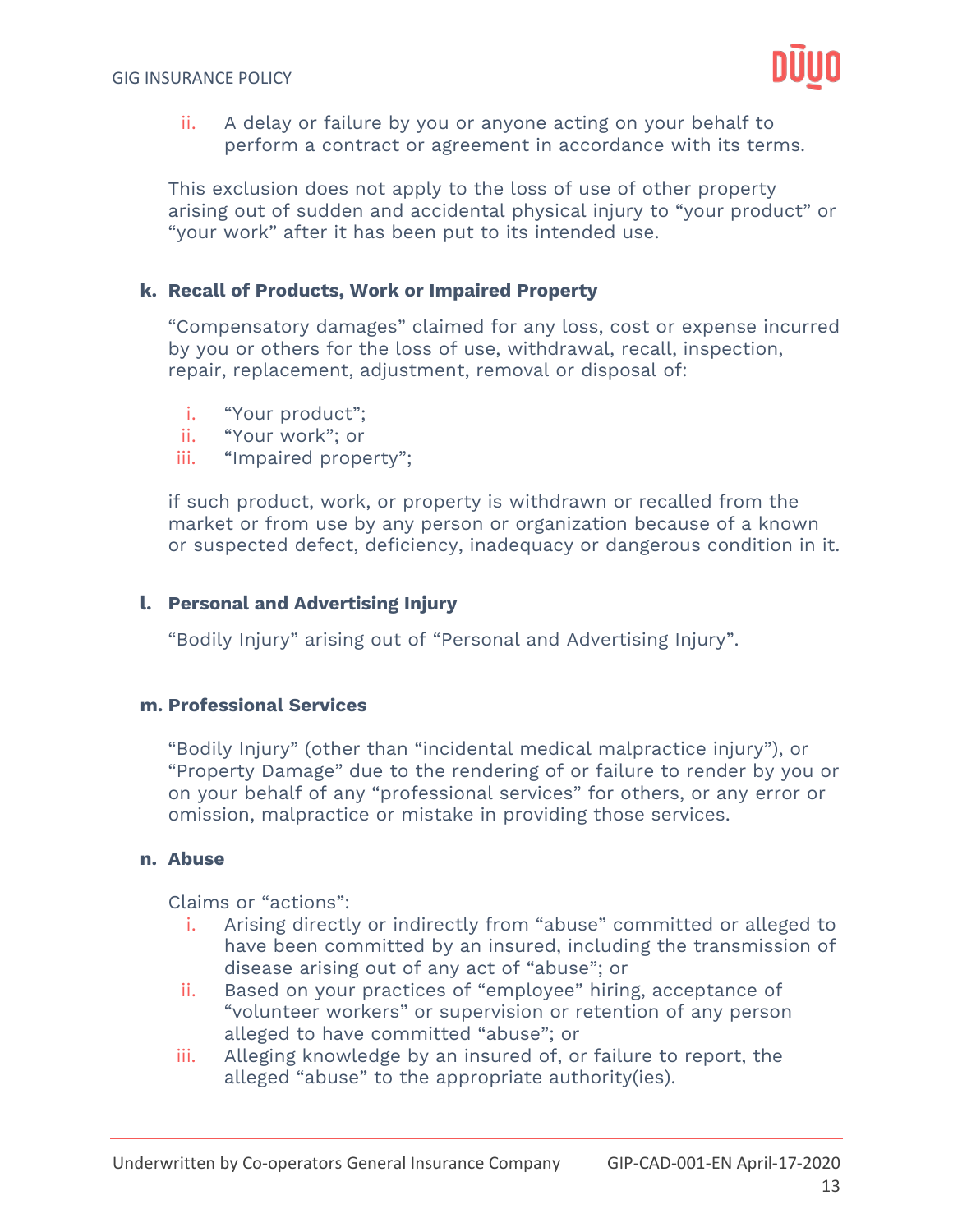

#### **o. Access or Disclosure of Confidential or Personal Information and Data-Related Liability**

"Bodily Injury" or "Property Damage" arising directly or indirectly, in whole or in part, out of:

- i. Any access to or disclosure of any person's or organization's "confidential or personal information", or
- ii. The loss of, loss of use of, damage to, corruption of, inability to manipulate any person's or organization's "confidential or personal information".

#### **p. Electronic Data**

"Compensatory damages" arising out of the loss of, loss of use of, damage to, corruption of, inability to access, or inability to manipulate "electronic data".

#### **Other exclusions applicable are explained under the section Common Exclusions.**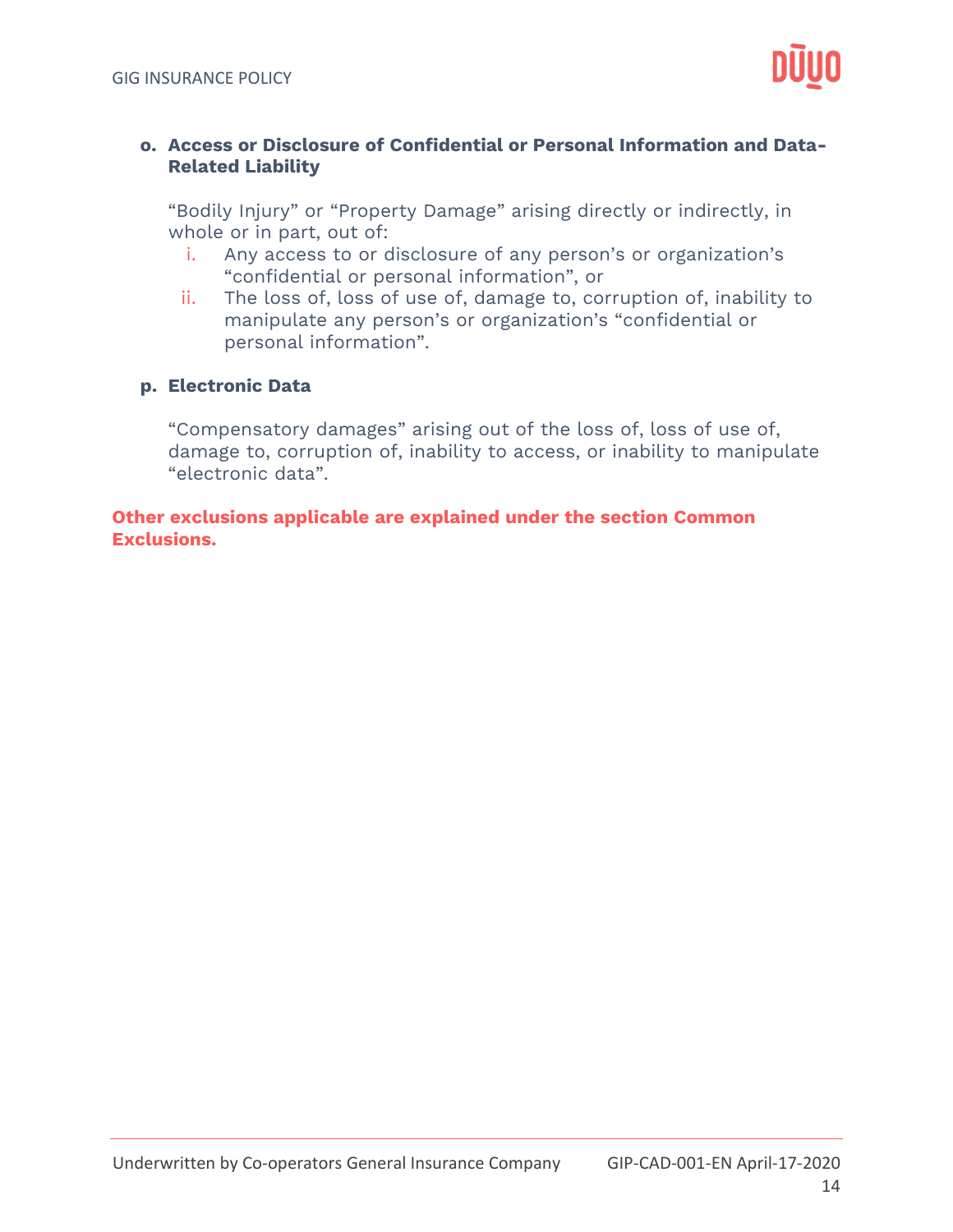### **Coverage A Enhancement Products Completed Operations Hazard Liability**

Coverage A is extended to include "Bodily Injury" and "Property Damage" arising out of the

"Products-Completed Operations Hazard" when it arises out of "your work" which has been performed and completed during the policy period.

The limit of insurance if applicable is shown under the "Products-Completed Operations Hazard Liability" Limit in the **You're Covered Screen** of the **Duuo App**. This Limit is the most we will pay for the sum of "Compensatory Damages" under this coverage.

### **What is Covered**

"Bodily Injury" and "Property Damage" occurring away from premises you own or rent and arising out of "your product" or "your work" except:

- **1.** Products that are still in your physical possession; or
- **2.** Work that has not yet been completed or abandoned. However, "your work" will be **deemed completed** at the earliest of all the following times:

a) When all of the work called for in your contract has been completed.

b) When all of the work to be done at the job site has been completed if your contract calls for work at more than one job site.

c) When that part of work done at a job site has been put to its intended use by any person or organization other than another contractor or subcontractor working on the same project.

Work that may need service, maintenance, correction, repair, or replacement, but which is otherwise complete, **will be treated as completed**.

### **What is Not Covered**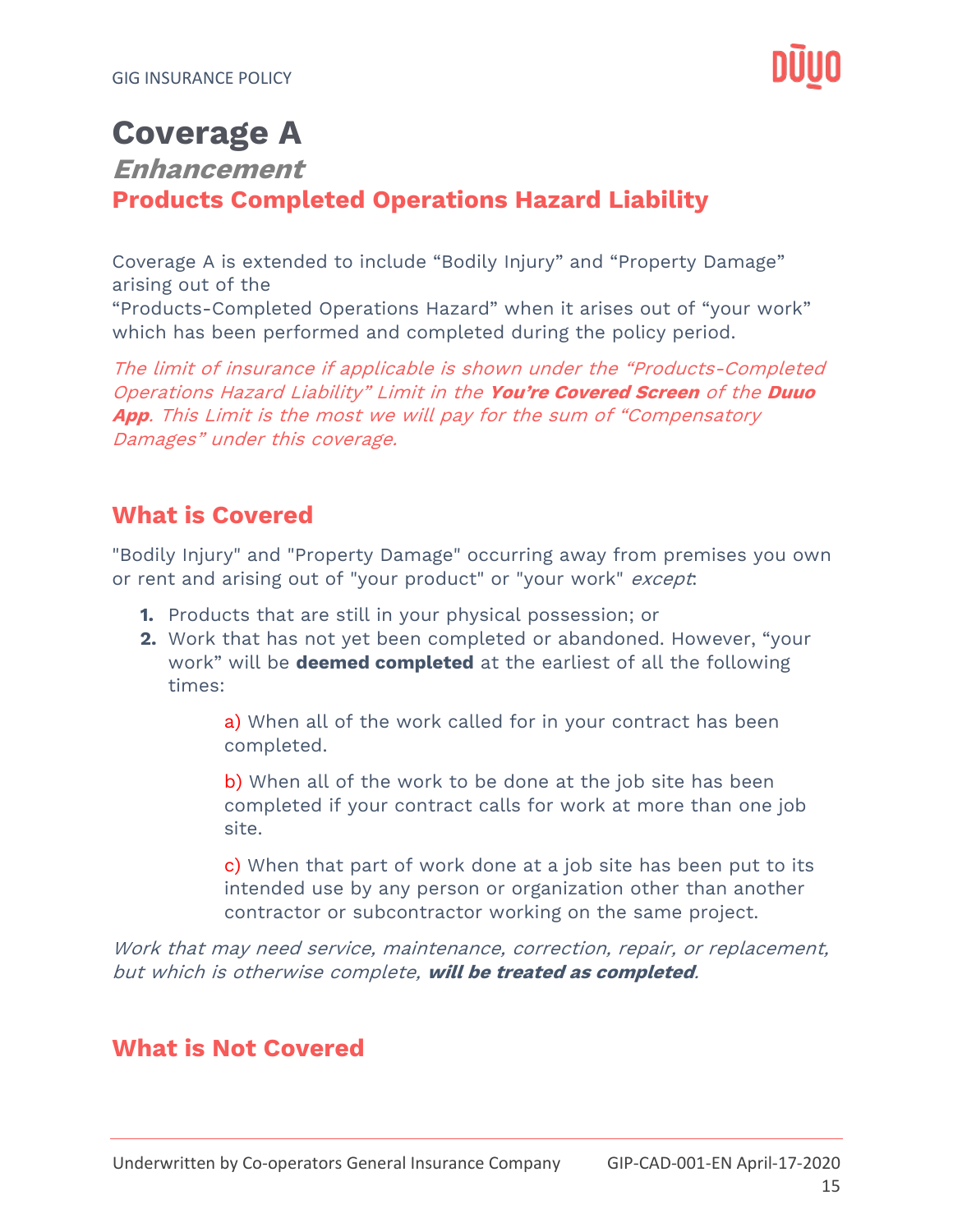

This coverage is not intended to cover the defective product or work, but the damage resulting from the defective work. Coverage does not apply to the cost incurred to repair and replace your defective work. The risk of replacing or repairing defective materials or poor workmanship is considered a commercial risk that is not covered by any part of this policy.

#### **This coverage also does not include "Bodily Injury" or "Property Damage" arising out of:**

- **1.** The transportation of property, unless the injury or damage arises out of a condition in or on a vehicle not owned or operated by you, and that condition was created by the "loading or unloading" of that vehicle by any insured; or
- **2.** The existence of tools, uninstalled equipment or abandoned or unused materials.

#### **All other exclusions applicable to Section A also apply to this enhancement.**

### **Episodic Coverage**

The Duuo Gig Insurance policy is an episodic agreement. However, the coverage for your products-completed operations hazard liability continues for the **Exposure Period.**

This coverage will only be available under the policy you have purchased for the completed job. If the activity was abandoned or not otherwise completed, this coverage does not apply to any of the policies.

### **Exposure Period**

Products-Completed Operations Hazard coverage is provided during the exposure period beginning on the date this policy ends per the date shown on the "You're Covered Screen" of the Duuo App, or is cancelled or otherwise terminated if the following conditions are met:

- **1.** An Exposure Period is shown in the "You're Covered Screen" of the Duuo App,
- **2.** You have no other liability coverage or other Exposure Period in force and applicable to the "Products-Completed Operations Hazard" to which this Exposure Period applies effective during this Exposure Period, and
- **3.** Your policy was not terminated due to non-payment of premium, misrepresentation or fraud.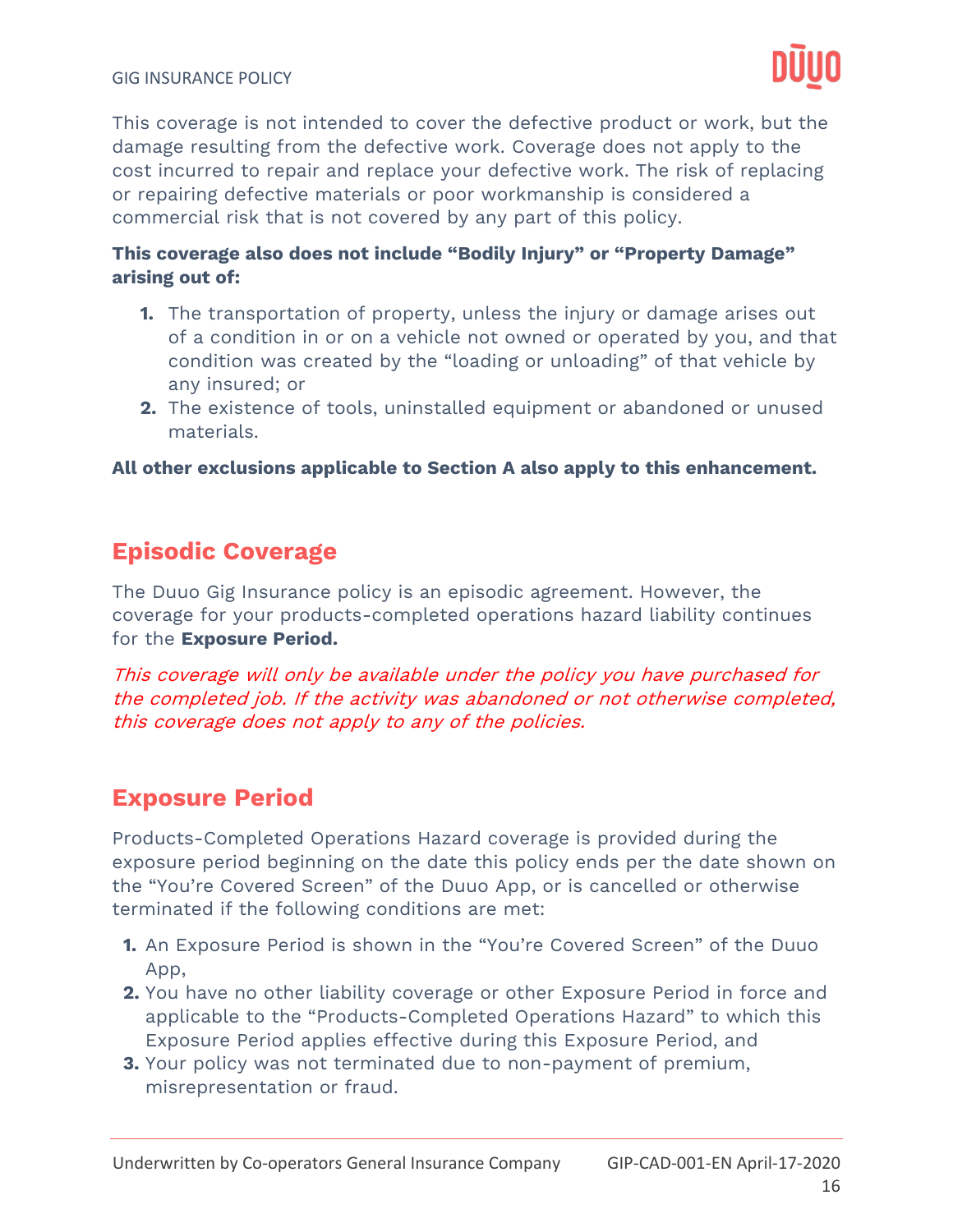## **DÙUO**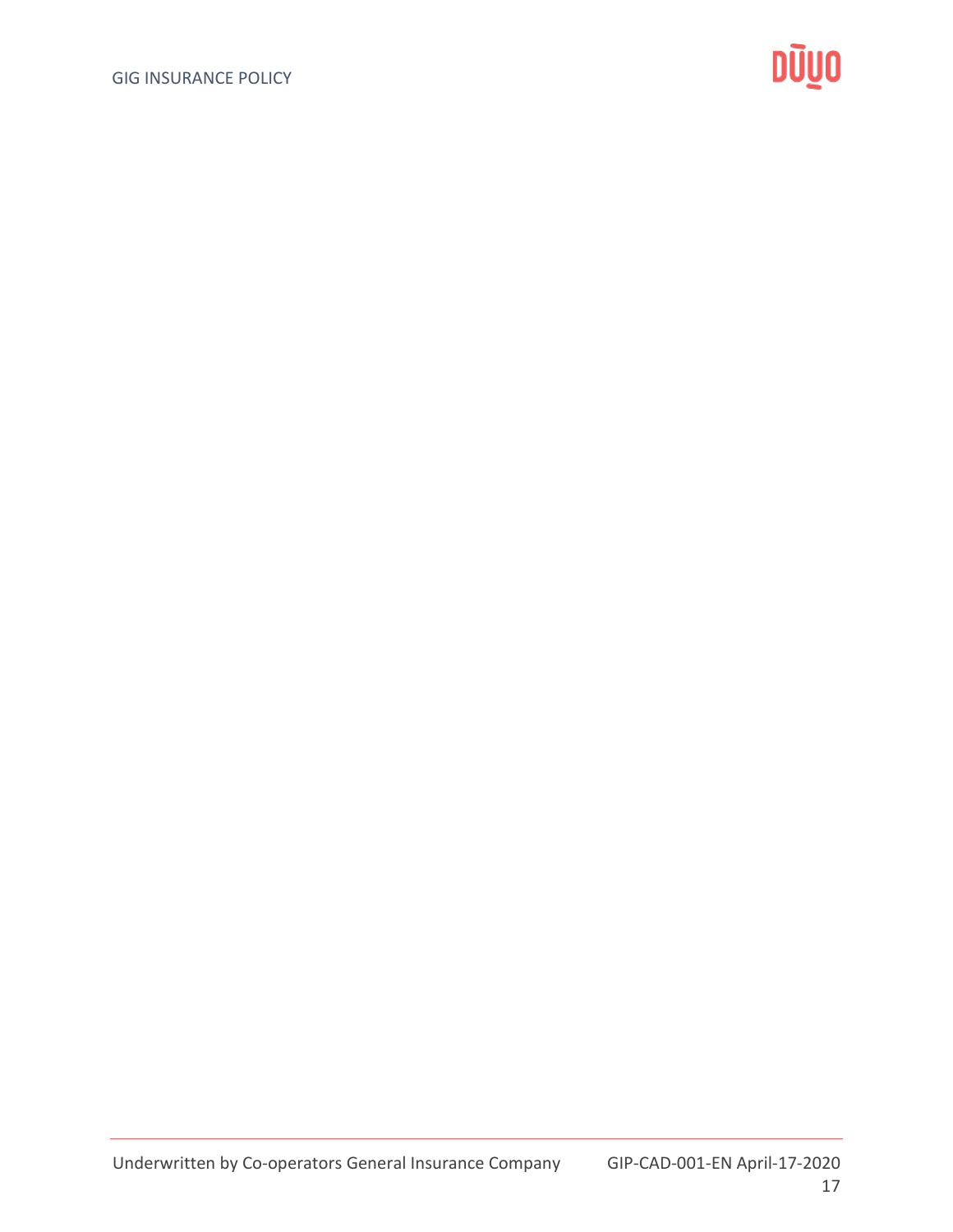### **Coverage B Personal and Advertising Injury Liability**

The coverage and limit of insurance if applicable is shown under the Personal and Advertising Injury Liability Limit in the **You're Covered Screen** of the **Duuo App**. This Limit is the most we will pay for the sum of "Compensatory Damages" under this coverage.

#### **What is Personal and Advertising Injury**

This means injury, including consequential "Bodily Injury", arising out of one or more of the following offenses:

- a. False arrest, detention or imprisonment;
- b. Malicious prosecution;
- c. The wrongful eviction from, wrongful entry into or invasion of the right of private occupancy of a room, dwelling or premises that a person occupies, committed by or on behalf of its owner, landlord or lessor;
- d. Oral or written publication, in any manner, of material that slanders or libels a person or organization or disparages a person's or organization's goods, products or services;
- e. Oral or written publication, in any manner, of material that violates a person's right of privacy;
- f. The use of another's advertising idea in your "advertisement"; or
- g. Infringing upon another's copyright, trade dress or slogan in your "advertisement".

#### **Insuring Agreement**

We will pay those sums that the insured becomes legally obligated to pay as "compensatory damages" because of "Personal and Advertising Injury" originating during the policy period only in relation to the covered gig activities in Canada.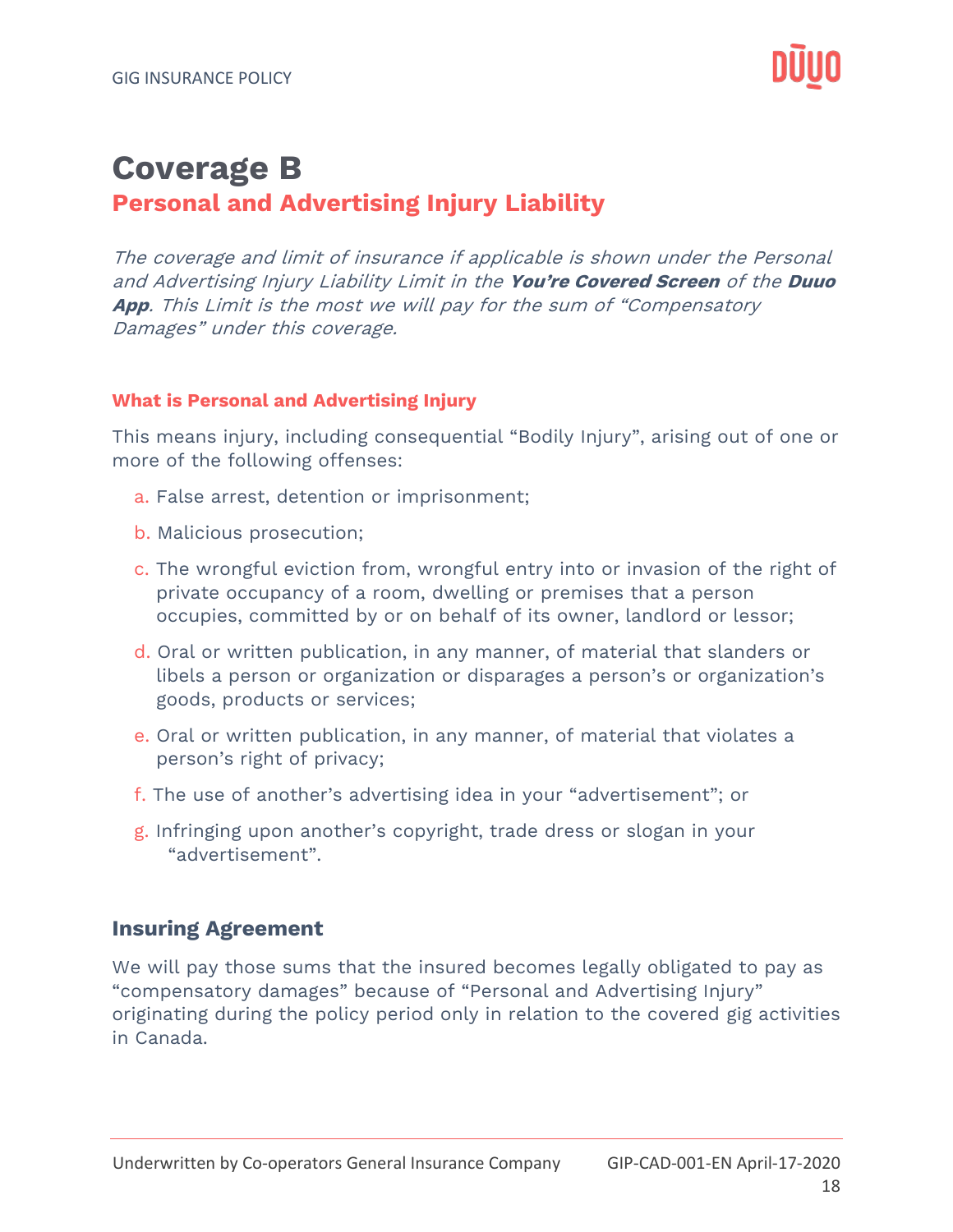#### **Defending You**

We will have the right and duty to defend the insured against any "action" seeking those "compensatory damages" when this insurance applies. We may, at our discretion, investigate any offense and settle any claim or "action" that may result.

Our duty to defend ends when we have used up the applicable limit of insurance in the payment of judgments or settlements under Coverages A, B or D or Medical Payments under Coverage C.

No other obligation or liability to pay sums or perform acts or services is covered unless explicitly provided for under Supplementary Payments - Coverages A, B and D.

### **What's Not Covered Under Coverage B**

This insurance does not apply to:

#### **a. Knowing Violation of Rights of Another**

"Personal and Advertising Injury" caused by or at the direction of the insured with the knowledge that the act would violate the rights of another and would inflict "Personal and Advertising Injury".

#### **b. Material Published with Knowledge of Falsity**

"Personal and Advertising Injury" arising out of oral or written publication in any form of material, if done by or at the direction of the insured with knowledge of its falsity.

#### **c. Material Published Prior to Policy Period**

"Personal and Advertising Injury" arising out of oral or written publication in any form of material whose first publication took place before the beginning of the policy period.

#### **d. Criminal Acts**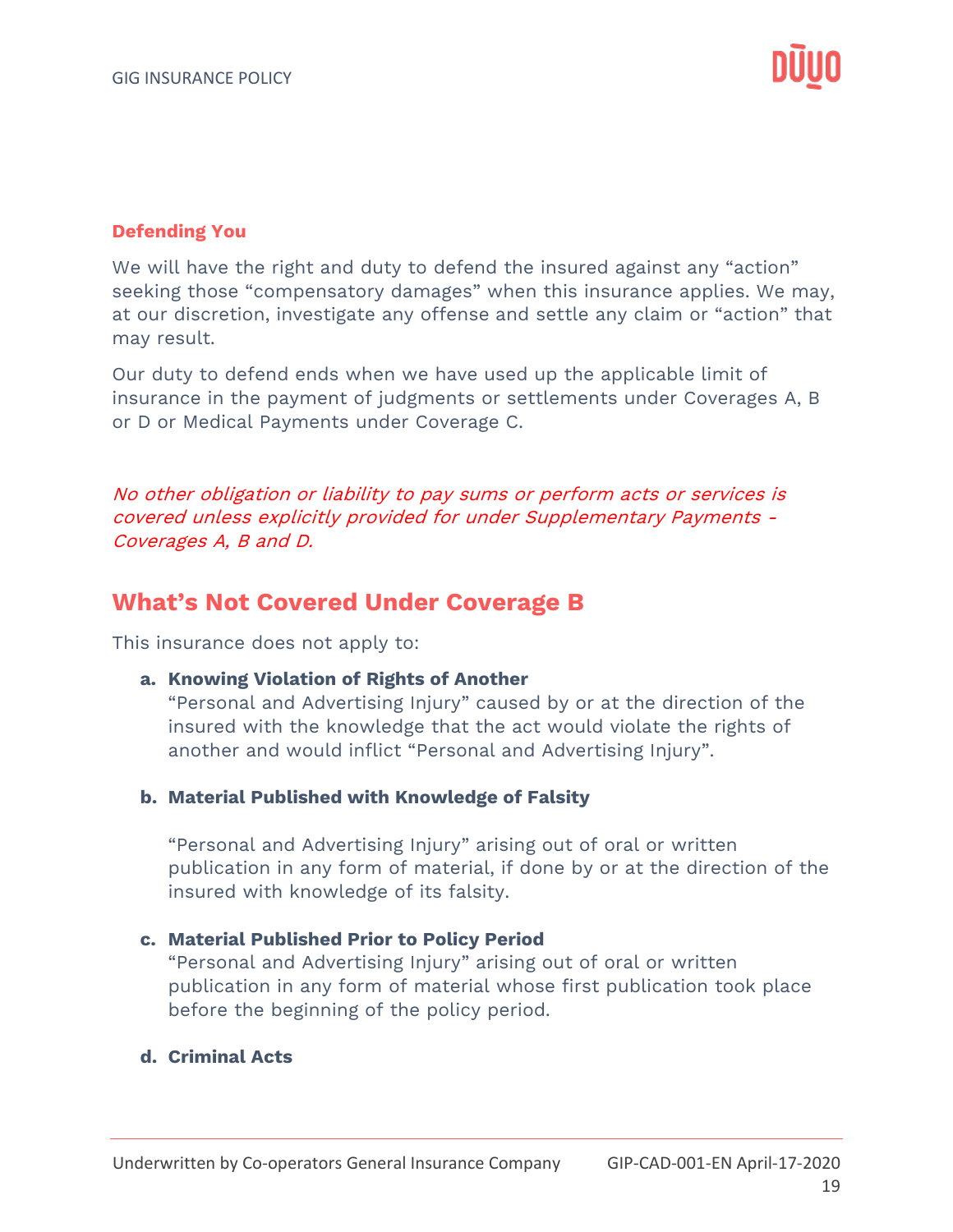

"Personal and Advertising Injury" arising out of a criminal act committed by or at the direction of the insured.

#### **e. Contractual Liability**

"Personal and Advertising Injury" for which the insured has assumed liability in a contract or agreement. This exclusion does not apply to liability for "compensatory damages" that the insured would have in the absence of the contract or agreement.

#### **f. Breach of Contract**

"Personal and Advertising Injury" arising out of a breach of contract, except an implied contract to use another's advertising idea in your "advertisement".

**g. Quality or Performance of Goods - Failure to Conform to Statements** "Personal and Advertising Injury" arising out of the failure of goods, products or services to conform with any statement of quality or performance made in your "advertisement".

#### **h. Wrong Description of Prices**

"Personal and Advertising Injury" arising out of the wrong description of the price of goods, products or services stated in your "advertisement".

#### **i. Infringement of Copyright, Patent, Trademark or Trade Secret**

"Personal and Advertising Injury" arising out of the infringement of copyright, patent, trademark, trade secret or other intellectual property rights. However, this exclusion does not apply to infringement, in your "advertisement", of copyright, trade dress or slogan.

#### **j. Insureds in Media and Internet Type Businesses**

"Personal and Advertising Injury" committed by an insured whose business is:

- i. Advertising, broadcasting, publishing or telecasting.
- ii. Designing or determining content of websites for others; or
- iii. An internet search, access, content or service provider.

However, this exclusion does not apply to Paragraphs a, b and c of "What is Personal and Advertising Injury".

For the purposes of this exclusion, the placing of frames, borders or links, or advertising, for you or others anywhere on the Internet, is not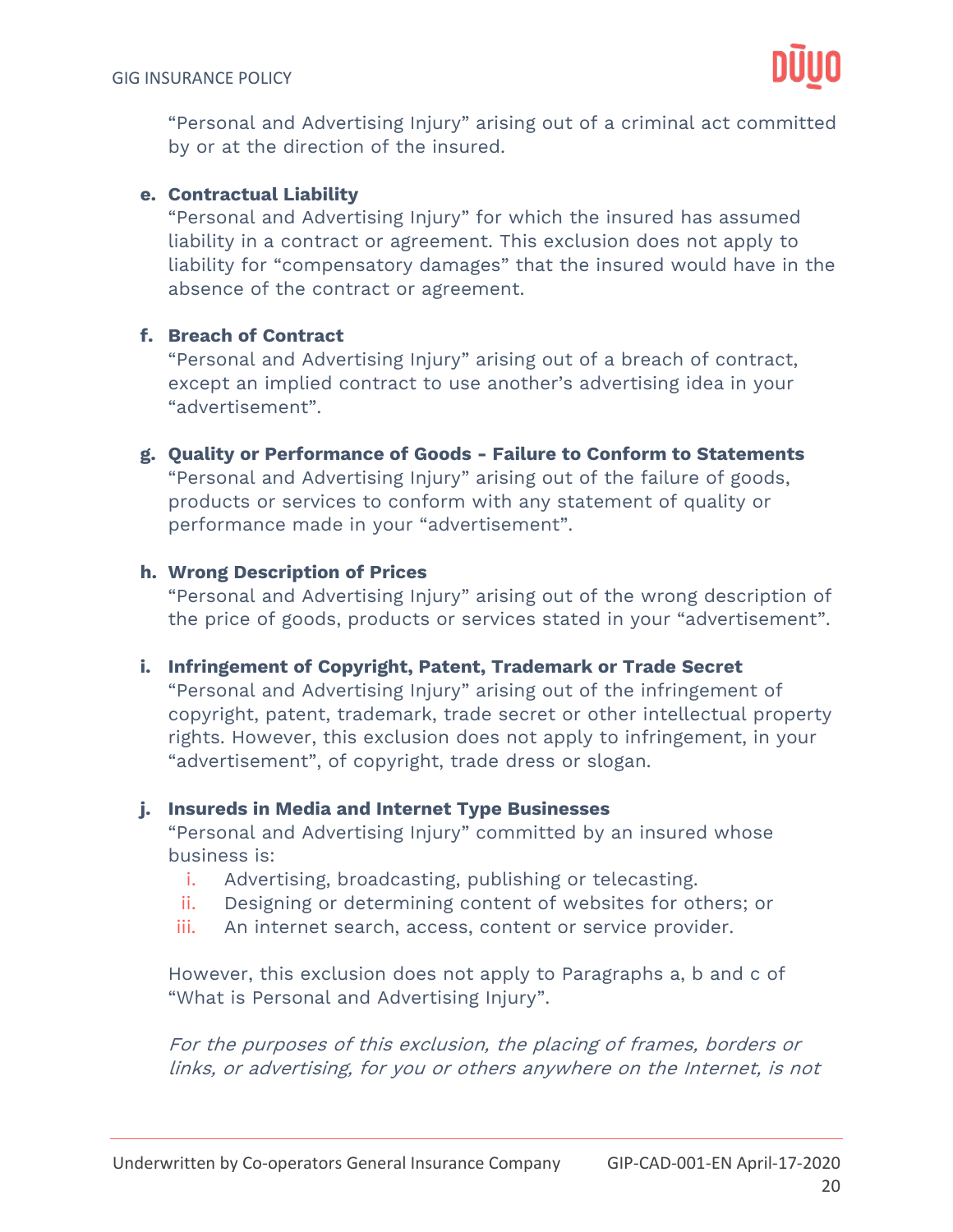by itself, considered the business of advertising, broadcasting, publishing, or telecasting.

#### **k. Electronic Chatrooms or Bulletin Boards**

"Personal and Advertising Injury" arising out of an electronic chatroom or bulletin board the insured hosts, owns, or over which the insured exercises control.

#### **l. Unauthorized Use of Another's Name or Product**

"Personal and Advertising Injury" arising out of the unauthorized use of another's name or product in your e-mail address, domain name or metatag, or any other similar tactics to mislead another's potential customers.

#### **m. Employment Practices**

"Personal and Advertising Injury" to:

- i. A person arising out of any:
	- 1. Refusal to employ that person; or
	- 2. Termination of that person's employment; or
	- 3. Employment related practices, policies, acts or omissions, such as coercion, demotion, evaluation, reassignment, discipline, defamation, harassment, humiliation, or discrimination directed at that person; or
- ii. The spouse, child, parent, brother or sister of that person as a consequence of "Personal and Advertising Injury" sustained by the person referred to in Paragraph i. above at whom any of the employment related practices described in Paragraph 1., 2. or 3. is directed.

This exclusion applies whether the insured may be liable as an employer or in any other capacity.

#### **n. Access or Disclosure of Confidential or Personal Information**

"Personal and Advertising Injury" arising directly or indirectly, in whole or in part, out of:

- i. Any access to or disclosure of any person's or organization's "confidential or personal information"; or
- ii. The loss of, loss of use of, damage to, corruption of, inability to manipulate any person's or organization's "confidential or personal information".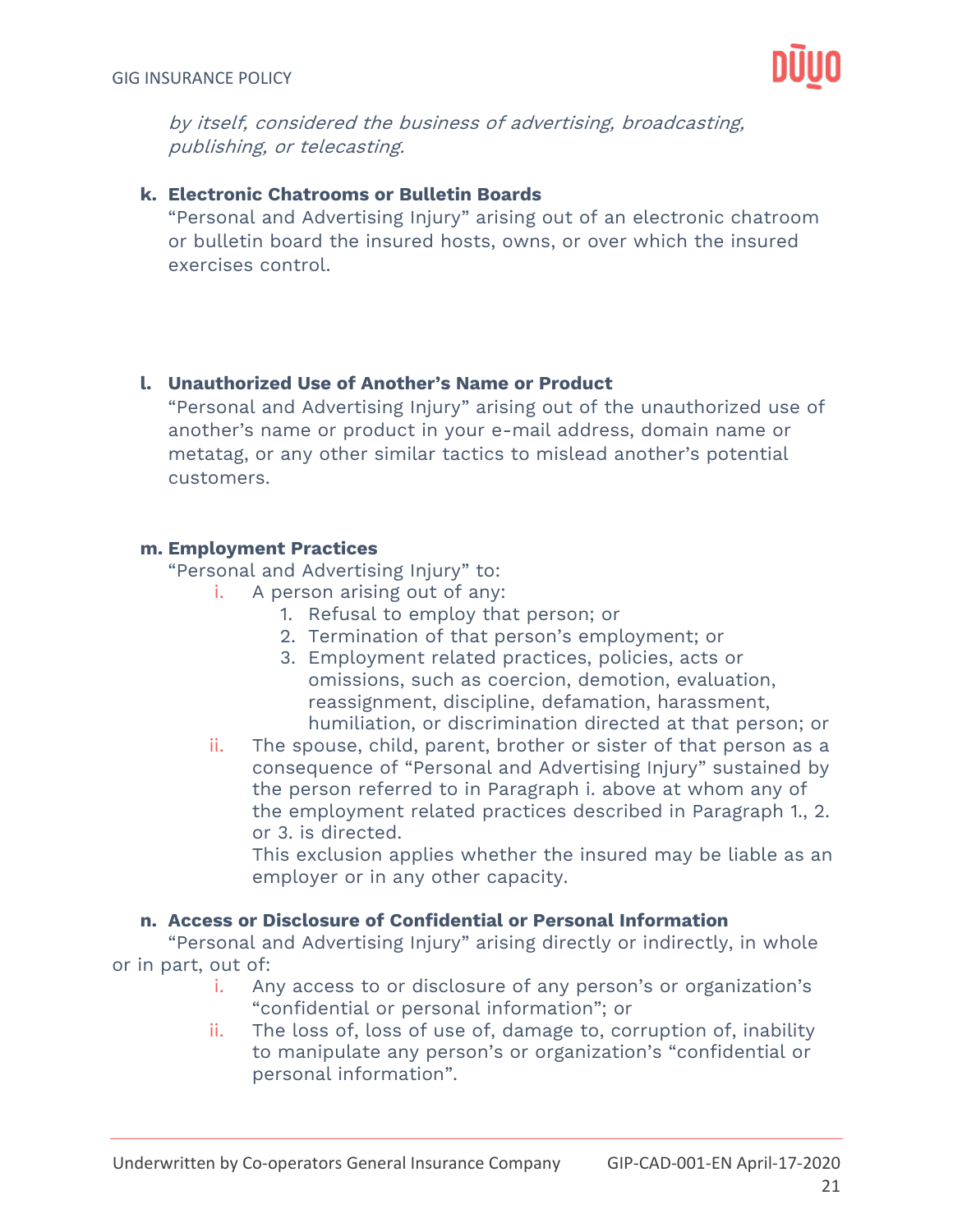

**Other exclusions applicable are explained under the section Common Exclusions.**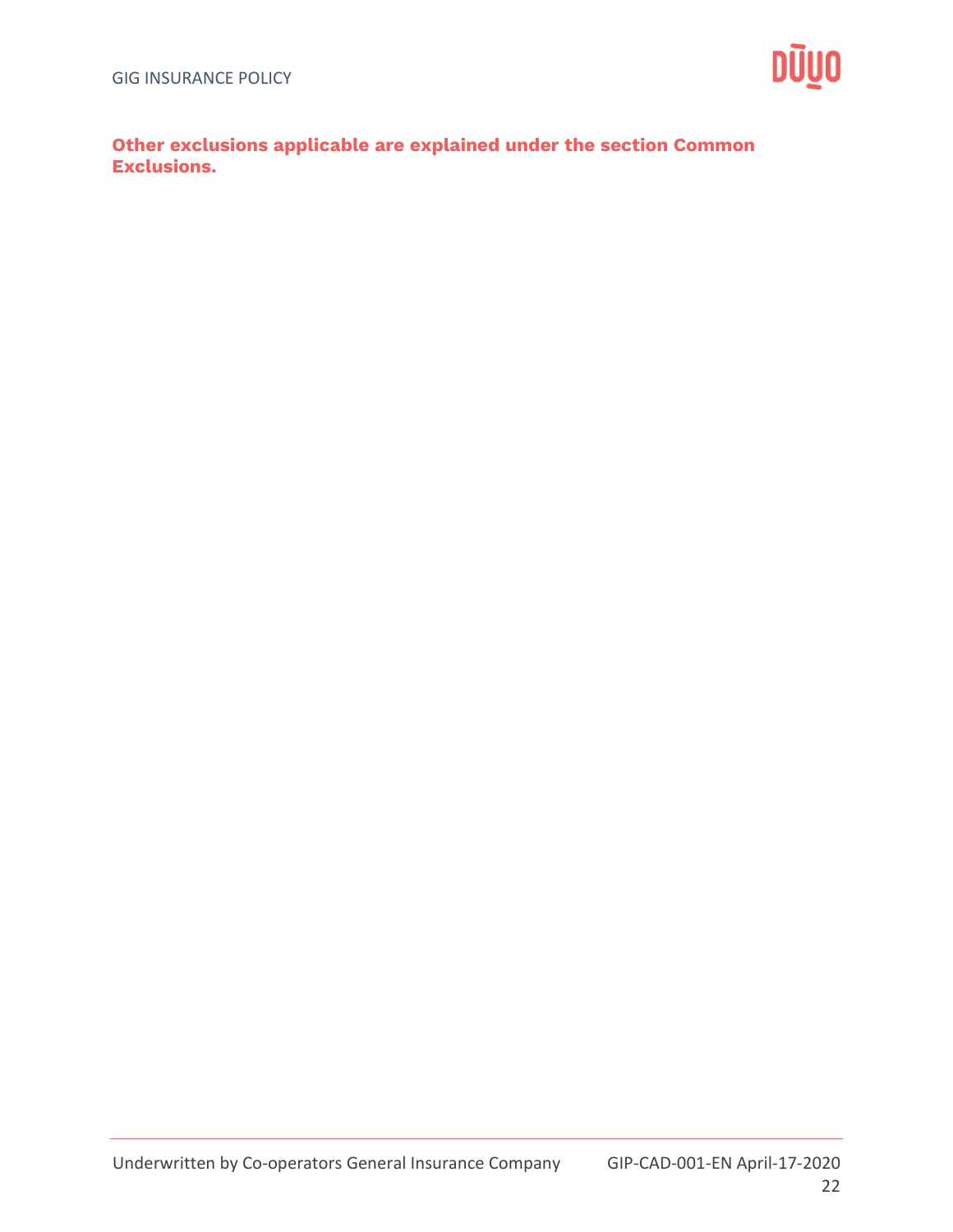### **Coverage C Medical Payments**

The coverage and limit if applicable is shown under Medical Payments Limit in the **You're Covered Screen** of the **Duuo App**. This limit is the most we will pay for the sum of medical expenses incurred because of "Bodily Injury" sustained by any one person.

#### **Insuring Agreement**

We will pay medical expenses as described below for "Bodily Injury" caused by an accident because of your covered gig activities under this policy in Canada during the policy period, provided that:

- i. The expenses are incurred and reported to us within one year of the date of the accident; and
- ii. The injured person submits to examination, at our expense, by physicians of our choice as often as we reasonably require.

#### **We will pay regardless of fault**

We will make these payments regardless of fault. These payments will not exceed the applicable limit of insurance. We will pay reasonable expenses for:

- ii. First aid administered at the time of an accident;
- iii. Necessary medical, surgical, x-ray and dental services, including prosthetic devices and medical equipment;
- iv. Necessary ambulance, hospital, professional nursing, and funeral services; and
- v. Travel and babysitting expenses.

### **What's Not Covered Under Coverage C**

We will not pay expenses for "Bodily Injury"

#### **a. Any Insured**

To any insured, except "volunteer workers".

#### **b. Hired Person**

To a person hired to do work for or on behalf of any insured or a tenant of any insured.

**c. Injury on Normally Occupied Premises**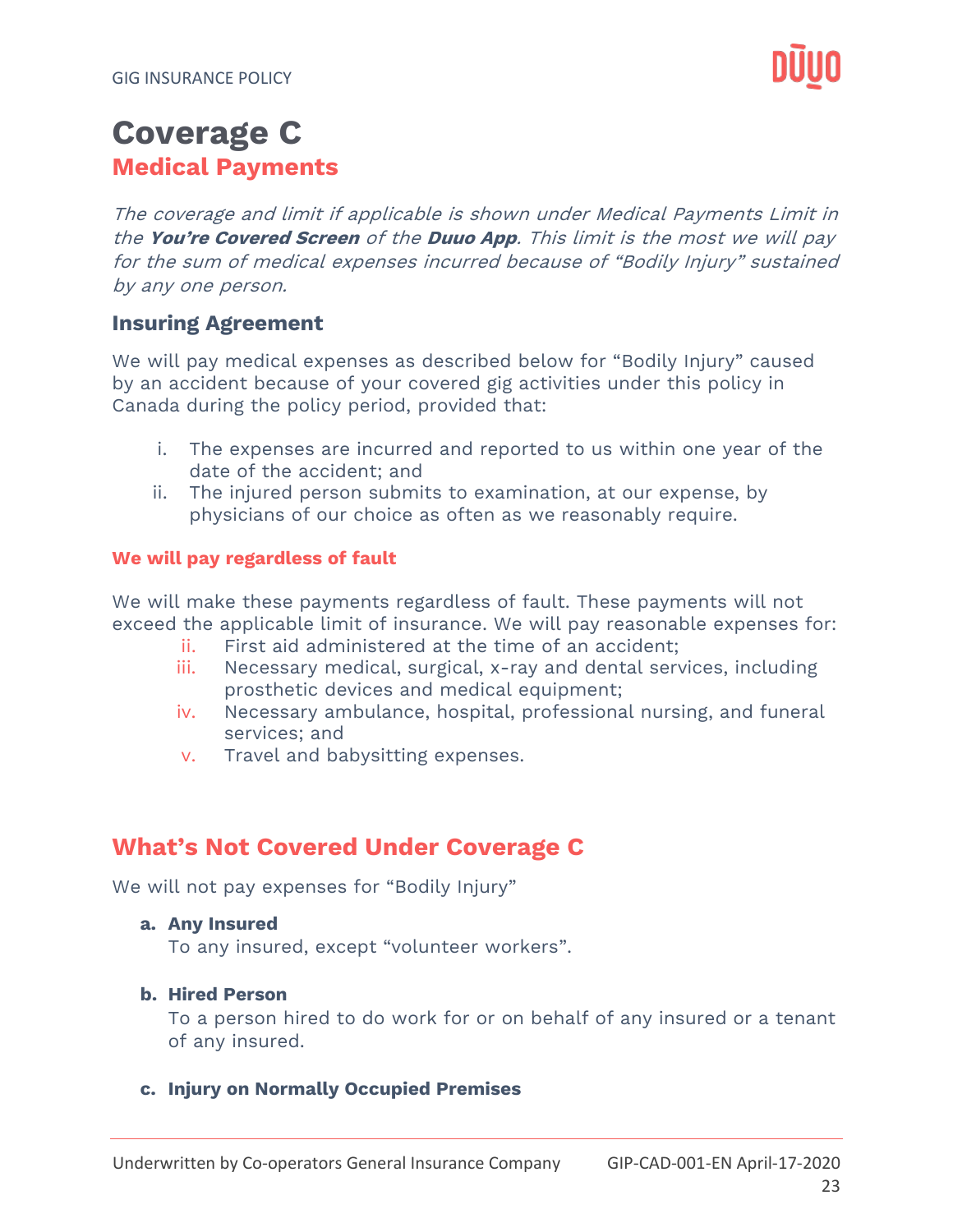

To a person injured on that part of the premises you own or rent that a person normally occupies.

#### **d. Workers' Compensation and Similar Laws**

To a person, whether or not an "employee" of any insured, if benefits for the "Bodily Injury" are payable or must be provided under a workers' compensation or disability benefits law or similar law.

#### e. **Athletic Activities**

To a person injured while practicing, instructing, or participating in any physical exercises or games, sports or athletic contests.

#### **f. Products Completed Operations Hazard**

Included within the "products completed operation hazard".

#### **g. Coverage A Exclusions**

Excluded under Coverage A.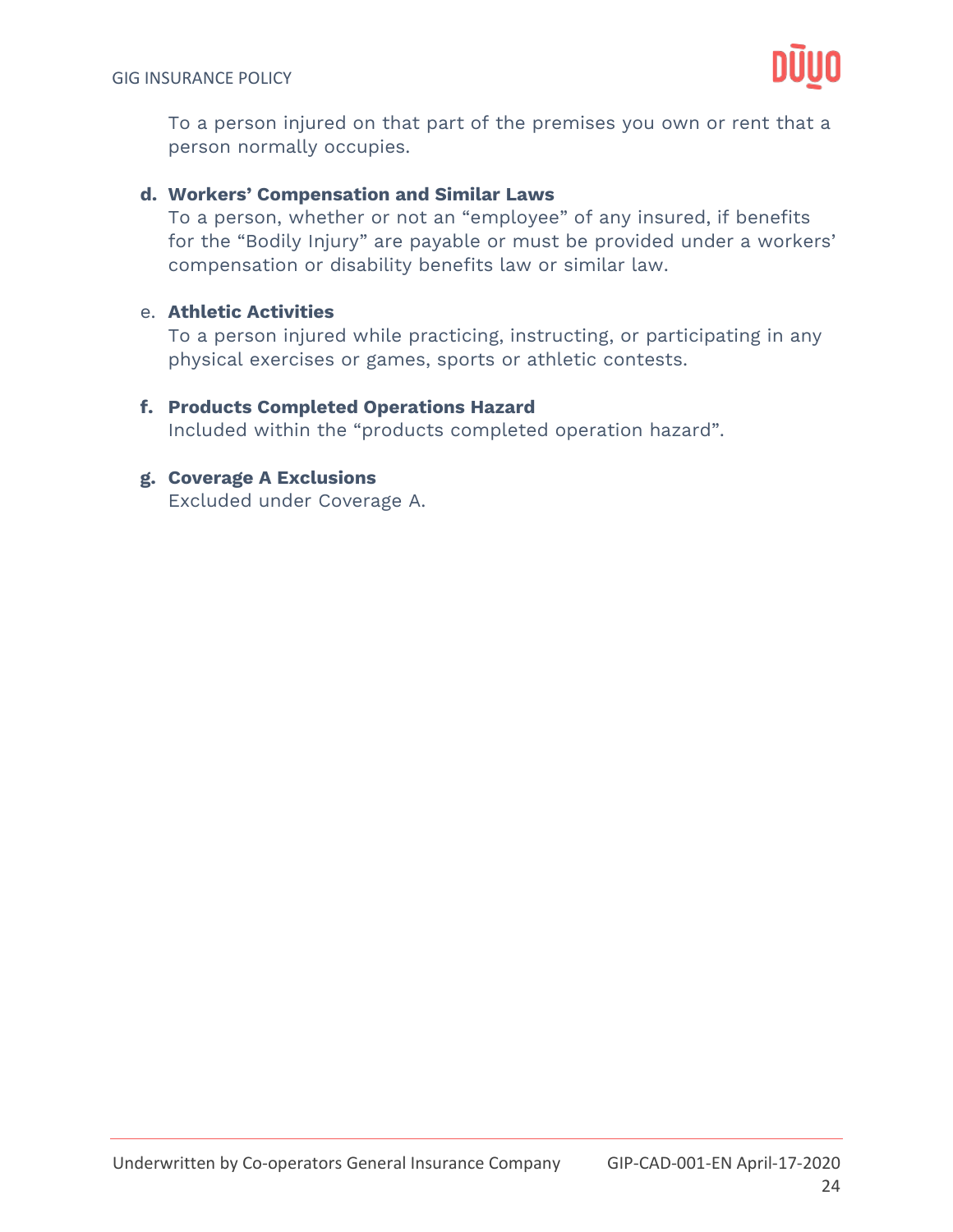### **Coverage D Tenants' Legal Liability**

The coverage and limit if applicable is shown under Tenants' Legal Liability Limit in the **You're Covered Screen** of the **Duuo App**.

#### **Insuring Agreement**

We will pay those sums that the insured becomes legally obligated to pay as "compensatory damages" because of "Property Damage" to premises of others rented to or occupied by the insured for the covered gig activities under this policy. This coverage is restricted to the damages originating and occurring in Canada during the policy period.

#### **Defending You**

We will have the right and duty to defend the insured against any "action" seeking those "compensatory damages" when this insurance applies. We may, at our discretion, investigate any "occurrence" and settle any claim or "action" that may result in payment of "compensatory damages" up to the applicable Limit of Insurance.

Our right and duty to defend ends when we have used up the applicable limit of insurance in the payment of judgments or settlements under Coverages A, B or D or M Payments under Coverage C.

No other obligation or liability to pay sums or perform acts or services is covered unless explicitly provided for under Supplementary Payments - Coverages A, B and D.

#### **No Prior Knowledge**

This coverage only applies if prior to the policy period, no insured listed under Who is an Insured and no "employee" authorized by you to give or receive notice of an "occurrence" or claim, knew that the "Property Damage" had occurred or has begun to occur, in whole or in part.

### **What's Not Covered Under Coverage D**

This insurance does not apply to: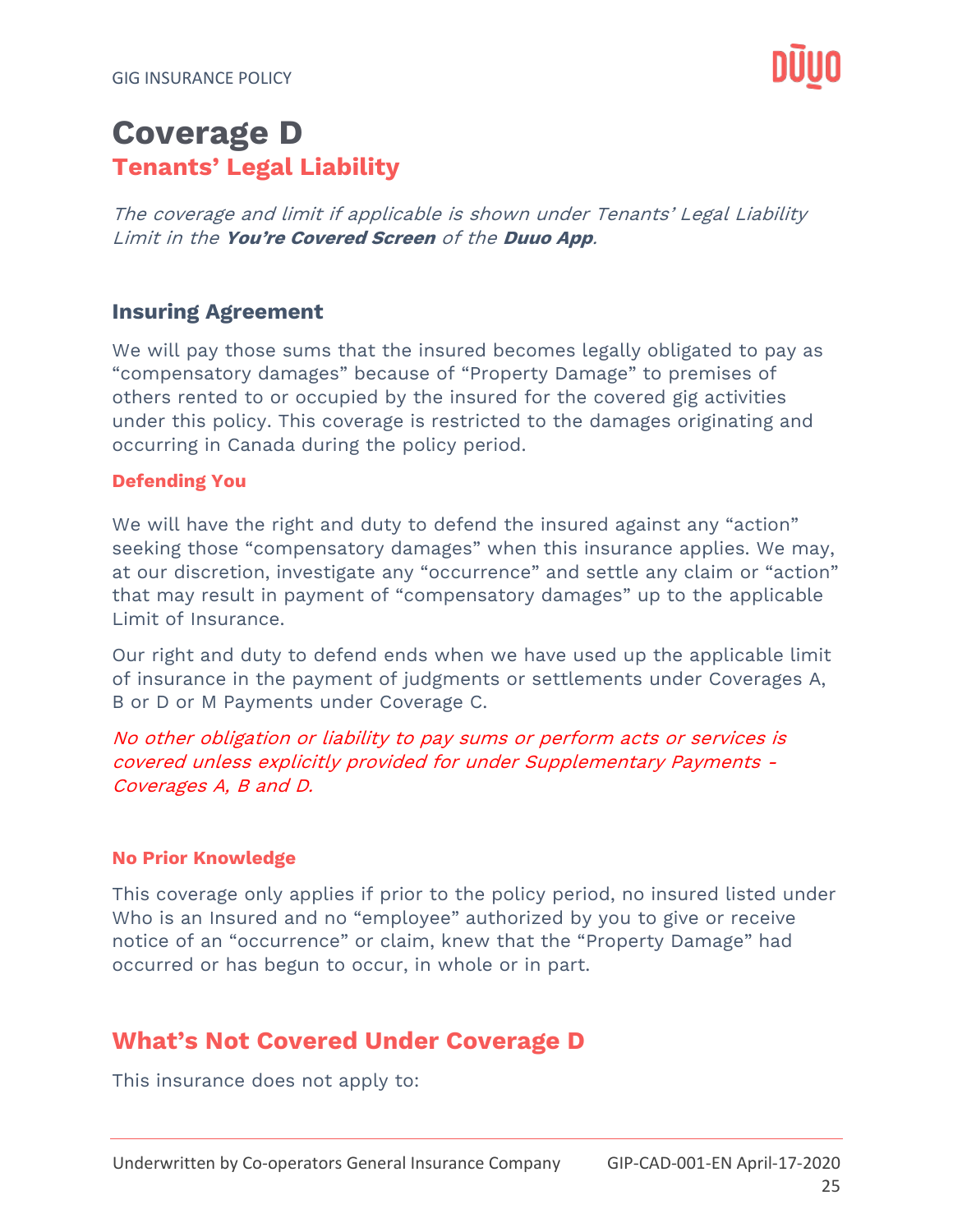

#### **a. Expected or Intended Injury**

"Property Damage" expected or intended from the standpoint of the insured.

#### **b. Contractual Liability**

"Property Damage" for which the insured is obligated to pay "compensatory damages" by reason of the assumption of liability in a contract or agreement.

**Other exclusions applicable are explained under the section Common Exclusions.**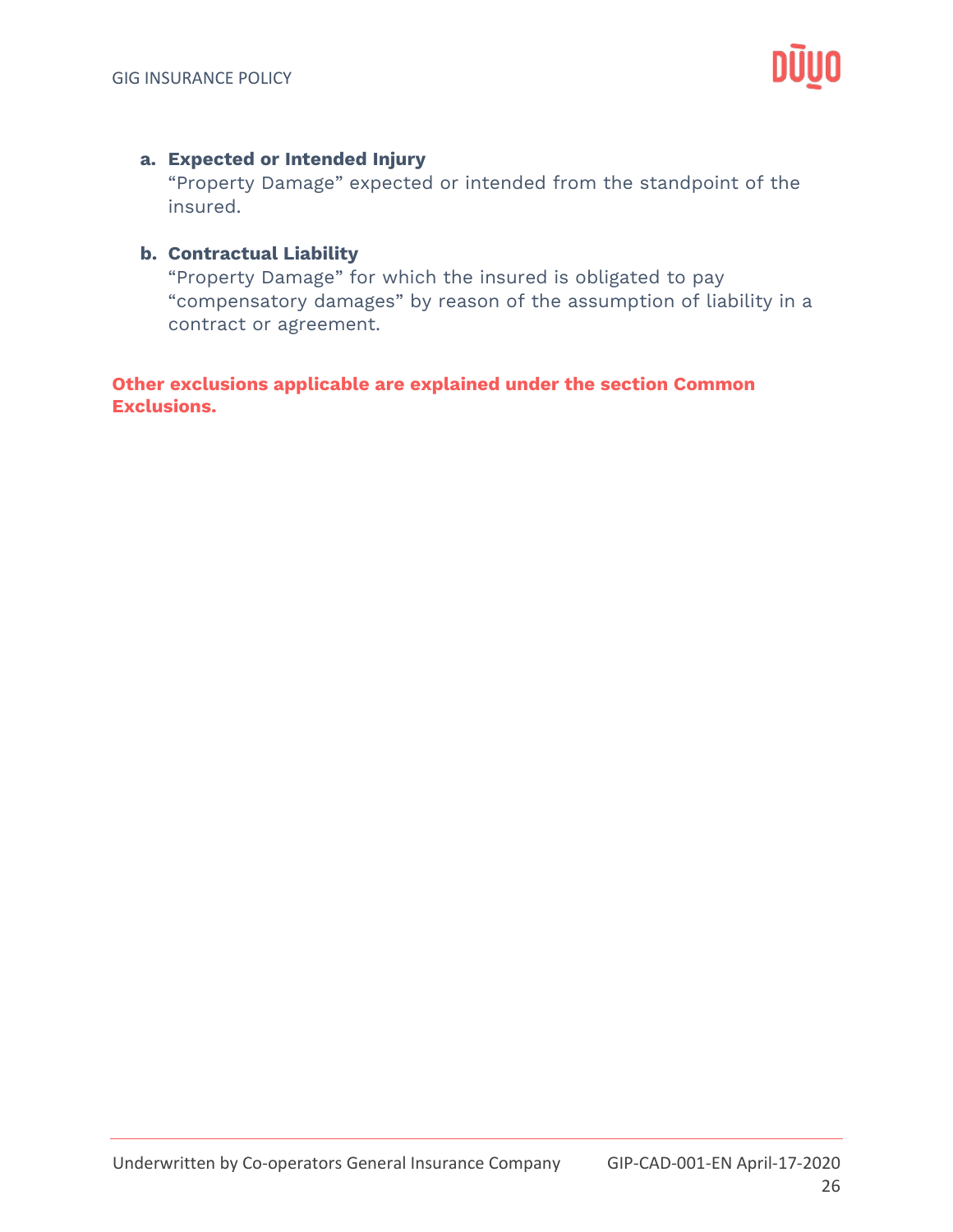## **Common Exclusions**

This section details all the common exclusions applicable to Coverages A, B, C and D.

#### **1. Asbestos**

"Bodily Injury", "Property Damage" or "Personal and Advertising Injury" related to or arising from any actual or alleged liability for any legal remedy of any kind whatsoever (including but not limited to damages, interest, mandatory or other injunctive relief, statutory orders or penalties, legal or other costs, or expenses of any kind) in respect of actual or threatened loss, damage, cost or expense directly or indirectly caused by, resulting from, in consequence of or in any way involving asbestos or any materials containing asbestos in whatever form or quantity, including any costs or expenses incurred to prevent, respond to, test for, monitor, abate, mitigate, remove, cleanup, contain, remediate, treat, detoxify, neutralize, assess or otherwise deal with or dispose of asbestos or any materials containing asbestos in whatever form or quantity.

This exclusion applies regardless of any other contributing or aggravating cause or event that contributes concurrently or in any sequence to the "Bodily Injury", "Property Damage" or "Personal and Advertising Injury".

#### **2. Fungi or Spores**

- a. "Bodily Injury", "Property Damage", "Personal and Advertising Injury" or "Medical Payments" under Coverage C or any other cost, loss or expense incurred by others, arising directly or indirectly, from the actual, alleged or threatened inhalation of, ingestion of, contact with, exposure to, existence of, presence of, spread of, reproduction, discharge or other growth of any "fungi" or "spore(s)" however caused, including any costs or expenses incurred to prevent, respond to, test for, monitor, abate, mitigate, remove, cleanup, contain, remediate, treat, detoxify, neutralize, assess or otherwise deal with or dispose of "fungi" or "spore(s)"; or
- b. Any supervision, instructions, recommendations, warnings or advice given, or which should have been given in connection with a. above; or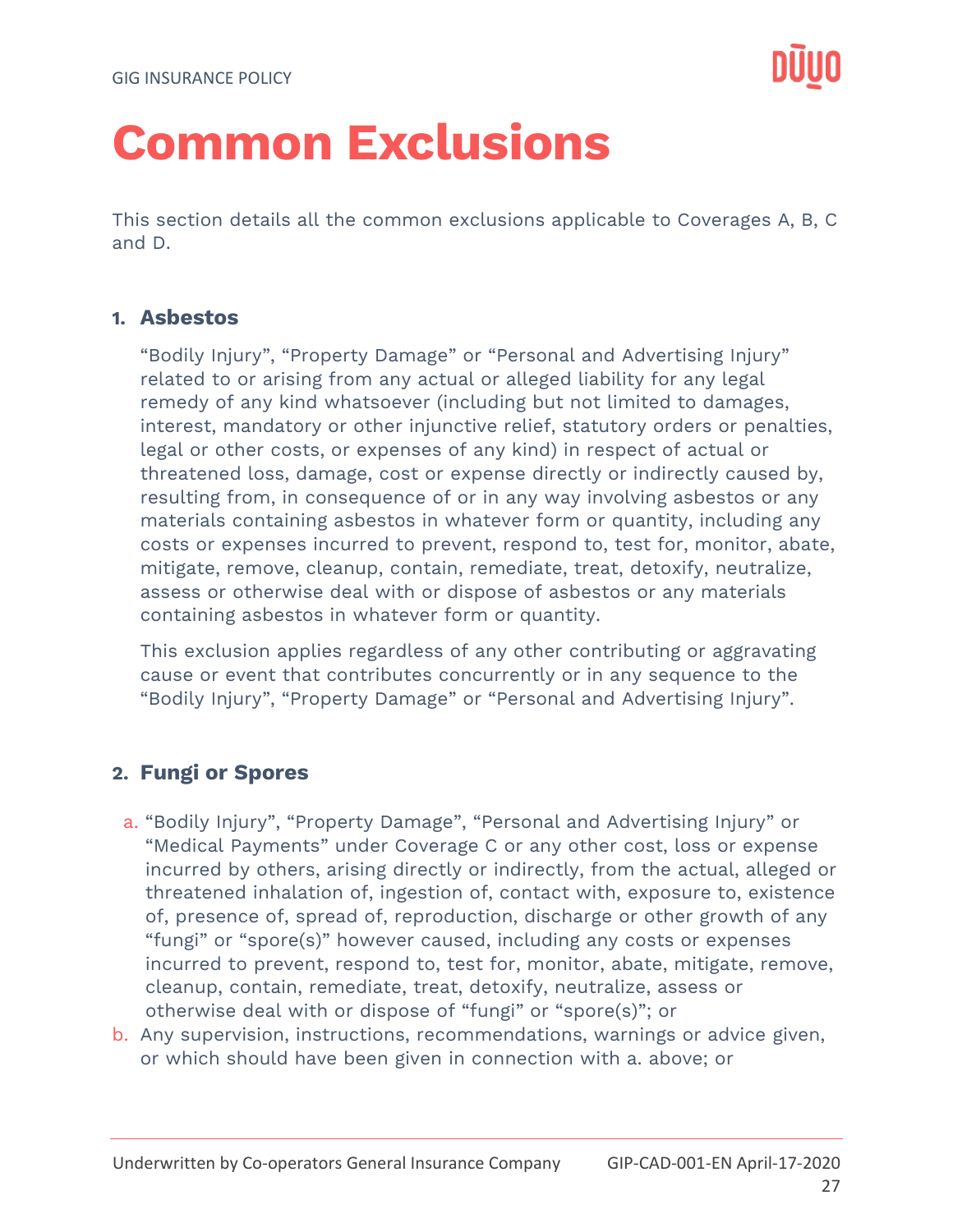

c. Any obligation to pay damages, share damages with or repay someone else who must pay damages because of such injury or damage referred to in a. or b. above.

This exclusion applies regardless of any other contributing or aggravating cause or event that contributes concurrently or in any sequence to the "Bodily Injury", "Property Damage" or "Personal and Advertising Injury".

### **3. Nuclear Energy Liability**

- a. Liability imposed by or arising from any nuclear liability act, law, statute or regulation or any law amendatory thereof;
- b. "Bodily Injury", "Property Damage" or "Personal and Advertising Injury" with respect to which an insured under this policy is also insured under a contract of nuclear energy liability insurance (whether the insured is unnamed in such contract and whether or not it is legally enforceable by the insured) issued by the Nuclear Insurance Association of Canada or any other insurer or group or pool of insurers or would be an insured under any such policy but for its termination upon exhaustion of its limit of liability;
- c. "Bodily Injury", "Property Damage" or "Personal and Advertising Injury" resulting directly or indirectly from the "nuclear energy hazard" arising from:
	- i. The ownership, maintenance, operation or use of a "nuclear facility" by or on behalf of an insured;
	- ii. The furnishings by an insured of services, materials, parts or equipment in connection with the planning, construction, maintenance, operation or use of any "nuclear facility";
	- iii. The possession, consumption, use, handling, disposal or transportation of "fissionable substances", or of other "radioactive material" (except radioactive isotopes, away from a nuclear facility, which have reached the final stage of fabrication so as to be useable for any scientific, medical, agricultural, commercial or industrial purpose) used, distributed, handled or sold by an insured.

This exclusion applies regardless of any other contributing or aggravating cause or event that contributes concurrently or in any sequence to the "Bodily Injury", "Property Damage" or "Personal and Advertising Injury".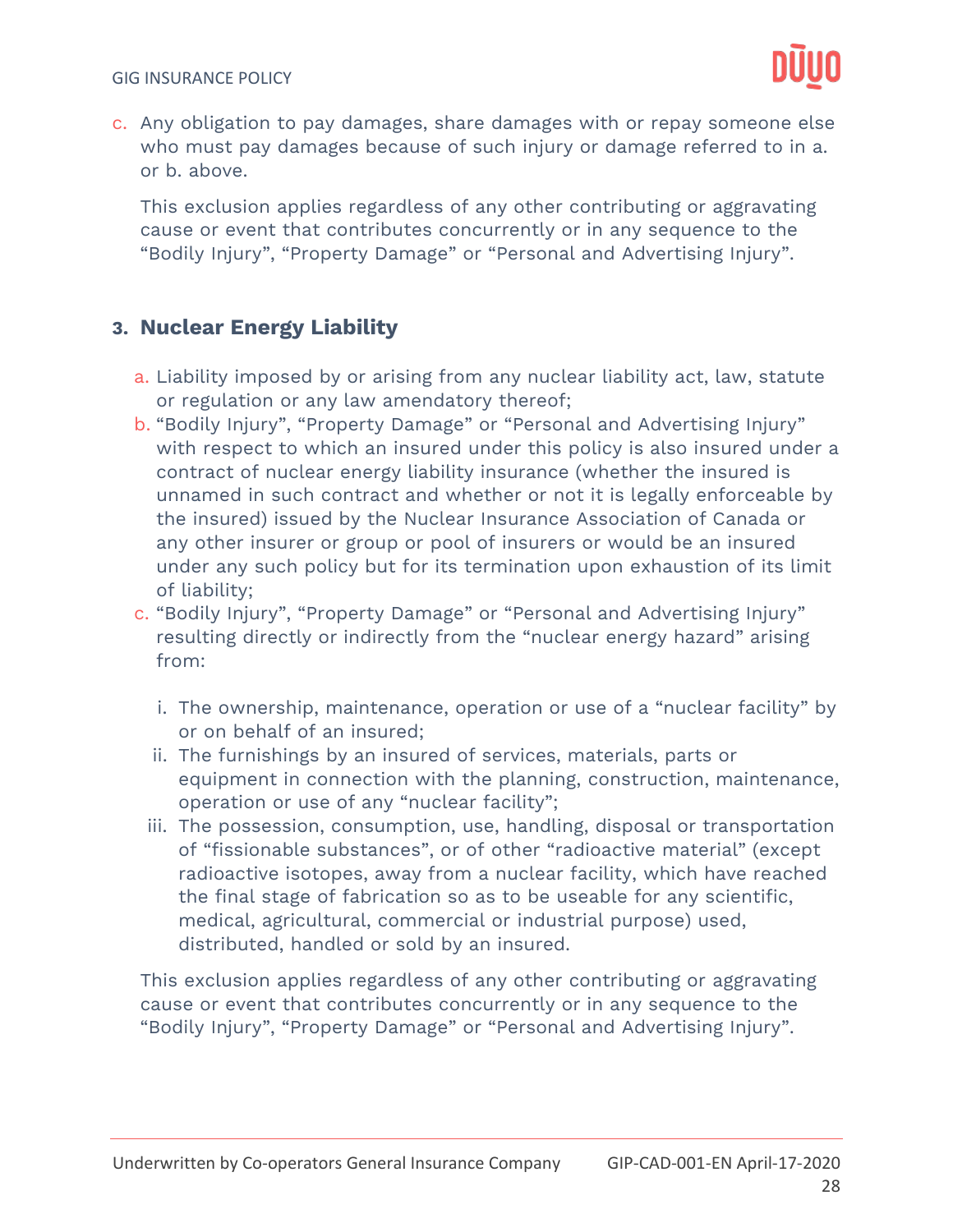#### **4. Pollution**

"Bodily Injury", "Property Damage" or "Personal and Advertising Injury" arising out of the actual, alleged, or threatened spill, discharge, emission, dispersal, seepage, leakage, migration, release or escape of "pollutants" at or from any premises, site or location which is or was at any time owned, managed, rented to others or occupied by any insured, or rented or loaned to any insured.

#### **5. Terrorism**

"Bodily Injury", "Property Damage" or "Personal and Advertising Injury" arising directly or indirectly, in whole or in part, out of "terrorism" or out of any activity or decision of a government agency or other entity to prevent, respond to or terminate "terrorism". This exclusion applies regardless of any other contributing or aggravating cause or event that contributes concurrently or in any sequence to the "Bodily Injury", "Property Damage," or "Personal and Advertising Injury".

#### **6. War Risks**

"Bodily Injury", "Property Damage" or "Personal and Advertising Injury" arising directly or indirectly, in whole or in part, out of war, invasion, act of foreign enemy, hostilities (whether war be declared or not), civil war, rebellion, revolution, insurrection, or military power. This exclusion applies regardless of any other contributing or aggravating cause or event that contributes concurrently or in any sequence to the "Bodily Injury", "Property Damage" or "Personal and Advertising Injury".

#### **7. Sexually Transmitted Disease**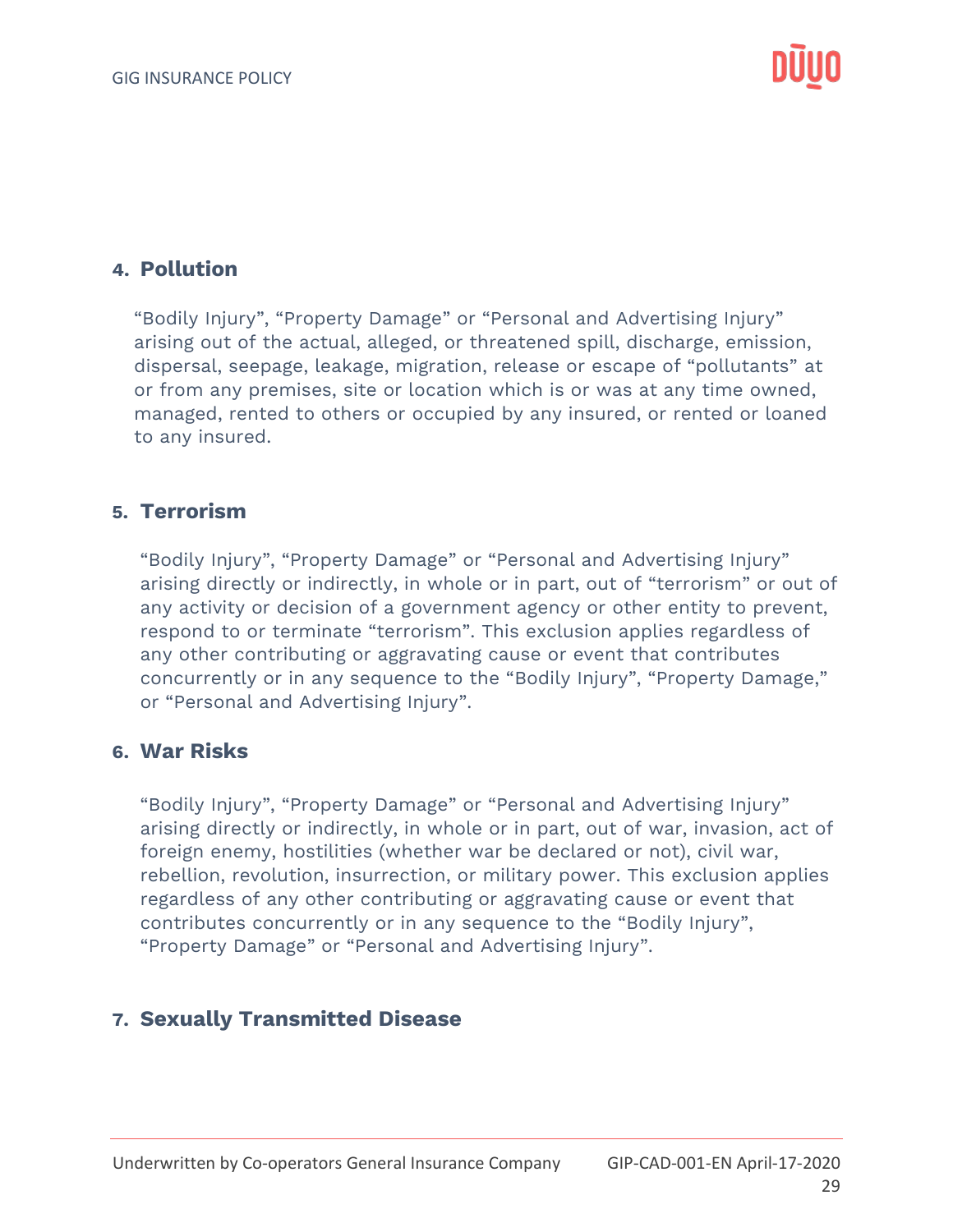

Any claim, suit, or cause of action arising directly or indirectly from instances, "occurrences" or allegations involving sexually transmitted diseases, including Acquired Immune Deficiency Syndrome (AIDS).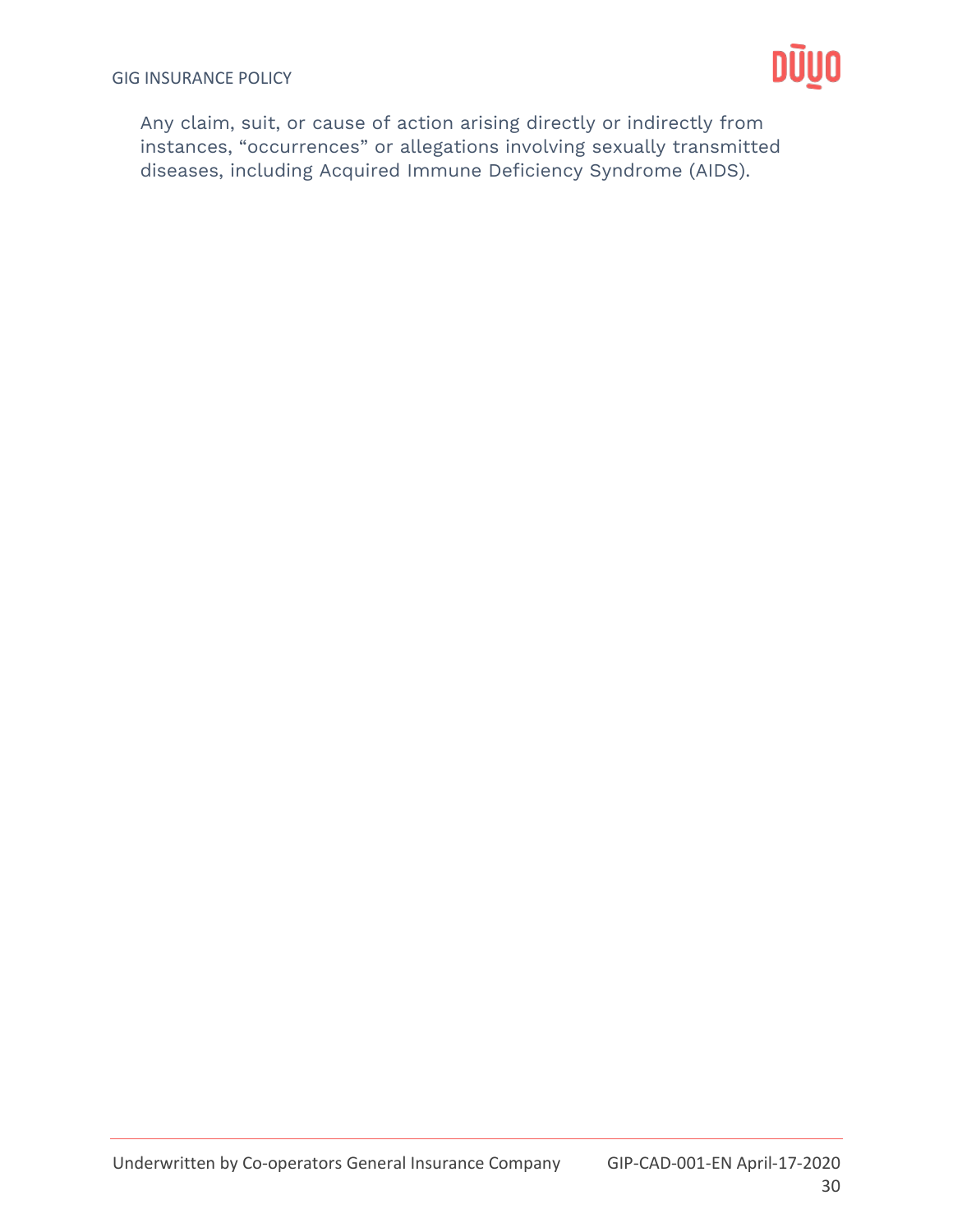## **Supplementary Payments**

This section applies only to Coverages A, B, and D.

- **1.** We will pay, with respect to any claim we investigate or settle, or any "action" against an insured we defend:
	- a. All expenses we incur.
	- b. The cost of bonds to release attachments, but only for bond amounts within the applicable limit of insurance. We do not have to furnish these bonds.
	- c. All reasonable expenses you incur at our request to assist us in the investigation or defense of the claim or "action", including actual loss of earnings up to \$500 a day because of time off from work.
	- d. All costs assessed or awarded against you in the "action".
	- e. Any interest accruing after entry of judgment upon that part of the judgment which is within the applicable limit of insurance and before we have paid, offered to pay, or deposited in court the part of the judgment that is within the applicable limit of insurance.

These payments will not reduce the limits of insurance.

- **2.** If we defend an insured against an "action" and an indemnitee of the insured is also named as a party to the "action", we will defend that indemnitee if all of the following conditions are met:
	- a. The "action" against the indemnitee seeks "compensatory damages" for which the insured has assumed the liability of the indemnitee in a contract or agreement that is an "insured contract";
	- b. This insurance applies to such liability assumed by the insured;
	- c. The obligation to defend, or the cost of the defense of, that indemnitee, has also been assumed by the insured in the same "insured contract";
	- d. The allegations in the "action" and the information we know about the "occurrence" are such that no conflict appears to exist between the interests of the insured and the interests of the indemnitee;
	- e. The indemnitee and the insured ask us to conduct and control the defense of that indemnitee against such "action" and agree that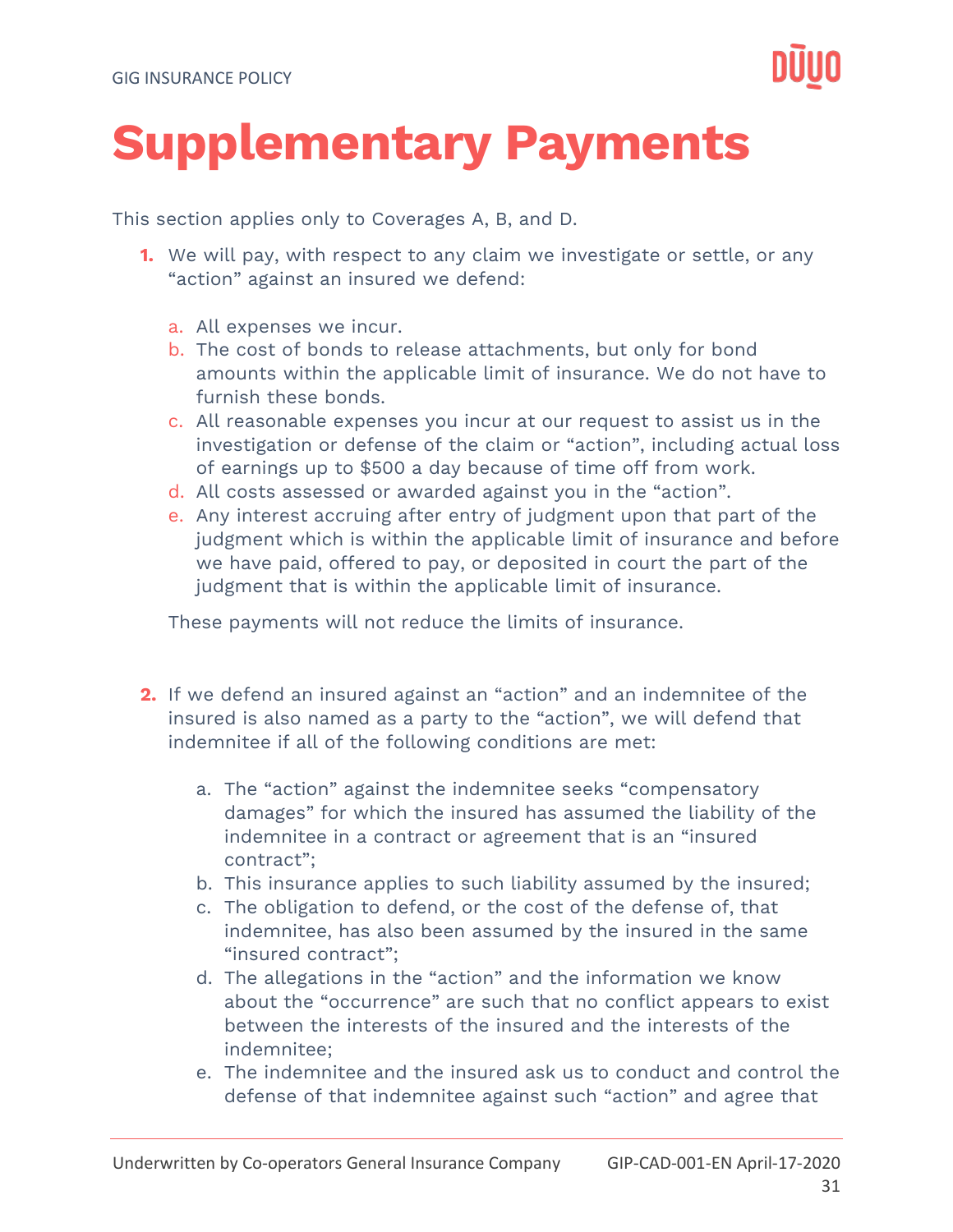

we can assign the same counsel to defend the insured and the indemnitee; and

- f. The indemnitee:
	- i. Agrees in writing to:
		- 1. Cooperate with us in the investigation, settlement or defense of the "action";
		- 2. Immediately send us copies of any demands, notices, summonses or legal papers received in connection with the "action";
		- 3. Notify any other insurer whose coverage is available to the indemnitee; and
		- 4. Cooperate with us with respect to coordinating other applicable insurance available to the indemnitee; and
	- ii. Provides us with written authorization to:
		- 1. Obtain records and other information related to the "action"; and
		- 2. Conduct and control the defense of the indemnitee in such "action".

So long as the above conditions are met, legal fees incurred by us in the defense of that indemnitee, necessary litigation expenses incurred by us and necessary litigation expenses incurred by the indemnitee at our request will be paid as Supplementary Payments. Notwithstanding the provisions of What's Not Covered under Coverage A - Bodily Injury and Property Damage Liability, such payments will not be deemed to be "compensatory damages" for "Bodily Injury" and "Property Damage" and will not reduce the limits of insurance.

Our obligation to defend an insured's indemnitee and to pay for legal fees and necessary litigation expenses as Supplementary Payments ends when:

- 1. We have used up the applicable limit of insurance in the payment of judgments or settlements; or
- 2. The conditions set forth above, or the terms of the agreement described in Paragraph f. above, are no longer met.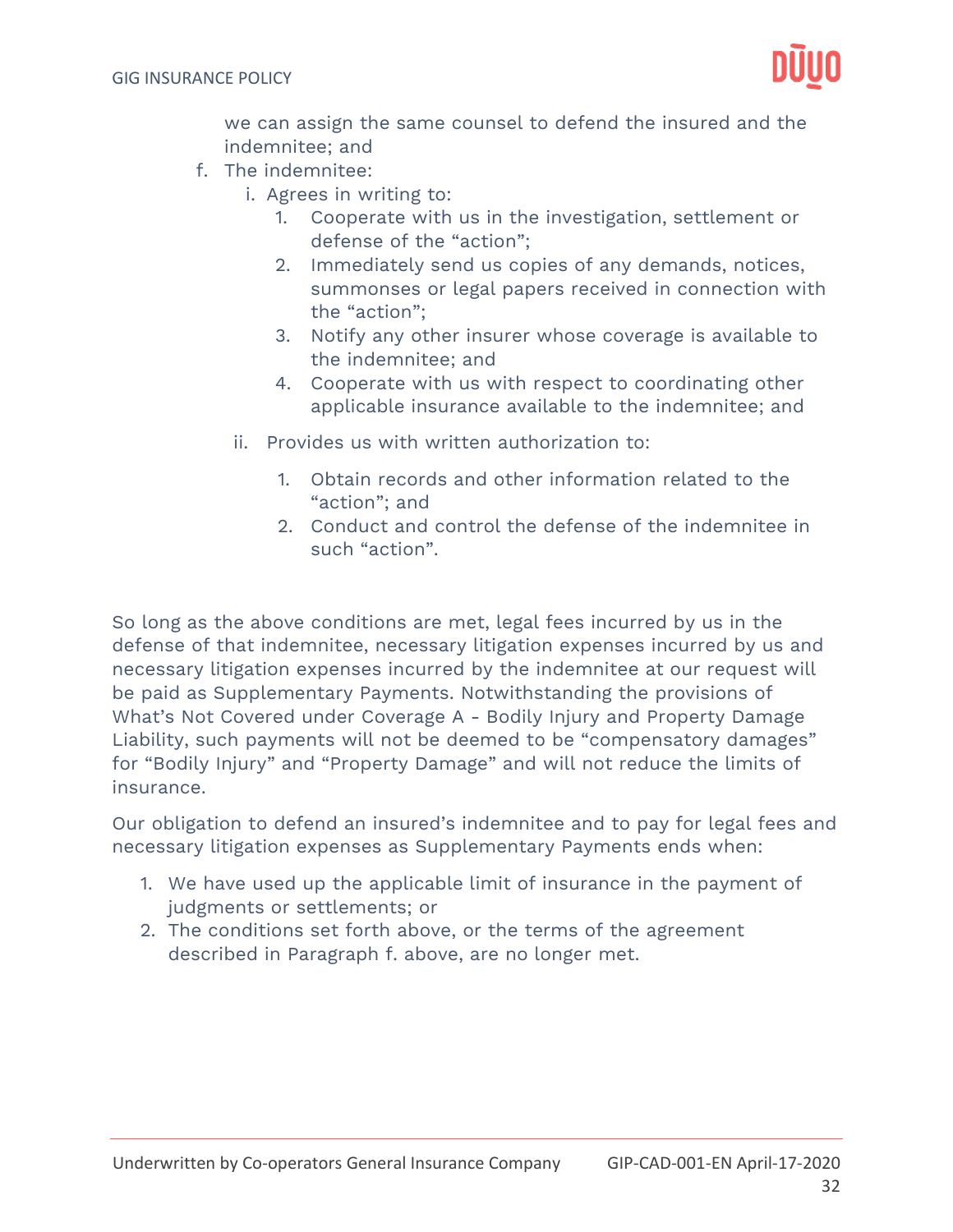## **DÙUO**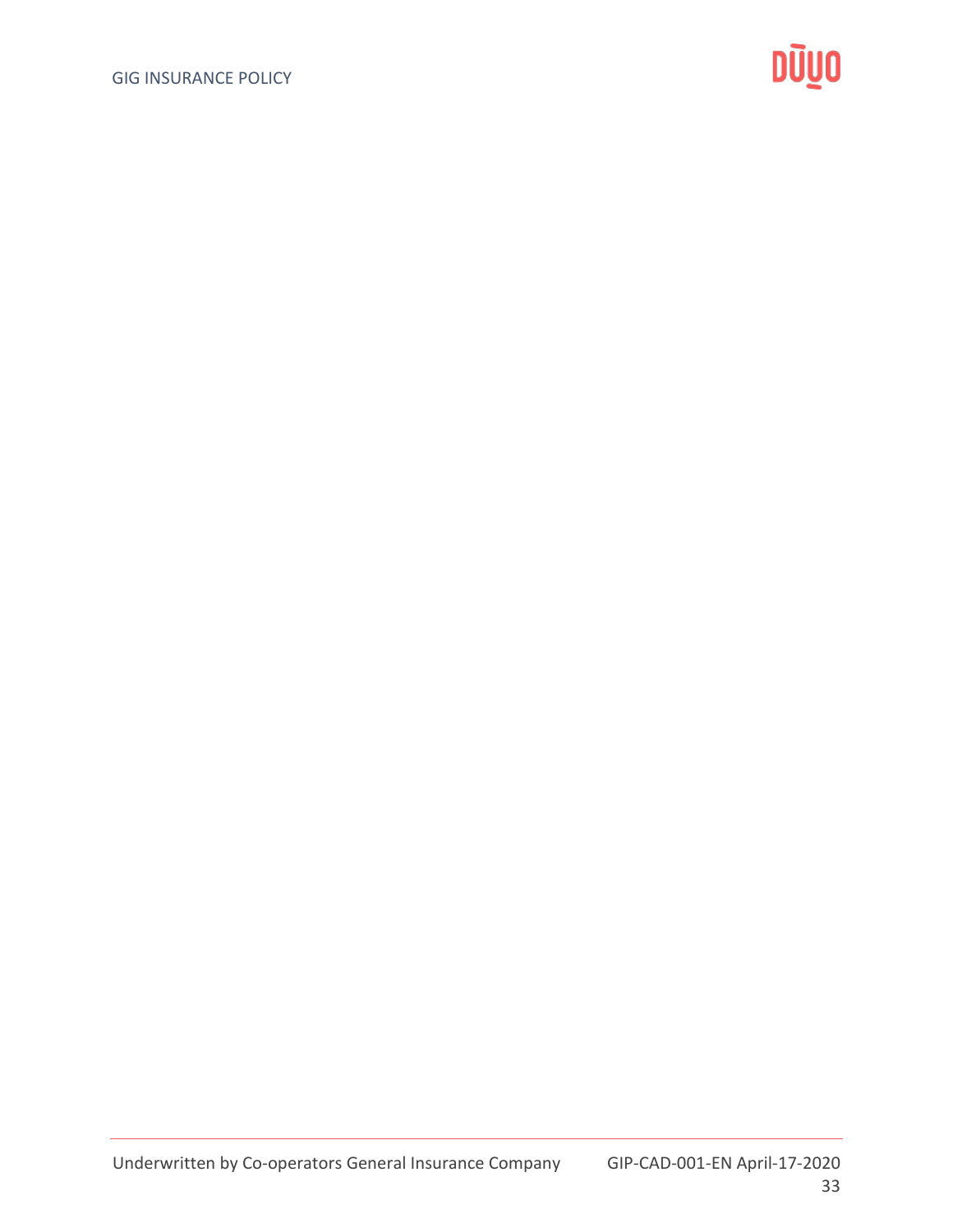

## **Property Damage Conditions**

#### **1. Bankruptcy**

Bankruptcy or insolvency of the insured or of the insured's estate will not relieve us of our obligations under this policy.

#### **2. Canadian Currency Clause**

All limits of insurance, premiums, and other amounts as expressed in this policy are in Canadian currency.

#### **3. Changes**

This policy contains all the agreements between you and us concerning the insurance afforded. The first Named Insured shown in the "Certificate of Insurance" and You're Covered Screen of the Duuo App is authorized to make changes in the terms of this policy with our consent. This policy's terms can be amended or waived only by endorsement issued by us and made a part of this policy.

#### **4. Duties in the Event of Occurrence, Claim or Action**

- a) You must see to it that we are notified as soon as practicable of an "occurrence" or an offense which may result in a claim. To the extent possible, notice should include:
	- i. How, when and where the "occurrence" or offense took place;
	- ii. The names and addresses of any injured persons and witnesses; and
	- iii. The nature and location of any injury or damage arising out of the "occurrence" or offense.
- b) If a claim is made or "action" is brought against any insured, you must:
	- i. Immediately record the specifics of the claim or "action" and the date received; and
	- ii. Notify us as soon as practicable.

You must see to it that we receive written notice of the claim or "action" as soon as practicable.

c) You and any other involved insured must:

i. Immediately send us copies of any demands, notices, summonses or legal papers received in connection with the claim or "action";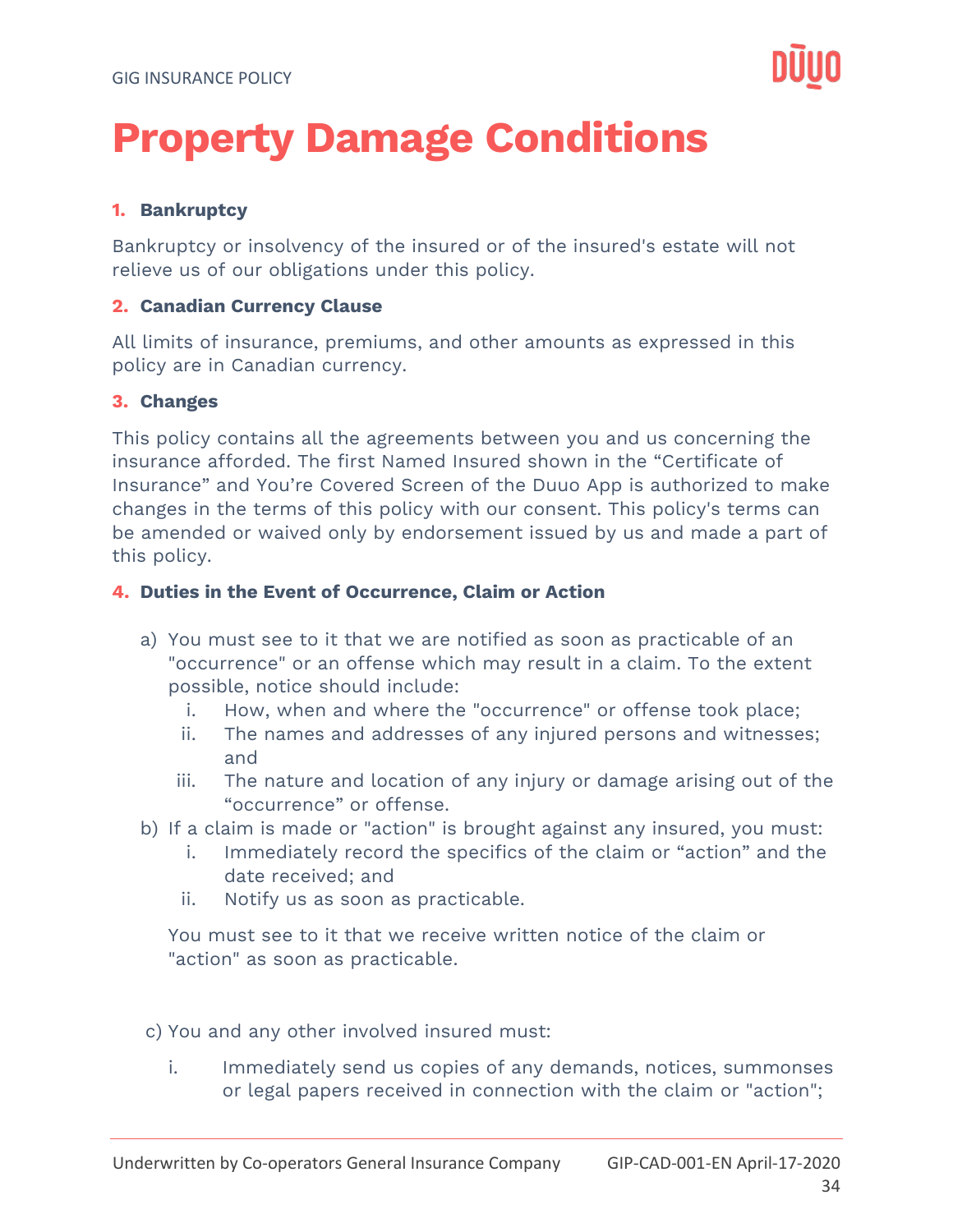

- ii. Authorize us to obtain records and other information;
- iii. Cooperate with us in the investigation or settlement of the claim or defense against the "action"; and
- iv. Assist us, upon our request, in the enforcement of any right against any person or organization which may be liable to the insured because of injury or damage to which this insurance may also apply.
- d) No insured will, except at that insured's own cost, voluntarily make a payment, assume any obligation, or incur any expense, other than for first aid, without our consent.

#### **5. Examination of your Books and Records**

We may examine and audit your books and records as they relate to this policy at any time during the policy period and up to three years afterward.

#### **6. Inspections and Surveys**

- a. We have the right to:
	- i. Make inspections and surveys at any time;
	- ii. Give you reports on the conditions we find; and
	- iii. Recommend changes.
- b. We are not obligated to make any inspections, surveys, reports or recommendations and any such actions we do undertake relate only to insurability and the premiums to be charged. We do not make safety inspections.

We do not undertake to perform the duty of any person or organization to provide for the health or safety of workers or the public. We do not warrant that conditions:

- i. Are safe or healthful; or
- ii. Comply with laws, regulations, codes, or standards.
- c. Paragraphs a and b of this condition apply not only to us, but also to any rating, advisory, rate service or similar organization which makes insurance inspections, surveys, reports or recommendations.

d. Paragraph b of this condition does not apply to any inspections, surveys, reports or recommendations as we may make relative to certification, under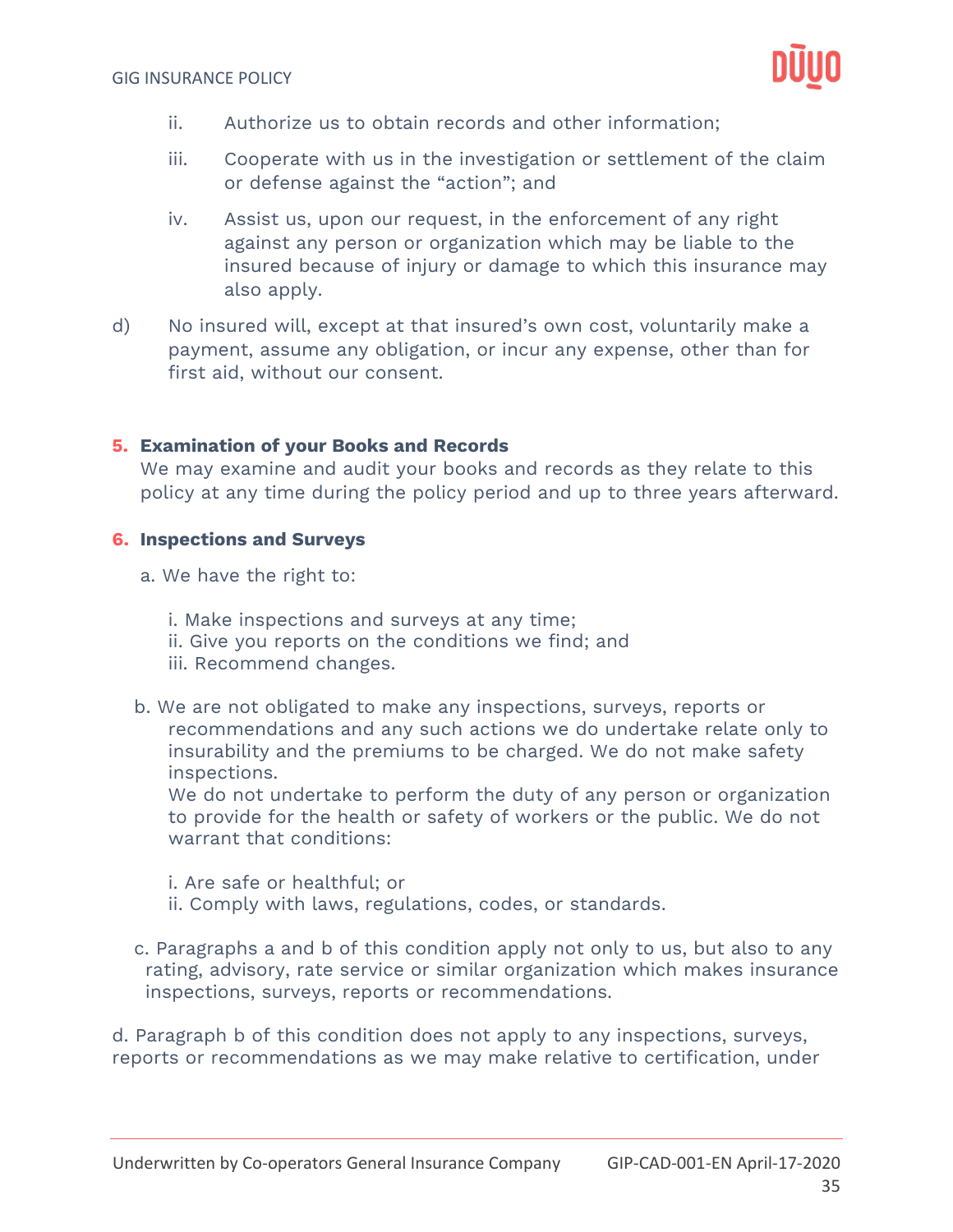

provincial or municipal statutes ordinances, bylaws or regulations, of boilers, pressure vessels or elevators.

#### **7. Legal Action Against Us**

No person or organization has a right under this policy:

- a. To join us as a party or otherwise bring us into an "action" asking for "compensatory damages" from an insured; or
- b. To sue us on this policy unless all of its terms have been fully complied with.

A person or organization may sue us to recover on an agreed settlement or on a final judgment against an insured; but we will not be liable for "compensatory damages" that are not payable under the terms of this policy or that are in excess of the applicable limit of insurance. An agreed settlement means a settlement and release of liability signed by us, the insured and the claimant or the claimant's legal representative.

#### **8. Other Insurance**

If other valid and collectible insurance is available to the insured for a loss we cover under Coverages A, B or D of this policy our obligations are limited as follows:

#### **a. Primary Insurance**

This insurance is primary except when b. below applies. If this insurance is primary, our obligations are not affected unless any of the other insurance is also primary. Then, we will share with all that other insurance by the method described in c. below.

#### **b. Excess Insurance**

This insurance is excess over:

i. Any of the other insurance, whether primary, excess, contingent or on any other basis:

1. That is Fire, Extended Coverage, Builder's Risk, Installation Risk or similar coverage for "your work";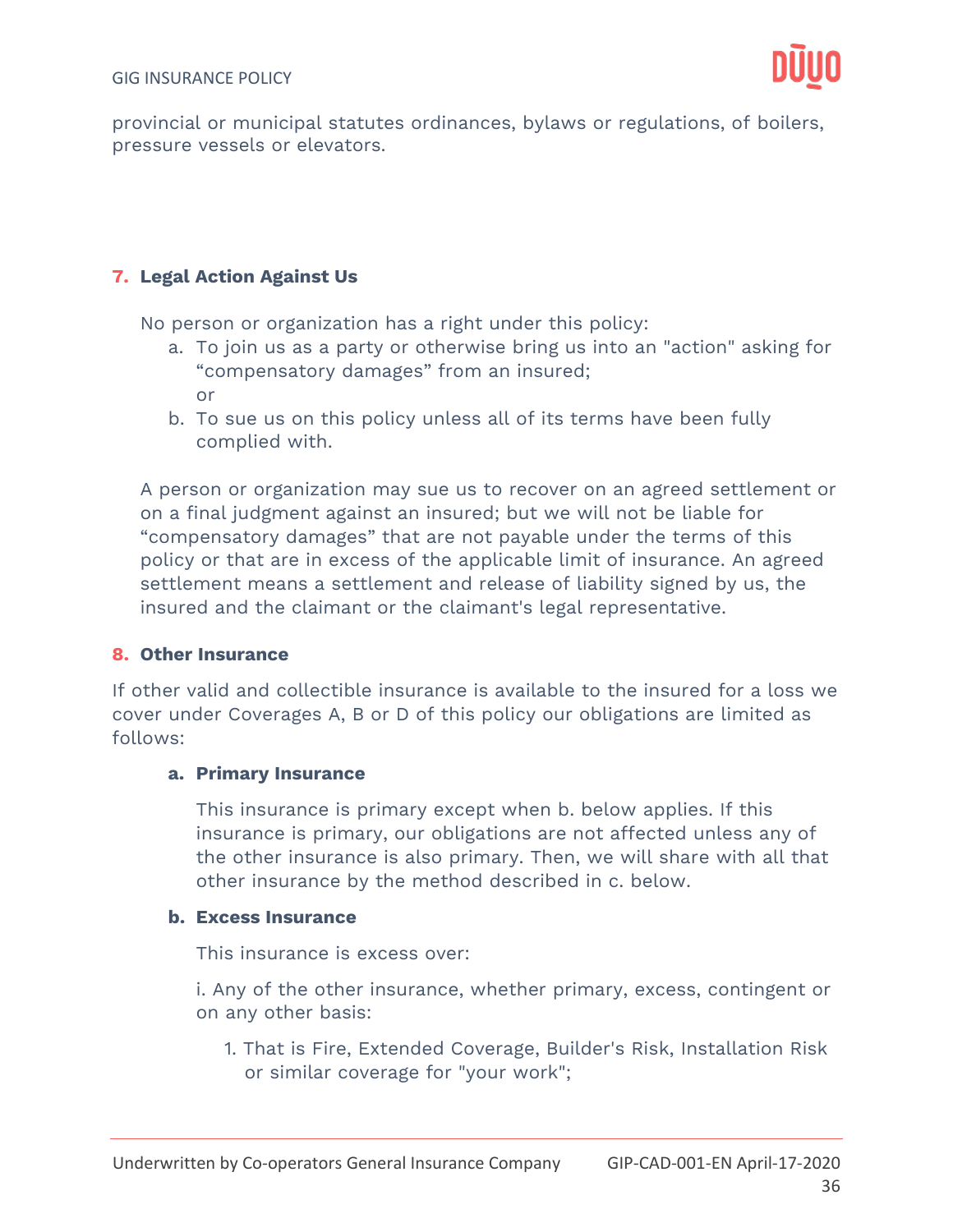

- 2. That is Fire insurance for premises rented to you or temporarily occupied by you with permission of the owner;
- 3. If the loss arises out of the maintenance or use of watercraft or "automobile" to the extent not subject to Exclusion f. or g. of Section I - Coverage A. Bodily Injury and Property Damage Liability.
- ii. Any other primary insurance available to you covering liability for "compensatory damages" arising out of the premises or operations or products-completed operations for which you have been added as an additional insured by attachment of an endorsement.

When this insurance is excess, we will have no duty under Coverages A, B or D to defend the insured against any "action" if any other insurer has a duty to defend the insured against that "action". If no other insurer defends, we will undertake to do so, but we will be entitled to the insured's rights against all those other insurers.

When this insurance is excess over other insurance, we will pay only our share of the amount of the loss, if any, that exceeds the sum of:

1. The total amount that all such other insurance would pay for the loss in the absence of this insurance; and

2. The total of all deductible and self-insured amounts under all that other insurance.

We will share the remaining loss, if any, with any other insurance that is not described in this Excess Insurance provision and was not bought specifically to apply in excess of the Limits of Insurance shown in the "Certificate of Insurance" of this policy.

#### **c. Method of Sharing**

If all of the other insurance permits contribution by equal shares, we will follow this method also. Under this approach each insurer contributes equal amounts until it has paid its applicable limit of insurance or none of the loss remains, whichever comes first.

If any of the other insurance does not permit contribution by equal shares, we will contribute by limits. Under this method, each insurer's share is based on the ratio of its applicable limit of insurance to the total applicable limits of insurance of all insurers.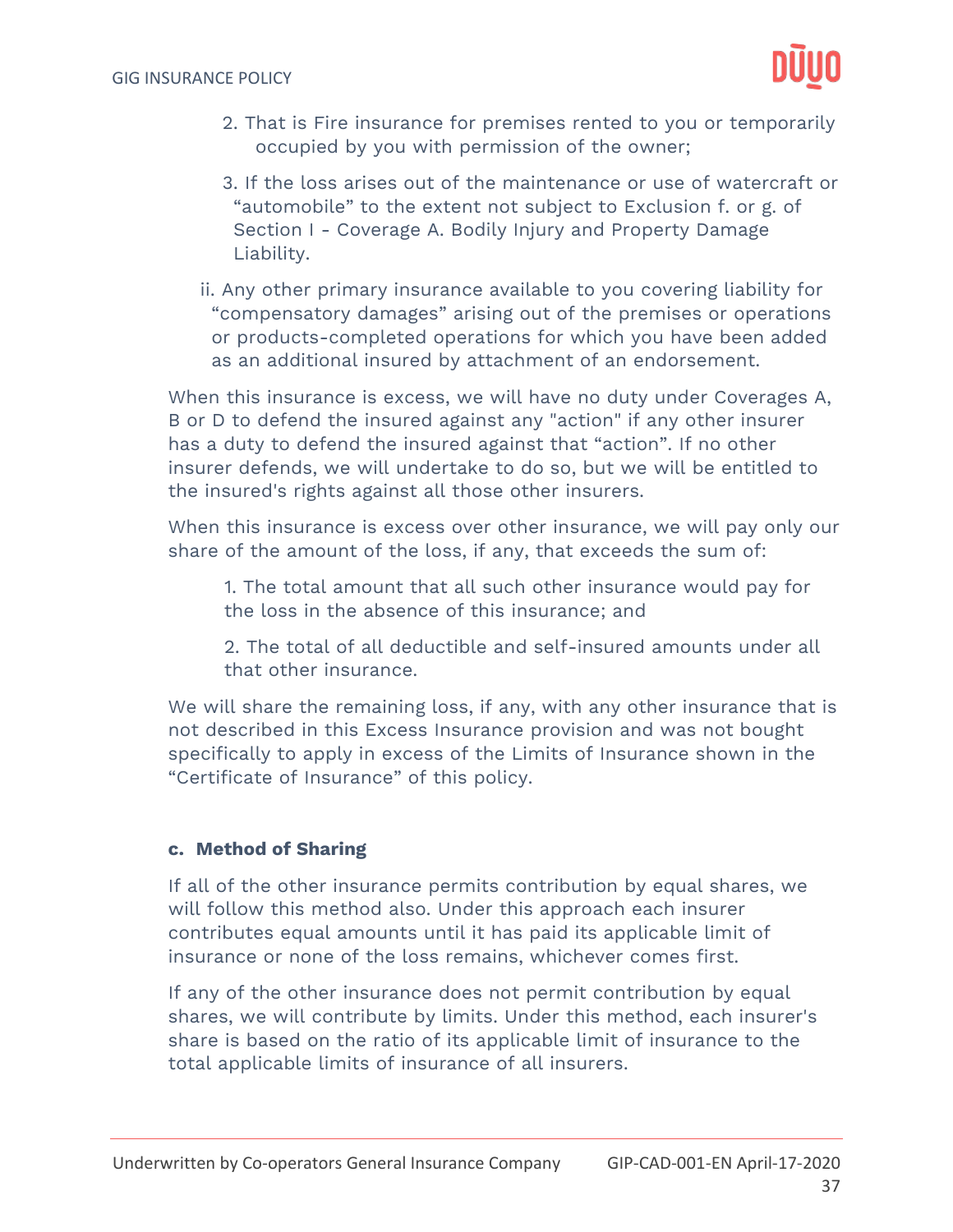

#### **9. Premium Audit**

- a. We will compute all premiums for this policy in accordance with our rules and rates.
- b. The first Named Insured must keep records of the information we need for premium computation and send us copies at such times as we may request. This may include your gig work contract including relevant correspondence and payments.

#### **10.Premiums**

The first Named Insured shown in the "Certificate of Insurance":

- a. Is responsible for the payment of all premiums; and
- b. Will be the payee for any return premiums we pay.

#### **11. Representations**

By accepting this policy, you agree:

a. The statements in the "Certificate of Insurance" and acknowledgments are accurate and complete;

b. Those statements are based upon representations you made to us; and

c. We have issued this policy in reliance upon your representations and acknowledgments.

#### **12. Separation of Insured, Cross Liability**

Except with respect to the Limits of Insurance, and any rights or duties specifically assigned in this policy to the first Named Insured, this insurance applies:

a. As if each Named Insured were the only Named Insured; and

b. Separately to each insured against whom claim is made or "action" is brought.

#### **13. Termination**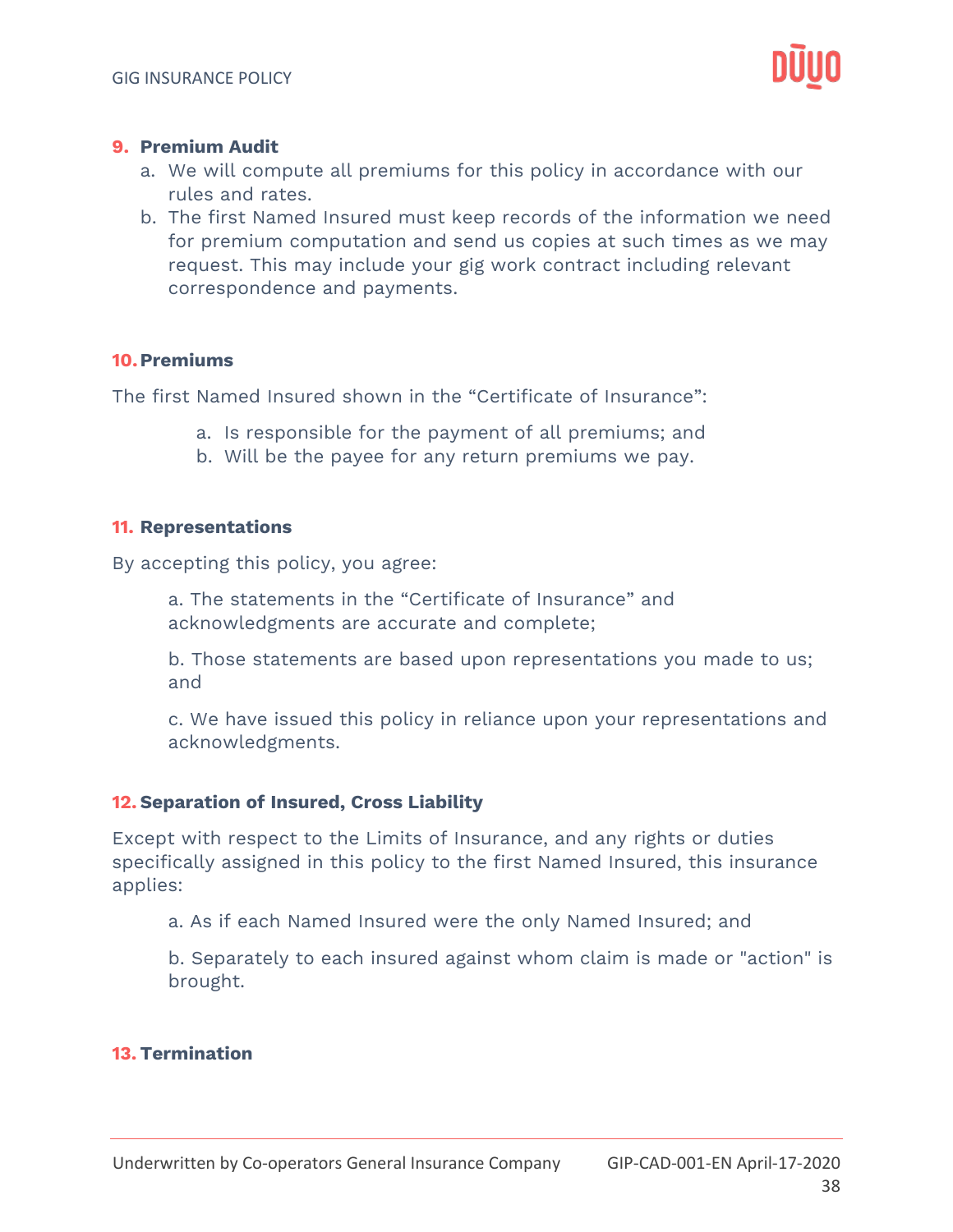a. The first Named Insured shown in the "Certificate of Insurance" may terminate this policy through Duuo Dashboard.

i. Cancellation is made within the first day of the gig for full refund. No coverage is applicable

ii. Cancellation of the policy due to early completion of work will result in prorated premium being retained for the period of coverage

iii. Cancellation of the policy without work completion will render the policy void in its entirety from the inception date. Full refund of premium will be provided.

b. The policy period will end on the date termination takes effect regardless of the work completion status subject to the Exposure Period clause

c. If this policy is terminated, we will send the first Named Insured any premium refund. The termination will be effective even if we have not made or offered a refund.

#### **14.Transfer of Rights of Recovery Against Others to Us**

If the insured has rights to recover all or part of any payment we have made under this policy, those rights are transferred to us. The insured must do nothing after loss to impair them. At our request, the insured will bring "action" or transfer those rights to us and help us enforce them.

#### **15. Transfer of your Rights and Duties Under this Policy**

Your rights and duties under this policy may not be transferred without our written consent except in the case of death of an individual Named Insured.

If you die, your rights and duties will be transferred to your legal representative but only while acting within the scope of duties as your legal representative. Until your legal representative is appointed, anyone having proper temporary custody of your property will have your rights and duties but only with respect to that property.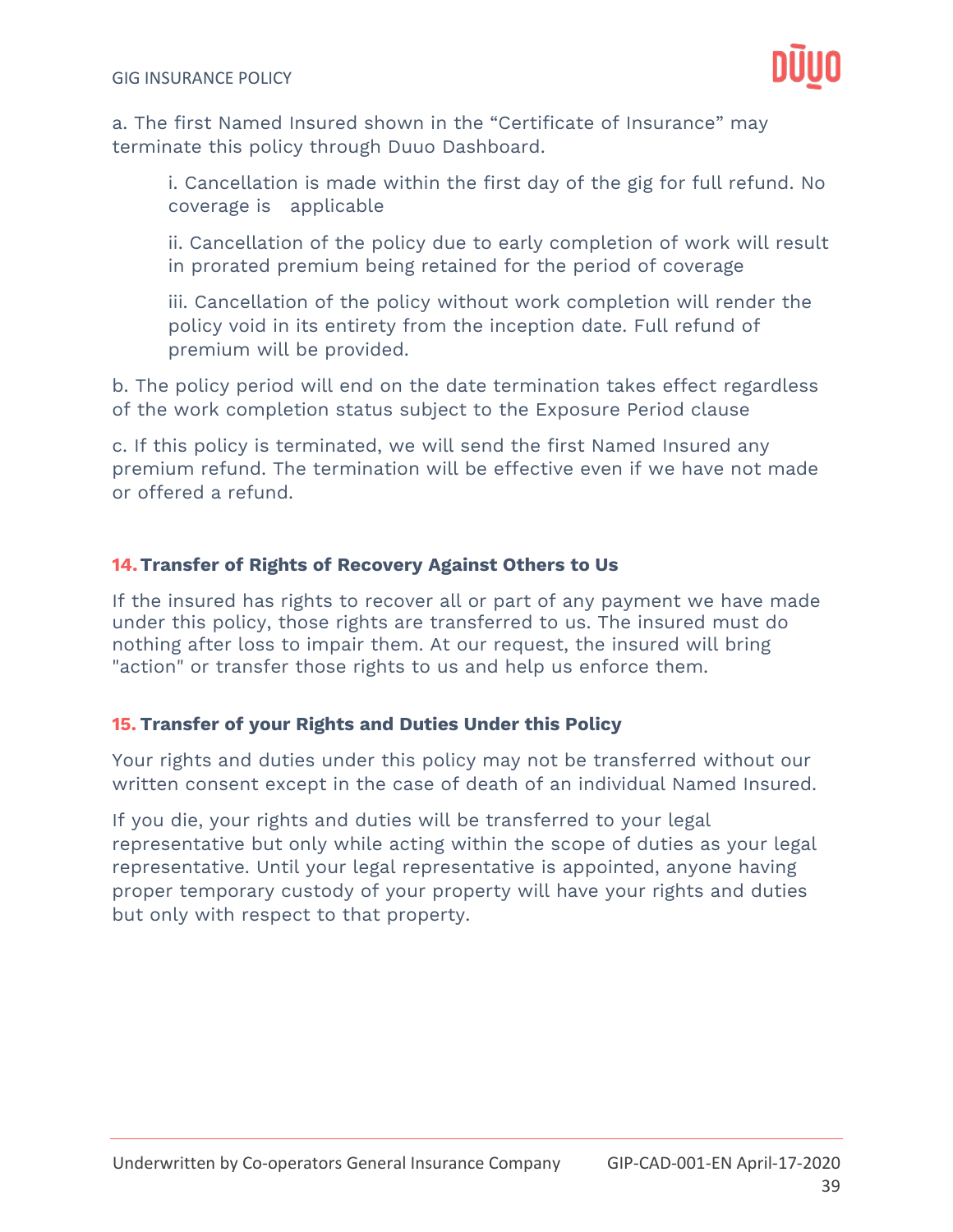## **Definitions**

The definitions are applicable to all sections of this policy.

**"Abuse"** means any act or threat involving molestation, harassment, corporal punishment, or any other form of physical, sexual or mental abuse.

**"Action"** means a civil proceeding in which "compensatory damages" because of "Bodily Injury", "Property Damage" or "Personal and Advertising Injury" to which this insurance applies are alleged. "Action" includes:

a. An arbitration proceeding in which such "compensatory damages" are claimed and to which the insured must submit or does submit with our consent; or

b. Any other alternative dispute resolution proceeding in which such "compensatory damages" are claimed and to which the insured submits with our consent.

**"Advertisement"** means a notice that is broadcast or published to the general public or specific market segments about your goods, products, or services for the purpose of attracting customers or supporters. For the purposes of this definition:

a. Notices that are published include material placed on the Internet or on similar electronic means of communication; and

b. Regarding websites, only that part of a website that is about your goods, products, or services for the purposes of attracting customers or supporters is considered an advertisement.

**"Automobile"** means a land motor vehicle, trailer or semi trailer that is required by law to be insured under a contract evidenced by a motor vehicle liability policy, or any vehicle insured under such a contract, including any attached machinery or equipment.

**"Bodily Injury"** means bodily injury, sickness or disease sustained by a person, including death resulting from any of these at any time.

**"Certificate of Insurance"** means the page(s) of your policy which provides the specifics of your insured coverages and limits, including any supplementary pages or schedule of coverages attached thereto applicable to this policy subject to the terms and conditions of this policy.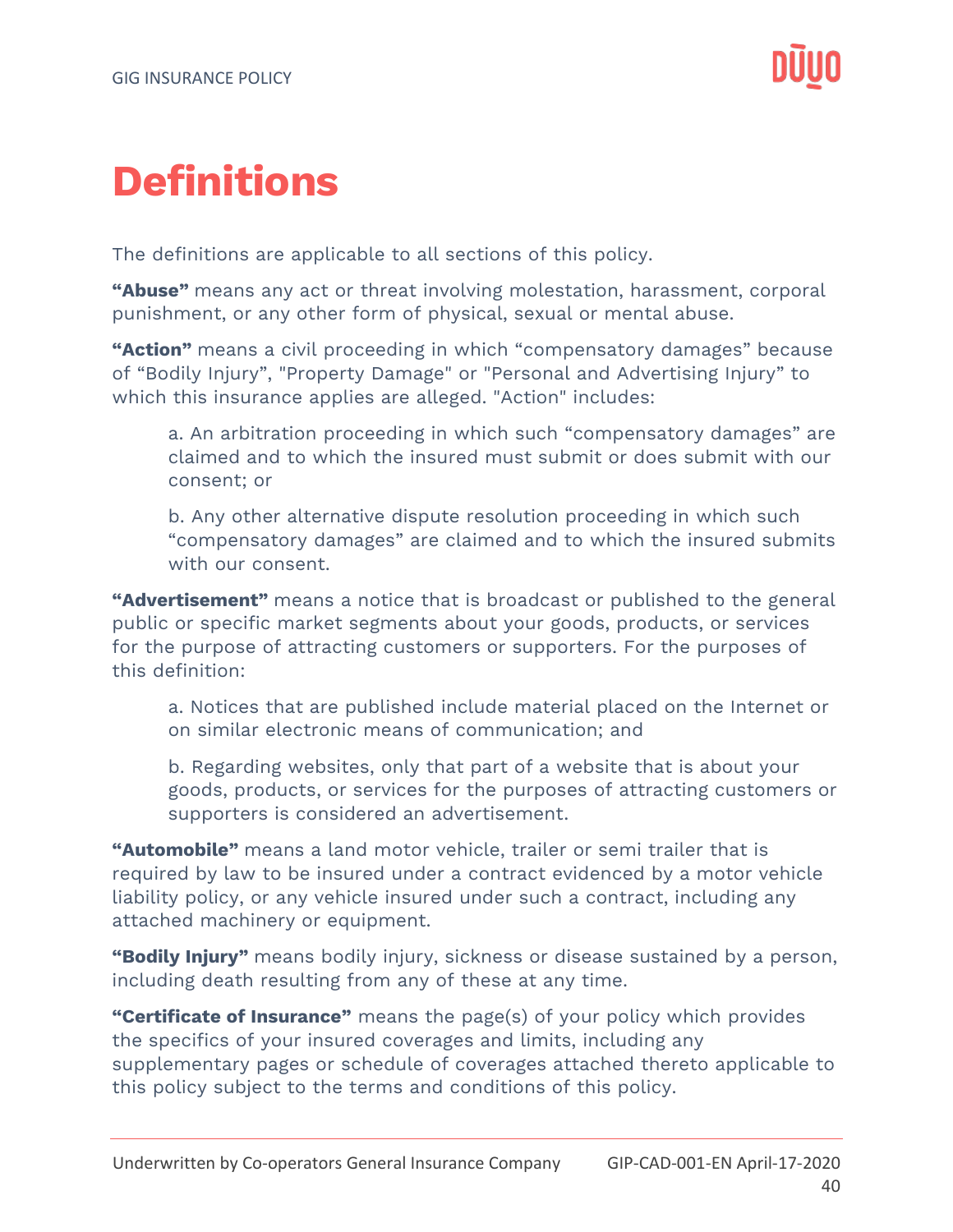

**"Confidential or personal information"** means any information reasonably considered confidential or personal based upon its nature and includes, but is not limited to patents, trade secrets, processing methods, records, personnel information, customer lists, financial information, credit card information, health information and any other information relating to a person which is not generally known to the public.

**"Compensatory damages"** means damages due or awarded in payment for actual injury or economic loss.

"Compensatory damages" does not include punitive or exemplary damages or the multiple portion of any multiplied damage award.

#### **"Coverage territory" means:**

- a. Canada only.
- b. All other parts of the world if the injury or damage arises out of:
	- i. Goods or products made or sold by you in Canada; or

ii. "Personal and Advertising Injury" offenses that take place through the Internet or similar electronic means of communication;

provided the insured's responsibility to pay "compensatory damages" is determined in an "action" on the merits in Canada or in a settlement we agree to in writing.

**"Electronic Data"** means information, facts or programs stored as or on, created or used on, or transmitted to or from computer software, including systems and applications software, hard or floppy disks, CD-ROMS, tapes, drives, cells, data processing devices or any other media which are used with electronically controlled equipment.

**"Employee"** includes a "leased worker" and a "temporary worker".

**"Fissionable substance"** means any prescribed substance that is, or from which can be obtained, a substance capable of releasing atomic energy by nuclear fission.

**"Fungi"** includes, but is not limited to, any form or type of mould, yeast, mushroom, mildew, wet or dry rot, or bacteria whether or not allergenic, pathogenic or toxigenic, and any substance, vapour or gas produced by, emitted from or arising out of any "fungi" or "spores" or resultant mycotoxins, allergens or pathogens.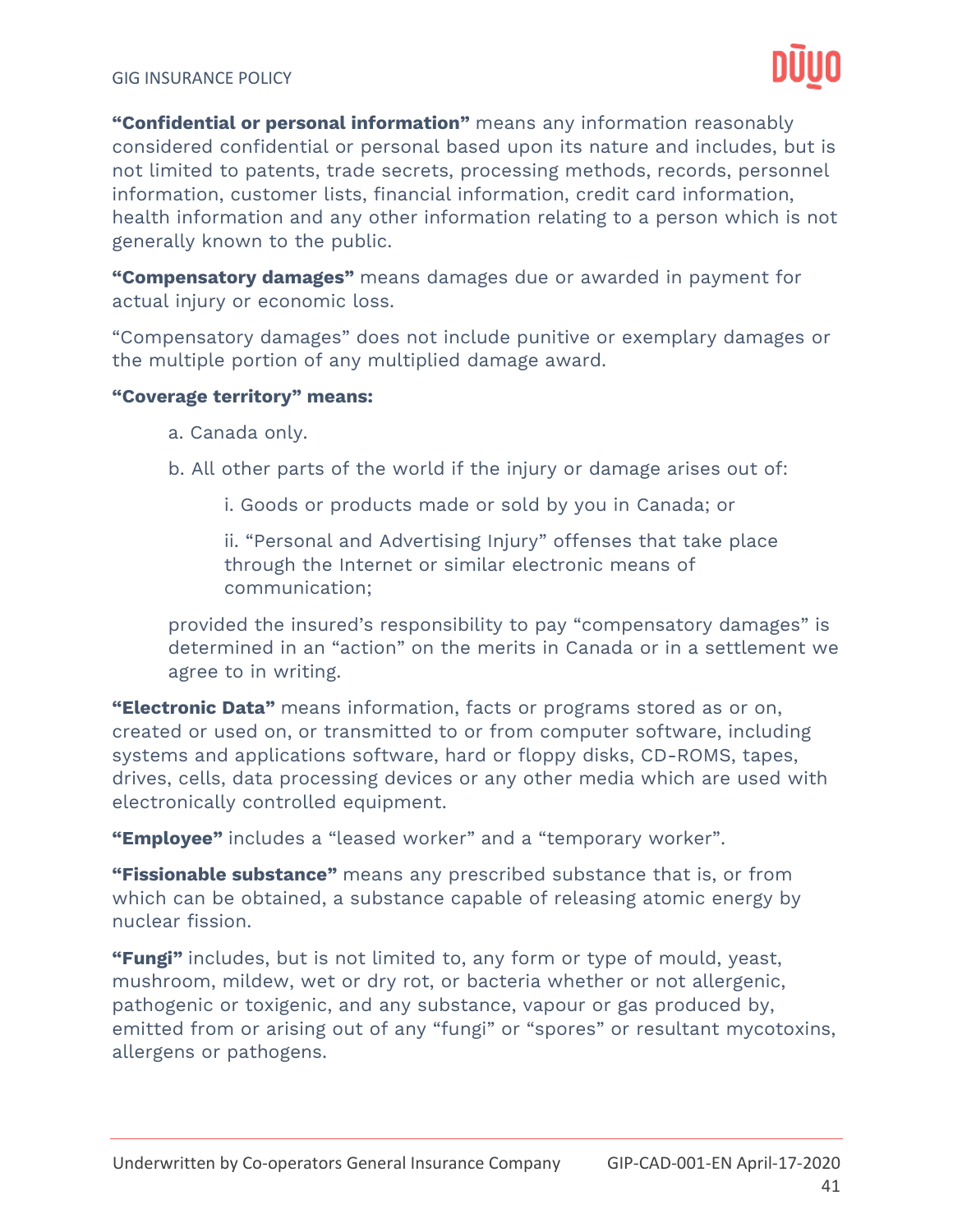

"**Gig**" means an income earning project or temporary job undertaken by an independent contractor or a freelancer under a documented agreement about the deliverables and the compensation

Gig activities are subject to Duuo application and policy exclusionary list.

**"Impaired property"** means tangible property, other than "your product" or "your work", that cannot be used or is less useful because:

a. It incorporates "your product" or "your work" that is known or thought to be defective, deficient, inadequate, or dangerous; or

b. You have failed to fulfill the terms of a contract or agreement;

if such property can be restored to use by:

i. The repair, replacement, adjustment, or removal of "your product" or "your work"; or

ii. Your fulfilling the terms of the contract or agreement.

**"Incidental medical malpractice injury**" means "Bodily Injury" arising out of the rendering of or failure to render, during the Policy Period, the following services:

a. Medical, surgical, dental, x-ray or nursing services or treatment or the furnishing of food or beverages in connection therewith; or

b. The furnishing or dispensing of drugs or medical, dental or surgical supplies or appliances;

by any insured or any indemnitee causing the "incidental medical malpractice injury" who is not engaged in the business or occupation of providing any of the services described in a. and b. above.

#### **"Insured contract" means:**

a. A contract for a lease of premises. However, that portion of the contract for a lease of premises that indemnifies any person or organization for damage to premises while rented to you or temporarily occupied by you with permission of the owner is not an "insured contract";

b. A sidetrack agreement;

c. An easement or license agreement in connection with vehicle or pedestrian private railroad crossings at grade;

d. An obligation, as required by ordinance or bylaw, to indemnify a municipality, except in connection with work for a municipality;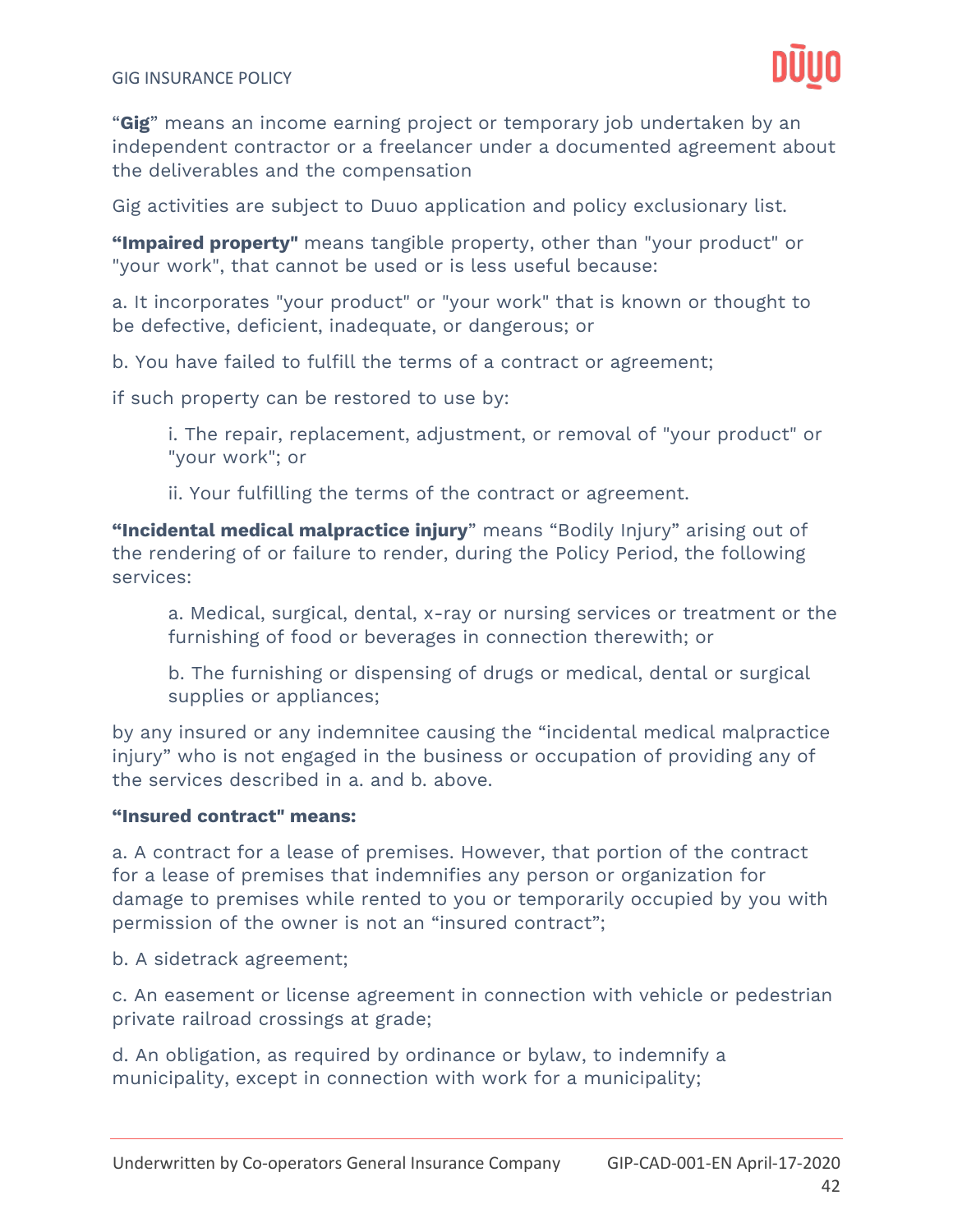

e. An elevator maintenance agreement; or

f. That part of any other contract or agreement pertaining to your business (including an indemnification of a municipality in connection with work performed for a municipality) under which you assume the tort liability of another party to pay for "compensatory damages" because of "Bodily Injury" or "Property Damage" to a third person or organization, provided the "Bodily Injury" or "Property Damage" is caused, in whole or in part, by you or by those acting on your behalf. Tort liability means a liability that would be imposed by law in the absence of any contract or agreement.

Paragraph f. does not include that part of any contract or agreement:

i. That indemnifies an architect, engineer or surveyor for injury or damage arising out of:

1. Preparing, approving, or failing to prepare or approve, maps, shop drawings, opinions, reports, surveys, field orders, change orders or drawings and specifications; or

2. Giving directions or instructions, or failing to give them, if that is the primary cause of the injury or damage; or

ii. Under which the insured, if an architect, engineer or surveyor, assumes liability for an injury or damage arising out of the insured's rendering or failing to render "professional services", including those listed in 1 above and supervisory, inspection, architectural or engineering activities.

**"Leased worker"** means a person leased to you by a labour leasing firm under an agreement between you and the leasing firm, to perform duties related to the exhibition. "Leased worker" does not include a "temporary worker".

**"Loading or unloading"** means the handling of property:

a. After it is moved from the place it is accepted for movement into or onto an aircraft, watercraft or "automobile";

or

b. While it is in or on an aircraft, watercraft or "automobile"; or

c. While it is being moved from an aircraft, watercraft or "automobile" to the place where it is finally delivered;

but "loading or unloading" does not include the movement of property by means of a mechanical device, other than a hand truck, that is not attached to the aircraft, watercraft or "automobile".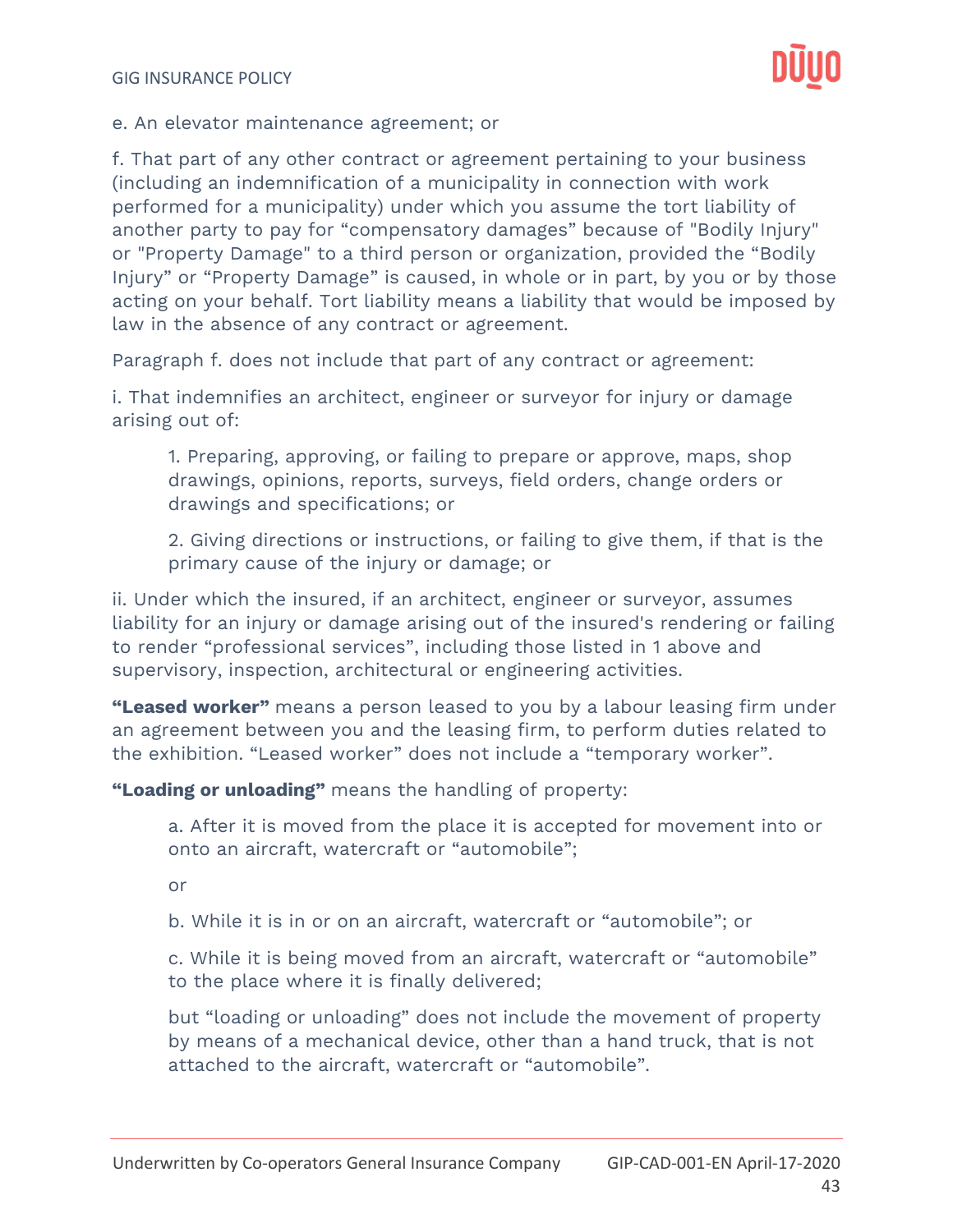**"Nuclear energy hazard"** means the radioactive toxic, explosive or other hazardous properties of "radioactive material".

#### **"Nuclear facility" means:**

a. Any apparatus designed or used to sustain nuclear fission in a selfsupporting chain reaction or to contain a critical mass of plutonium, thorium and uranium or any one or more of them;

b. Any equipment or device designed or used for:

i. Separating the isotopes of plutonium, thorium, and uranium or any one or more of them,

- ii. Processing or utilizing spent fuel, or
- iii. Handling, processing, or packaging waste.

c. Any equipment or device used for the processing, fabricating, or alloying of plutonium, thorium or uranium enriched in the isotope uranium 233 or in the isotope uranium 235, or any one or more of them if at any time the total amount of such material in the custody of the insured at the premises where such equipment or device is located consists of or contains more than 25 grams of plutonium or uranium 233 or any combination thereof, or more than 250 grams of uranium 235;

d. Any structure, basin, excavation, premises or place prepared or used for the storage or disposal of waste radioactive material;

and includes the site on which any of the foregoing is located, together with all operations conducted thereon and all premises used for such operations.

**"Occurrence"** means an accident, including continuous or repeated exposure to substantially the same general harmful conditions.

**"Personal and Advertising Injury"** means injury, including consequential "Bodily Injury", arising out of one or more of the following offenses:

- a. False arrest, detention, or imprisonment;
- b. Malicious prosecution;
- c. The wrongful eviction from, wrongful entry into or invasion of the right of private occupancy of a room, dwelling or premises that a person occupies, committed by or on behalf of its owner, landlord or lessor;
- d. Oral or written publication, in any manner, of material that slanders or libels a person or organization or disparages a person's or organization's goods, products, or services;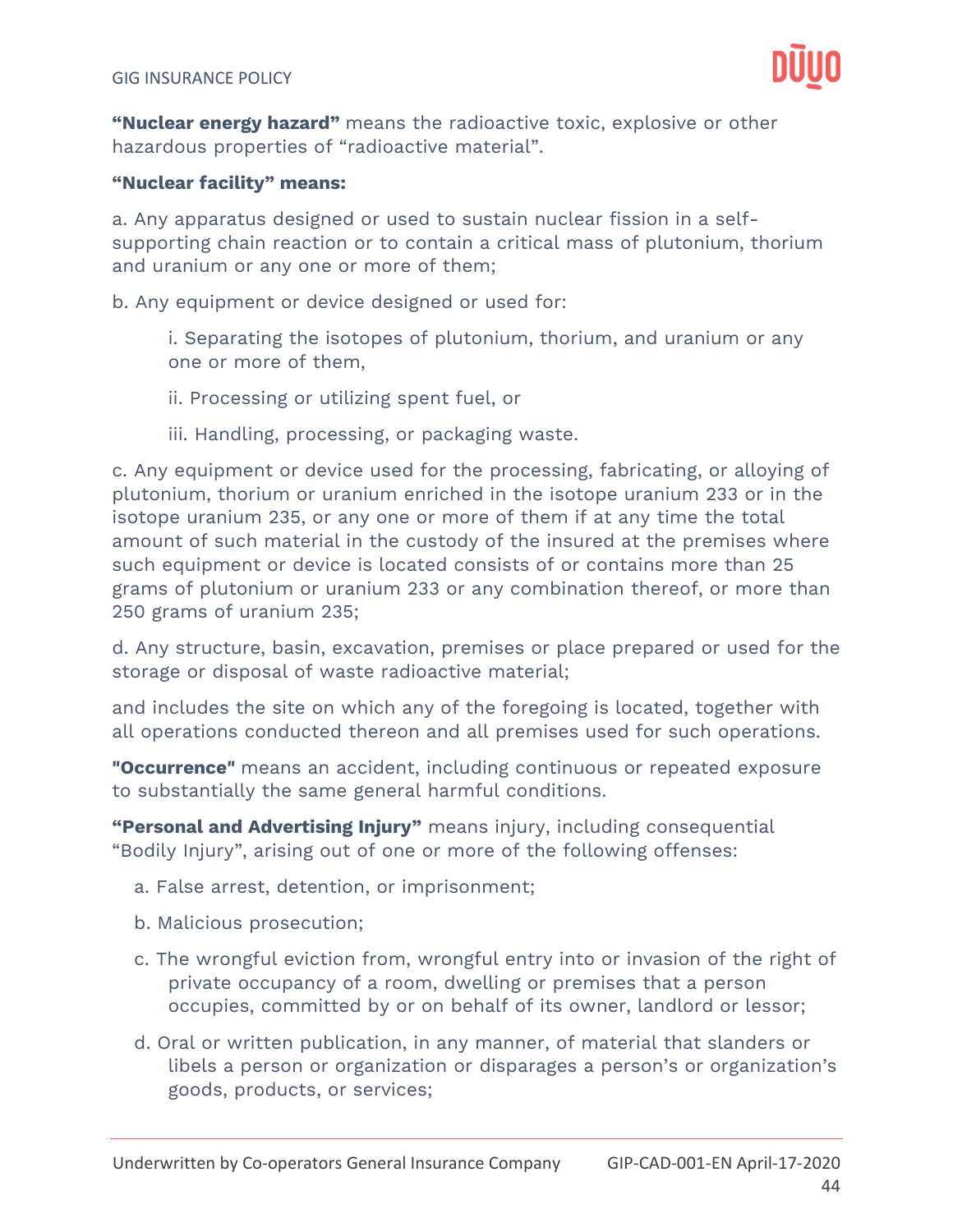

- e. Oral or written publication, in any manner, of material that violates a person's right of privacy;
- f. The use of another's advertising idea in your "advertisement"; or
- g. Infringing upon another's copyright, trade dress or slogan in your "advertisement".

"Pollutants" mean any solid, liquid, gaseous, or thermal irritant or contaminant, including but not limited to smoke, odour, vapour, soot, fumes, acids, alkalis, chemicals, and waste. Waste includes materials to be recycled, reconditioned, or reclaimed.

#### **"Products-completed operations hazard":**

a. Includes all "Bodily Injury" and "Property Damage" occurring away from premises you own or rent and arising out of "your product" or "your work" except:

i. Products that are still in your physical possession; or

ii. Work that has not yet been completed or abandoned. However, "your work" will be deemed completed at the earliest of all the following times:

1. When all of the work called for in your contract has been completed.

2. When all of the work to be done at the job site has been completed if your contract calls for work at more than one job site.

3. When that part of work done at a job site has been put to its intended use by any person or organization other than another contractor or subcontractor working on the same project.

Work that may need service, maintenance, correction, repair, or replacement, but which is otherwise complete, will be treated as completed.

b. Does not include "Bodily Injury" or "Property Damage" arising out of:

i. The transportation of property, unless the injury or damage arises out of a condition in or on a vehicle not owned or operated by you, and that condition was created by the "loading or unloading" of that vehicle by any insured; or

ii. The existence of tools, uninstalled equipment or abandoned or unused materials.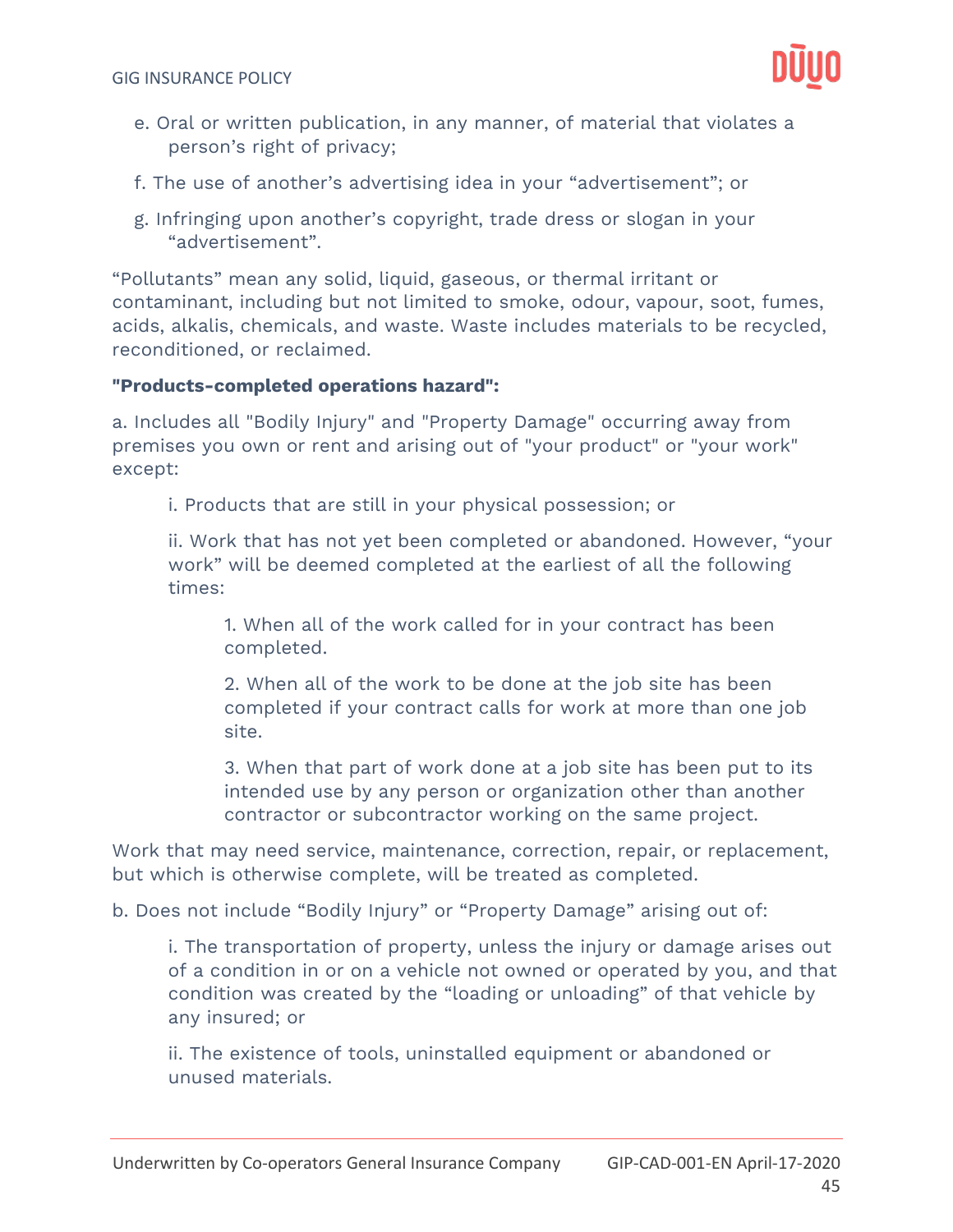

**"Professional services"** shall include but not be limited to:

a. Medical, surgical, dental, x-ray or nursing service or treatment, or the furnishing of food or beverages in connection therewith;

b. Any professional service or treatment conducive to health;

c. Professional services of a pharmacist;

d. The furnishing or dispensing of drugs or medical, dental, or surgical supplies or appliances;

e. The handling or treatment of deceased human bodies including autopsies, organ donations, or other procedures;

f. Any cosmetic, body piercing, tonsorial, massage, physiotherapy, chiropody, hearing aid, optical, or optometrical services or treatments;

g. Engineering, designing, architectural, draftsperson, or surveying services, including:

i. The preparing, approving, or failing to prepare or approve maps, shop drawings, opinions, reports, surveys, field orders, change orders, or drawings and specifications; or

ii. Supervisor and inspection activities;

h. Accountant's, advertiser's, notary's (Quebec), public notary's, paralegal's, lawyer's, real estate broker's or agent's, insurance broker's or agent's, travel agent's, financial institution's, or consultant's professional advices or activities;

i. Any computer programming or re-programming, consulting, advisory, or related services; or

j. Claim investigation, adjustment, appraisal, survey, or audit services; or

k. Professional services of a veterinarian.

#### **"Property Damage"** means:

a. Physical injury to tangible property, including all resulting loss of use of that property. All such loss of use shall be deemed to occur at the time of the physical injury that cause it; or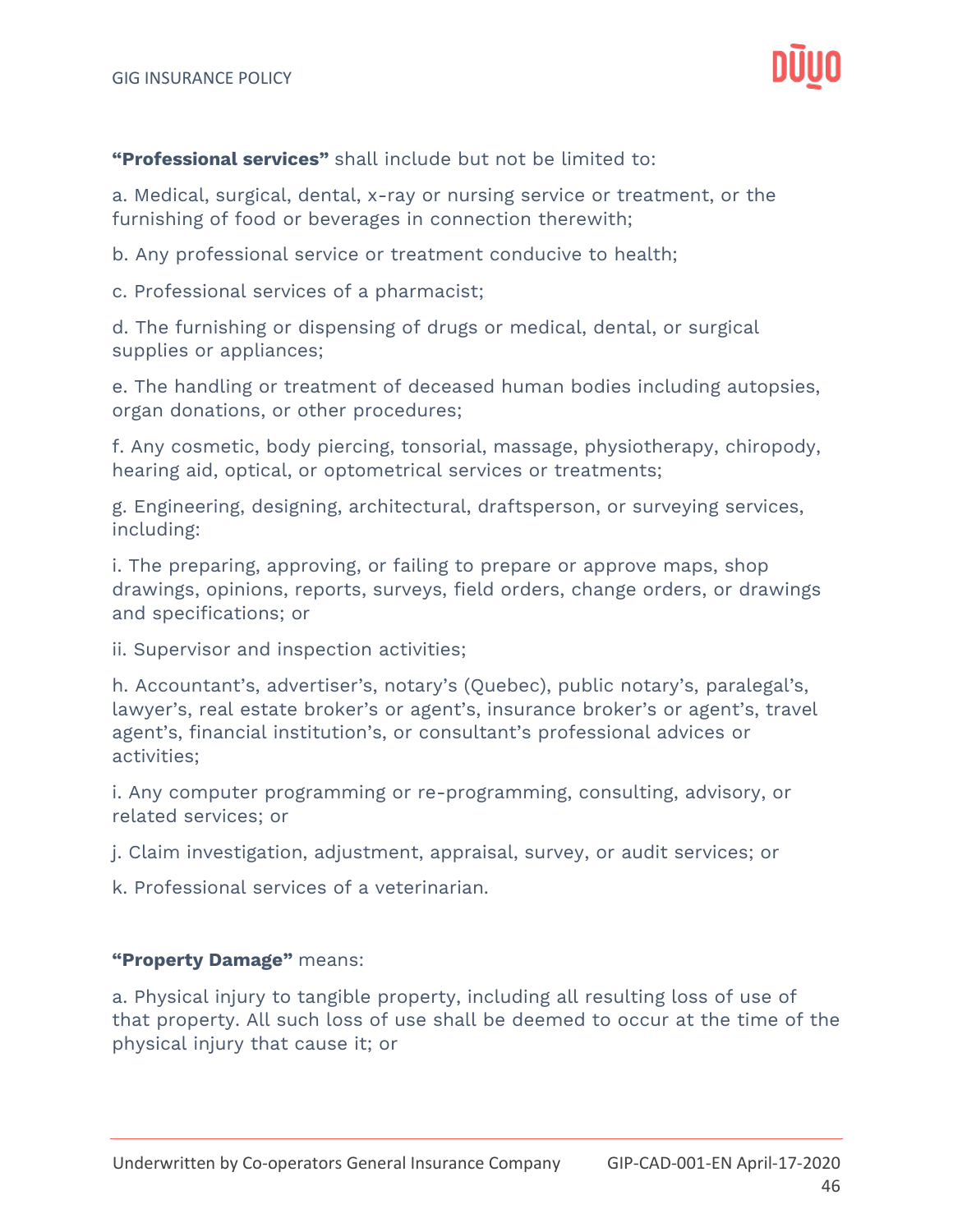

b. Loss of use of tangible property that is not physically injured. All such loss of use shall be deemed to occur at the time of the "occurrence" that caused it.

For the purpose of this instance, "electronic data" is not tangible property.

**"Radioactive material"** means uranium, thorium, plutonium, neptunium, their respective derivatives and compounds, radioactive isotopes of other elements, and any other substances which may be designated by any nuclear liability act, law or statute, or any law amendatory thereof, as being prescribed substances capable of releasing atomic energy, or as being requisite for the production, use or application of atomic energy.

**"Spores"** includes, but is not limited to, any reproductive particle or microscopic fragment produced by, emitted from or arising out of any "fungi".

**"Temporary worker"** means a person who is furnished to you to substitute for a permanent "employee" on leave or to meet seasonal or short-term workload conditions.

**"Terrorism"** means any ideologically motivated unlawful act or acts, including but not limited to the use of violence or force or threat of violence or force, committed by or on behalf of any group(s), organization(s) or government(s) for the purpose of influencing any government and/or instilling fear in the public or a section of the public.

**"Volunteer worker"** means a person who is not your "employee", and who donates his or her work and acts at the direction of and within the scope of duties determined by you, and is not paid a fee, salary or other compensation by you or anyone else for their work performed for you.

#### **"Your product":**

a. Means

i. Any goods or products, other than real property, manufactured, sold, handled, distributed, or disposed of

by:

1. You;

2. Others trading under your name; or

3. A person or organization whose business or assets you have acquired; and